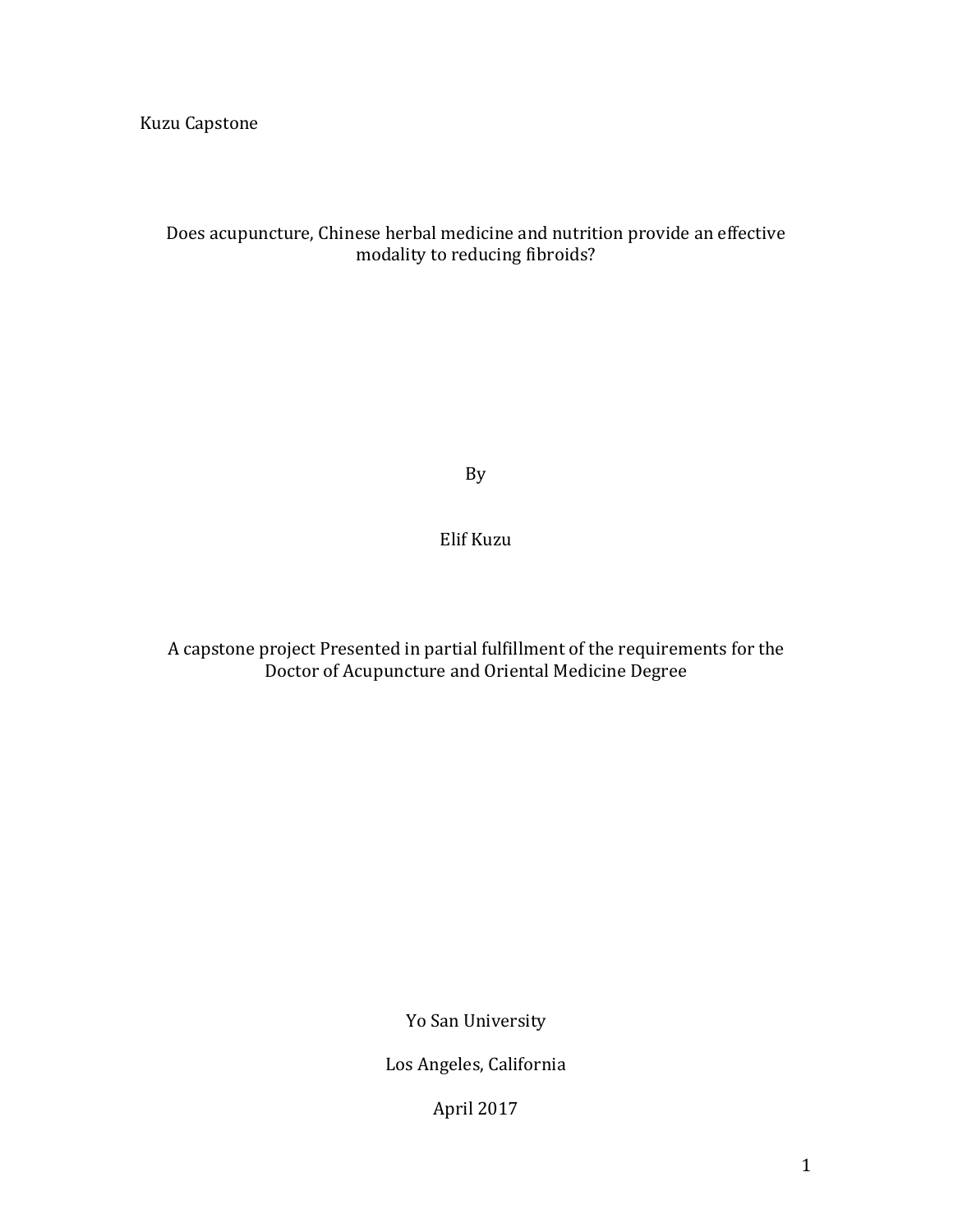# **Acknowledgements**

The author would like to express her gratitude to the following people, without whose guidance and support this capstone would not have been possible: Dr. Harly Ramsey, Dr. Laraine Crampton, Dr. Andrea Murchison, Dr. Julie Hong, and Dr. Qian. Thank you for putting up with me!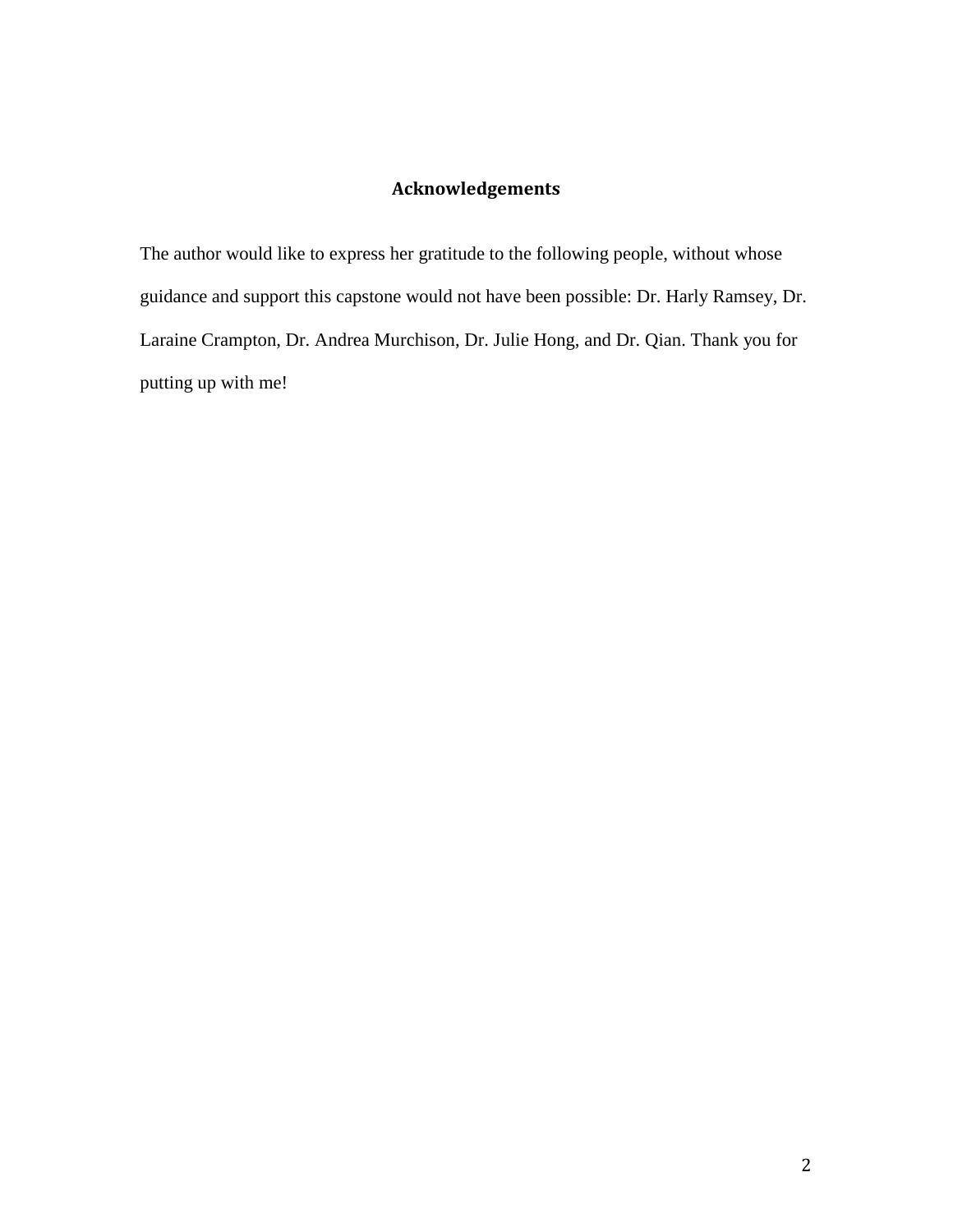**Approval Signatures Page** 

This Capstone Project has been reviewed and approved for acceptance in fulfillment of DAOM Research Reporting by:

Harly Ramsey, Ph.p.

Capstone Project Advisor

April 30, 2017

those

Daoshing Ni, DOM, LAC, PhD Integrative Reproductive Medicine Specialty Chair

April 30, 2017

Laraine Crampton, DAOM, LAc. Doctoral Program Dean

April 30, 2017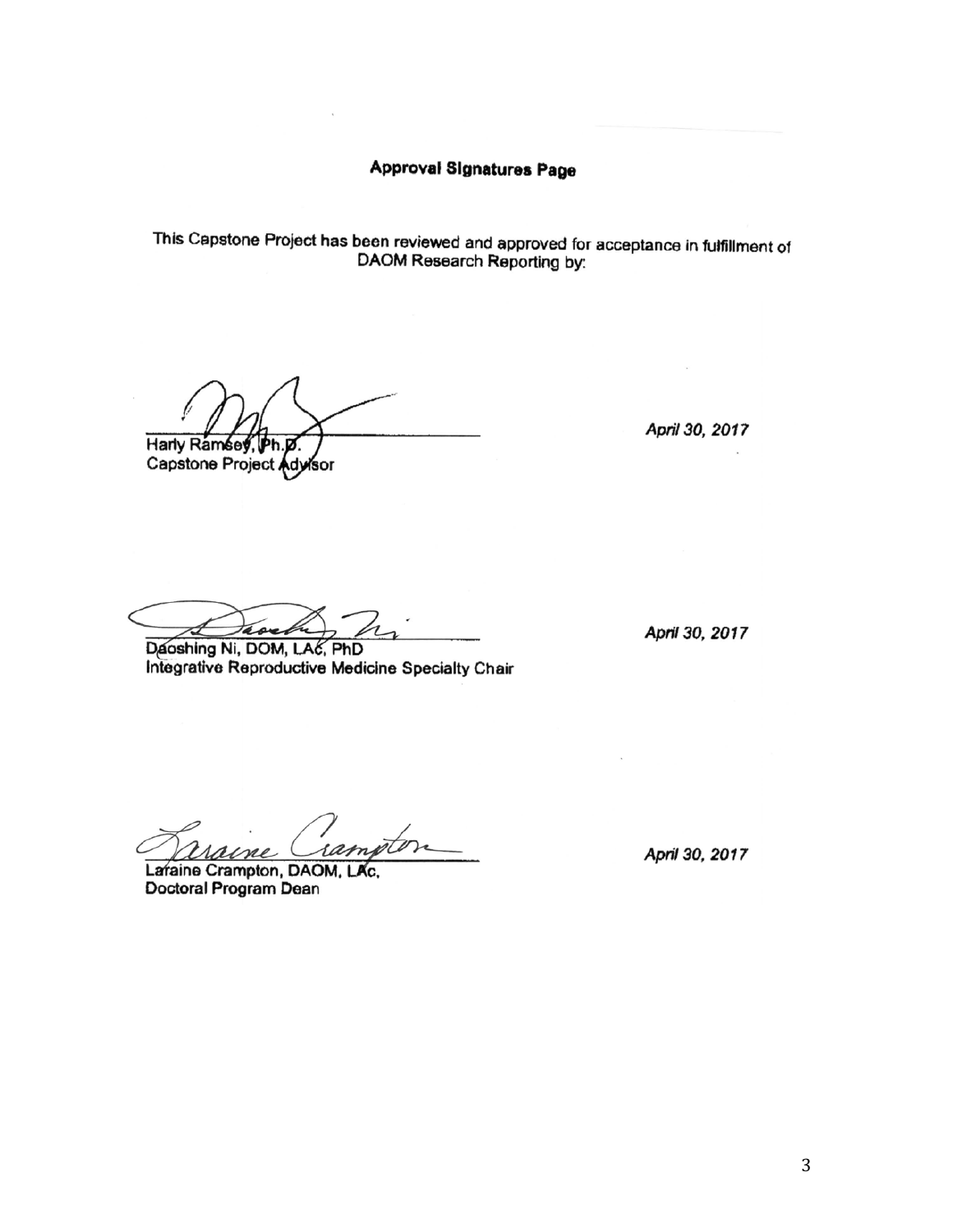# **Abstract**

Uterine fibroids are the most widely recognized gynecologic tumors in women of conceptive age yet the etiology and pathogenesis of these injuries remain inadequately understood. Age, African ancestry, nulliparity and obesity have been recognized as inclining elements for uterine fibroids. Symptomatic tumors can bring about over the top uterine bleeding, heavy menstrual cycles and pelvic agony, and in addition related reproductive disorders, for example, infertility, miscarriage and other unfriendly pregnancy outcomes. Presently, there are restricted noninvasive and invasive treatments for fibroids and no early mediation or counteractive action techniques are promptly accessible. This literature review abridges the advances in translational uterine fibroid examine, not with standing present and proposed ways to deal with clinical administration but also to examine diet, acupuncture, Chinese herbal medicine as a modality to reduce or even dissolve the fibroid completely. As a result we find that diet, acupuncture and Chinese herbal medicine can significantly reduce and sometimes completely resolve the uterine fibroids depending on the size and time frame the patient had been diagnosed.

Due to limited research on alternative modalities, it is hard to prove these nutrition therapies, acupuncture and Chinese herbal formulas work consistently, as the research needs to be broadens and the length of time for the research also need to be further evaluated. The longer and larger trails of woman presenting with uterine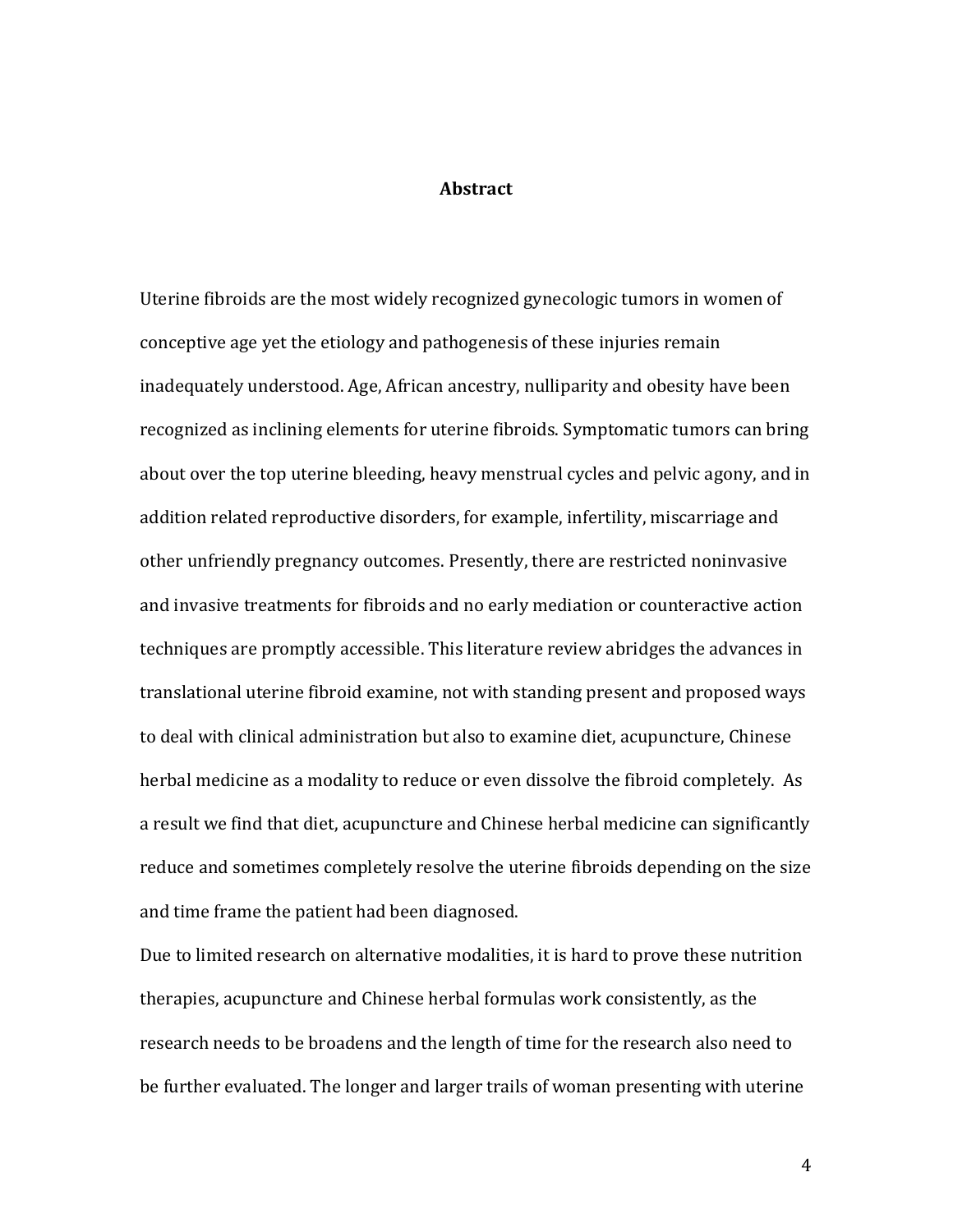fibroids on a combination diet control, acupuncture and Chinese herbal formulas can give us further advancements and insight on preventing and even completely eliminating this condition.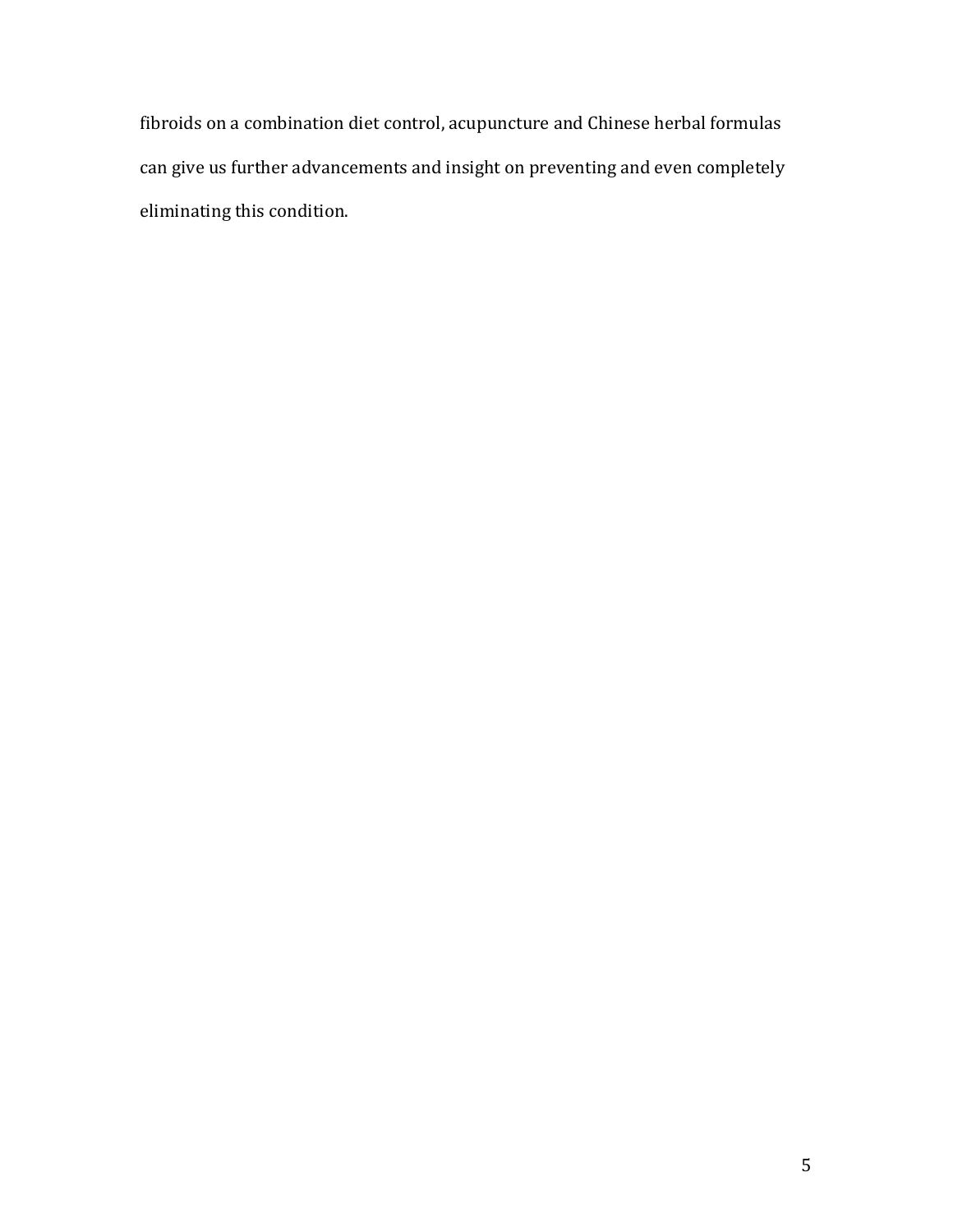# **Table of Contents**

| Chinese Medical Theory of Abdominal Masses, such as Fibroids15   |  |
|------------------------------------------------------------------|--|
|                                                                  |  |
|                                                                  |  |
|                                                                  |  |
|                                                                  |  |
|                                                                  |  |
|                                                                  |  |
|                                                                  |  |
|                                                                  |  |
| TCM Last Stage: Anti-Pathogenic Qi Deficiency and Blood Stasis25 |  |
|                                                                  |  |
|                                                                  |  |
|                                                                  |  |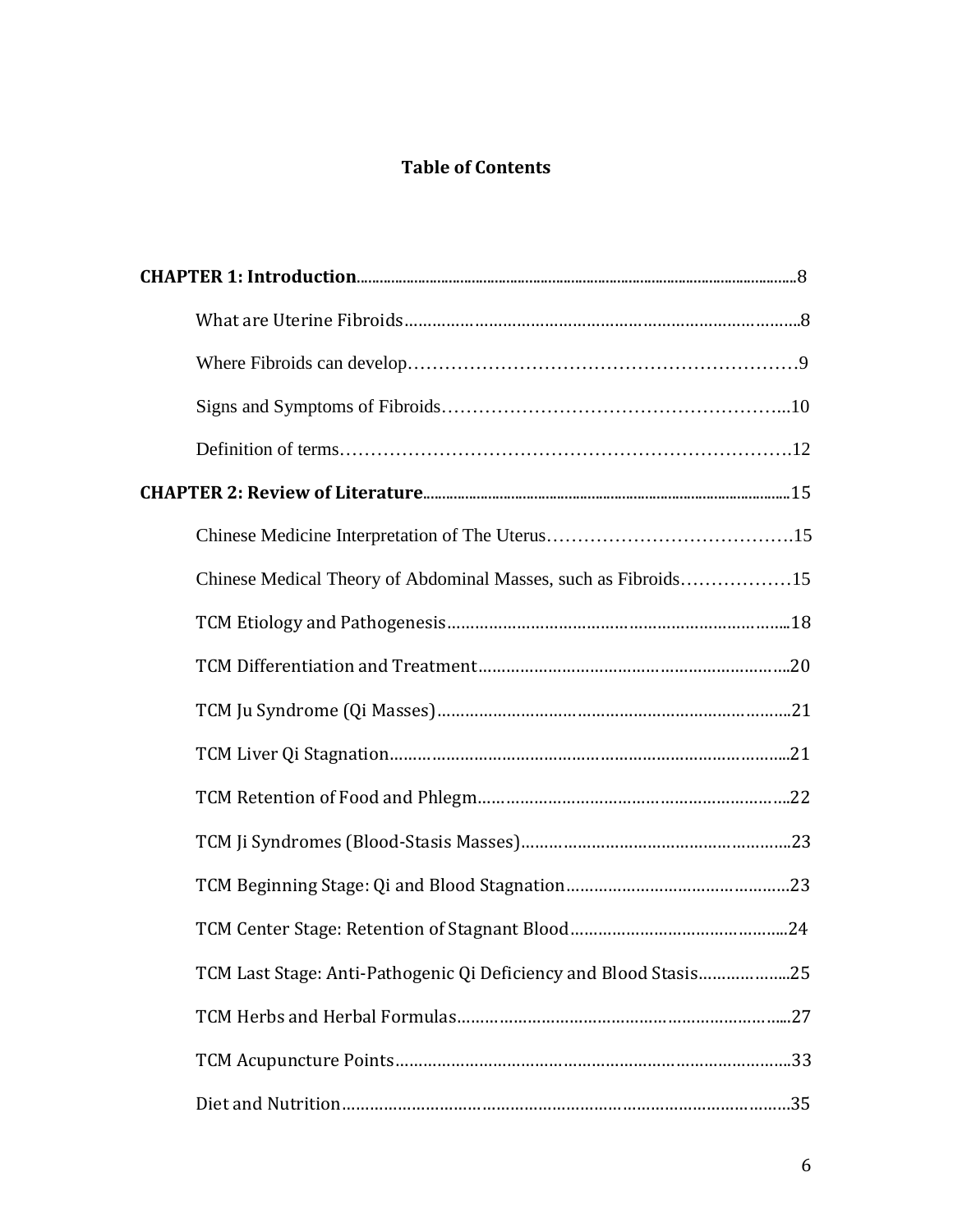# **APPENDICES**

IRB Approval Letter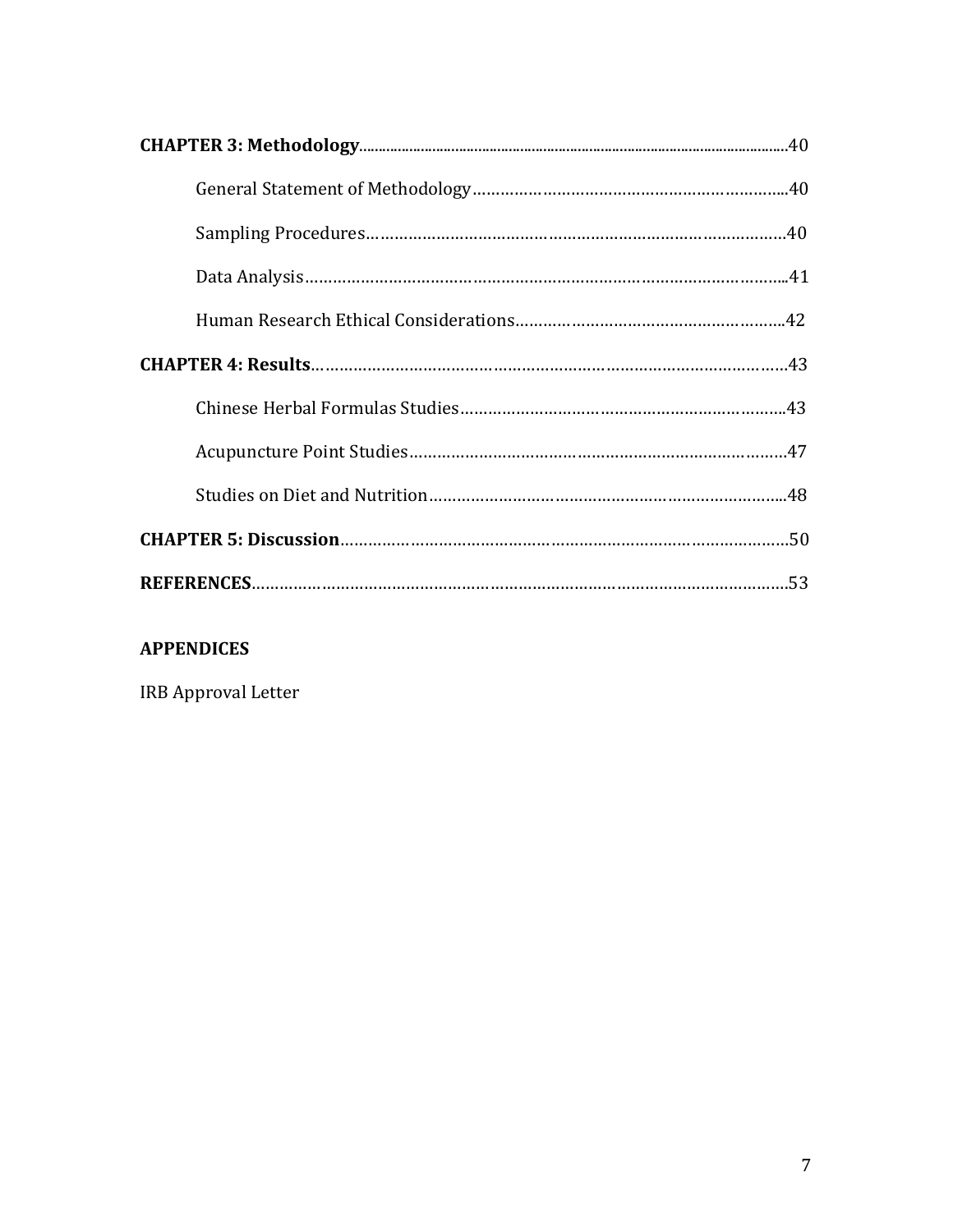#### **Ch.1 Introduction**

Although uterine fibroids are typically treated by western medicine, the benefits of eastern medicine have started to arise. New developing research to therapy is allowing women to examine their treatment options. There are many resources that prove the positive effects of Chinese medicine treatment dealing with uterine fibroids. The holistic practice in Oriental medicine allows the patient to not only be examined by one method but by several different methods. The interconnectedness of evaluating the whole body instead of symptom or disease is not only offering various answers to the causes of uterine fibroids but also treating the fibroids effectively. In this research paper, I will begin by briefly discussing the western medicine symptoms and treatments, and then thoroughly examining eastern medicine therapies and approaches such as acupuncture, acupuncture points, Chinese herbal medicine, and nutrition.

Uterine fibroids also known as myoma, leiomyoma, and fibromyoma are one of the most common pelvic tumors. The cause is unknown according to several sources such as Oxford Journal of Human Reproduction and Harvard Women's Health Watch. Although, no one really knows what causes fibroids, genes that accelerate the growth of uterine muscle cells may have a part and/or abnormalities of the uterine vessels may be involved as well. Estrogen and progesterone might be an important tool in the presence of fibroids because fibroids seldom occur before first menstrual period, pregnancy can spur their growth, and the fibroids usually shrink after menopause (Harvard Health Publication, 2008).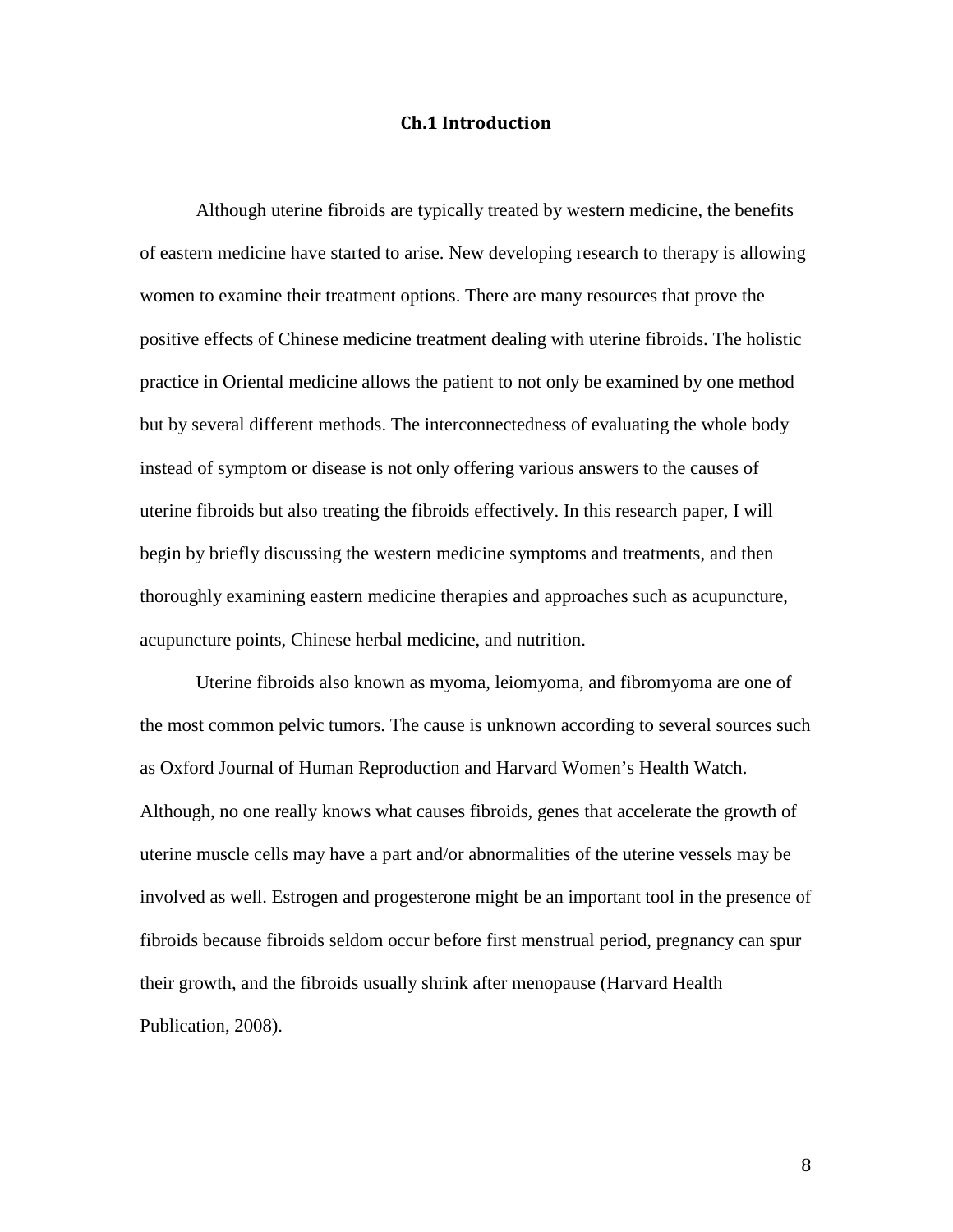Most women develop uterine fibroids after the age of 30 or during their childbearing years according to Medline Plus. Uterine Fibroids can develop in early age although it is rare (Yi and Li-xing, 2008).

African American women are three times more likely to develop symptomatic fibroids than women of other ethnic groups, and typically at an earlier age (Harvard Health Publication, 2008), (African Health Science, 2011).

#### **Where fibroids develop:**

Fibroids can develop in several different areas of the uterus. According to "Gynecology in Practice" there are four different areas uterine fibroids can develop. One area is myometrial; this is located in the muscle wall of the uterus. Myometrial leiomyoma's can be further divided into intramural fibroids (which occupy approximately 60-70% of all uterine fibroids) (Yi and Li-xing, 2008). Another area is submucosal which is underneath the uterine lining. The submucosal fibroids occupy roughly 10% (Yi and Li-xing, 2008). The last two areas that can be affected are subserosal which is under the outside covering of the uterus and occupy about 20-30% and lastly the pendunculated which is located either on a long stalk on the outside of the uterus or inside the cavity of the uterus (Warshowsky, 2010). Uterine fibroids can show up singular, but most often are of multiple types (Yi and Li-xing, 2008). Yi and Li-xing in their book "The Clinical Practice of Chinese Medicine Endometriosis & Uterine Fibroids" also add that Uterine Fibroids sometimes can be detected in the uterine cervix called cervix leiomyoma's.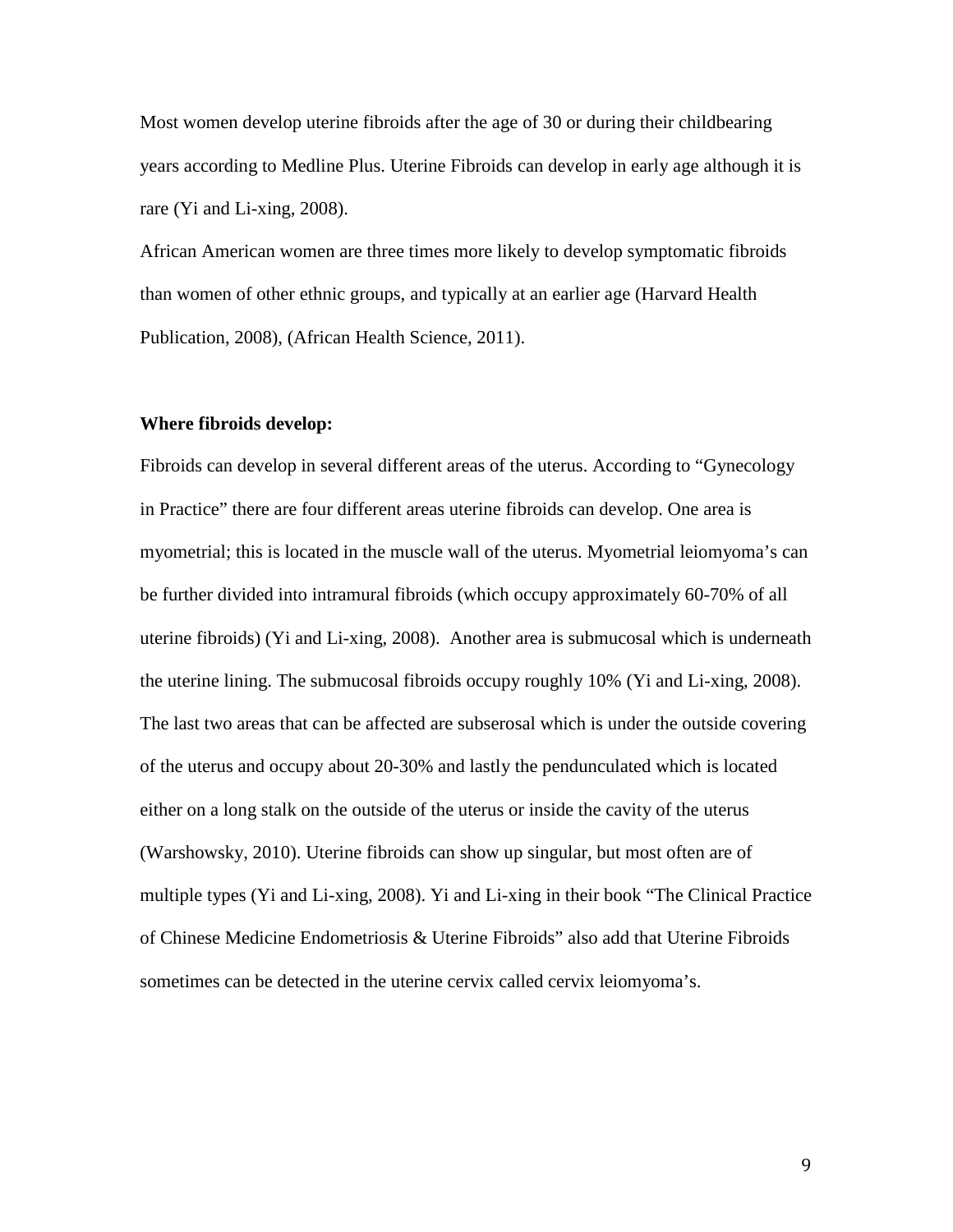#### **Signs and Symptoms of Fibroids:**

Although cervix fibroids are benign they do cause several different symptoms that may affect one's everyday health and life. "However a large number of patients are asymptomatic and not only till one has a pelvic exam do patient realize that they may have a uterine fibroid. The clinical manifestations of uterine fibroids vary in regards to location, size, rate of growth and the number of complications due to secondary degeneration" (Yi and Li-xing, 2008). Medline Plus states that, the most common symptoms are gas, abdominal fullness, constipation, bleeding between periods, menorrhagia, periods that may last longer, pressure in the lower abdomen, increase in urinary frequency and pain during intercourse" (Medline Plus, 2010). Fibroids can radically modify a woman's personal satisfaction. For instance, a substantial fibroid can grow the uterus to the span of a trimester pregnancy and press against the gut or bladder, bringing about clogging or incessant pee. Fibroids are likewise once in a while connected with barrenness, unnatural birth cycle, and untimely work. Be that as it may, the most well-known grumbling is substantial, frequently cluster studded menstrual dying, called menorrhagia (if a cushion or tampon is drenched as the hour progressed) or hypermenorrhagia (if at least two tampons or cushions are splashed as the hour progressed), which can make a lady a virtual detainee in her home amid her periods. Such substantial draining can likewise bring about iron-inadequacy weakness (PubMed Health, 2014).

Hard Uterine masses in Chinese Medicine are referred to as concretions and conglomerations (Yi and Li-xing, 2008). "The etiologies of these conditions are generally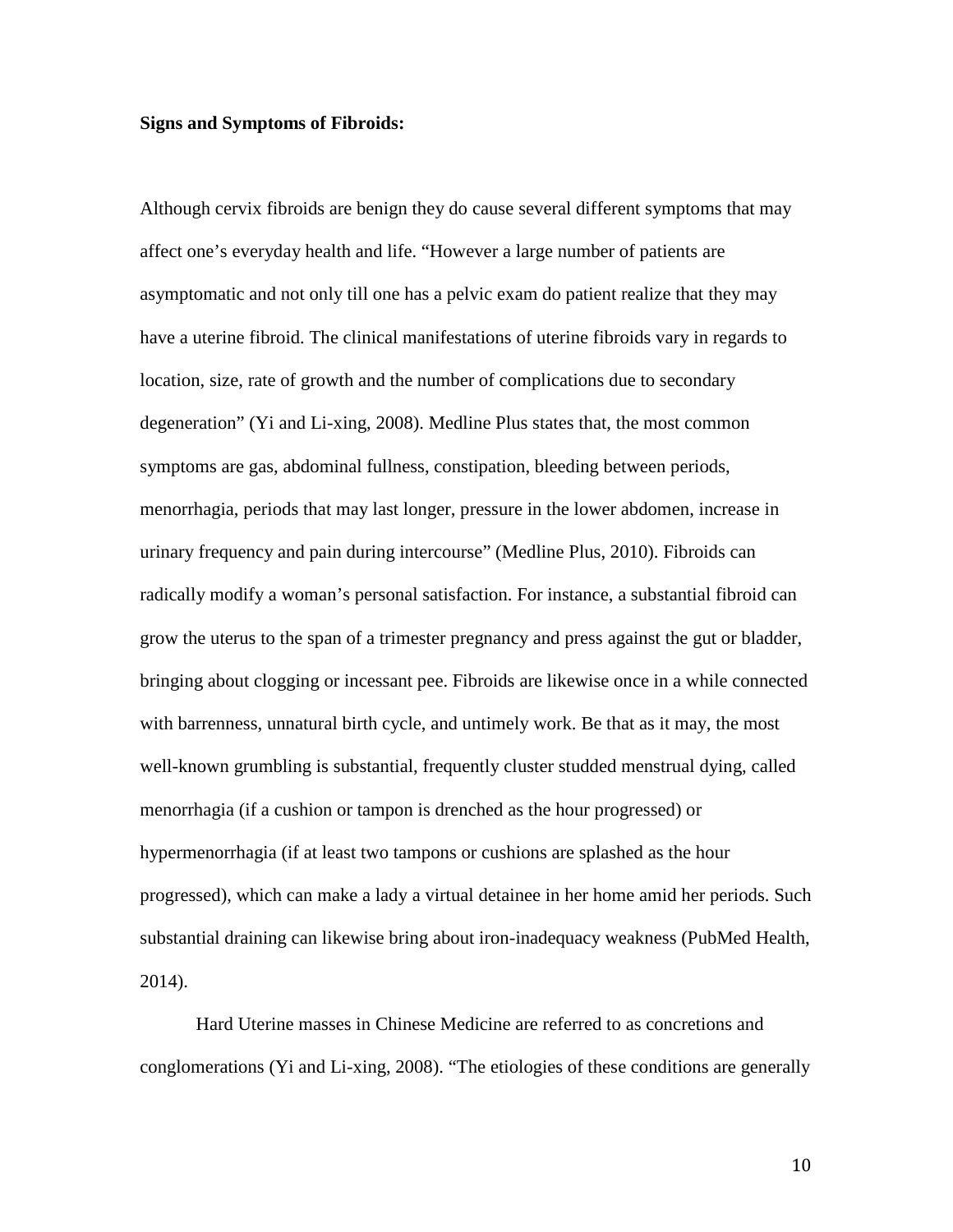associated with the invasion of wind-cold evil, the improper intake of uncooked food during menstruation and after delivery, or external contractions of dampness, heat, or damp-heat evils " (Yi and Li-xing, 2008). As blood and qi fight against these pathogenic factors, the resulting obstructed movement of blood and qi leads to the formation of concretions and conglomerations (Yi and Li-xing, 2008).

Depending on the area and the size of the fibroid, western medicine recommends surgical removal of the fibroids including hysterectomy, or pharmaceutical medicine. In the United States, every year over 550,000 American women undergo hysterectomy, the majority for benign non-life threatening conditions. In 33% of all hysterectomies, the reason for surgery is problems related to fibroid tumors (Harvard Health Publication, 2008).

Treatment approaches in western medicine also use over-the-counter analgesics, gonadotropin-releasing hormone agonists such as leuprolide (Lupron), hormonal agents such as birth control, androgen drug danazol (Danocrine), or Depo-Provera, Mifespristone (RU-486) to block progesterone, selective progesterone receptor modulators, or SPRMs. Raloxifene (Evista) to help shrink fibroids but is only prescribed to premenopausal women and lastly using a progestin-releasing intrauterine device (Minera) (Harvard Health Publication, 2008). Other treatments in western approach besides hysterectomy (which is the complete removal of the uterus with the fibroids), myomectomy is an operation that is less invasive and allows the women to keep her uterus and continue to reproduce. Although some patients that have this procedure may be advised to have a cesarean delivery. Uterine artery embolization (UAE), also known as uterine fibroid embolization is another procedure that is minimally invasive where the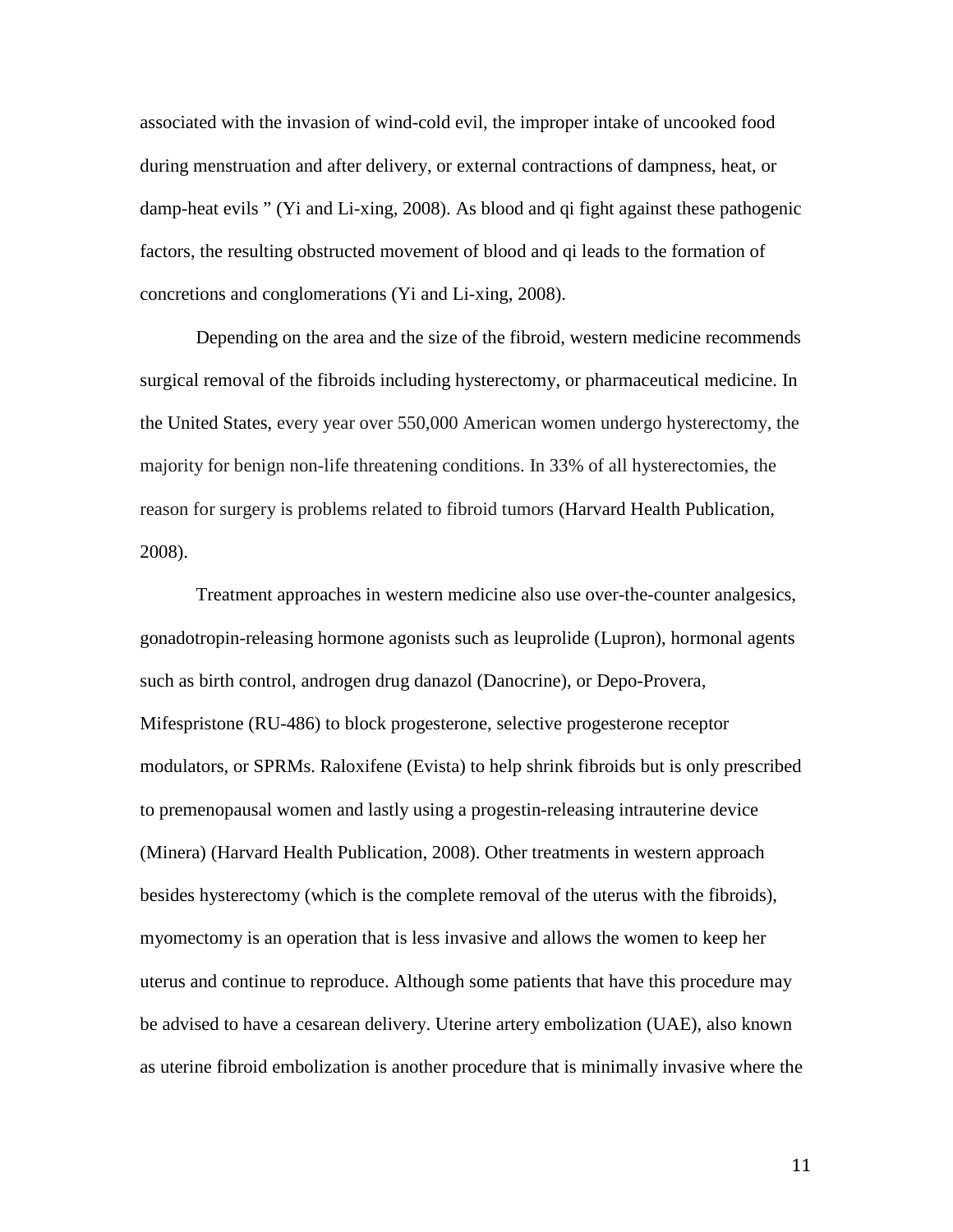blood supply to the fibroid is cut off. Magnetic resonance-guided ultrasound surgery (MRgFUS) is another western procedure that is non-invasive that works by heating and shrinking the fibroid (Harvard Health Publication, 2008).

Chinese Medicine has an entirely different way of looking at this particular disease. First, I will talk about the history of the uterus according to Chinese Medicine and the theory of Uterine Fibroids in Chinese medicine. Then what researchers presents about uterine fibroids, how they occur, what are the causes, how acupuncture, Chinese herbs and nutrition affect Uterine Fibroids, and treatment protocols from literature reviews. Do Acupuncture, Chinese herbs and eastern/western nutrition reduce uterine fibroids?

Definition of terms:

- Acupuncture: an originally Chinese practice of inserting fine needles through the skin at specific points especially to cure disease, relieve pain, or promote healing (Rothfeld & Levert, 2002).
- Nutrition: the act or process of nourishing or being nourished; *specifically* **:** the sum of the processes by which an animal or plant takes in and utilizes food substances (Whitney & Rolfes, 2016).
- Uterine Myoma: are noncancerous growths of the uterus that often appear during childbearing years (Stewart, 2007).
- Uterine Leiomyoma: are noncancerous growths of the uterus that often appear during childbearing years (Stewart, 2007).
- Uterine Fibromyoma: are noncancerous growths of the uterus that often appear during childbearing years (Stewart, 2007).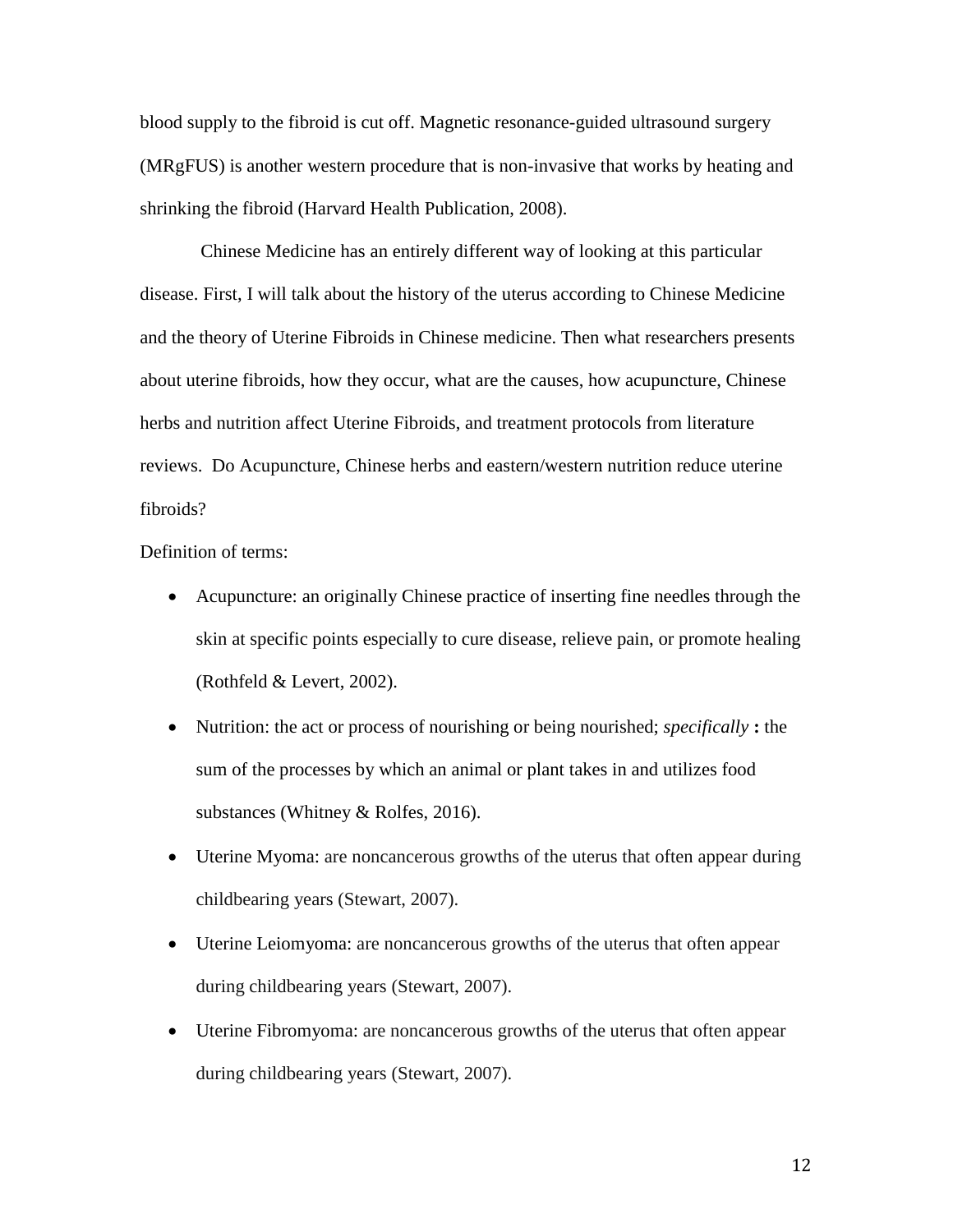- Uterine Fibroids: are noncancerous growths of the uterus that often appear during childbearing years (Stewart, 2007).
- Hysterectomy: surgical removal of the uterus (Stewart, 2007).
- Myomectomy: surgical excision of a myoma or fibroid (Stewart, 2007).
- Lupron: a synthetic analog of gonadotropin-releasing hormone administered by injection in the form of its acetate  $C_{59}H_{84}N_{16}O_{12} \cdot C_2H_4O_2$  to treat cancer of the prostate gland, endometriosis, uterine fibroids, and precocious puberty <Androgen-deprivation therapy by either bilateral orchiectomy or administration of a gonadotropin-releasing hormone agonist such as *leuprolide* is the mainstay of treatment for advanced or metastatic prostate cancer (Kaufman, 2011)
- Mifespristone (RU-486): a synthetic steroid that inhibits the action of progesterone, given orally in early pregnancy to induce abortion (Medlineplus, 2016).
- Selective Progesterone Receptor Modulators (SPRMs): Selective progesterone receptor modulators with mild or potent antiprogestin activity are a class of progesterone receptor ligands that may exert their contraceptive activity through different mechanisms, including the blocking of ovulation and endometrial desynchronization (Szamatowicz, 2013).
- Evista: a drug used orally in the form of its hydrochloride  $C_{28}H_{27}NO_4S \cdot HCl$  to prevent and treat osteoporosis after menopause and to reduce the risk of developing invasive breast cancer (Mark & Annussek, 1999)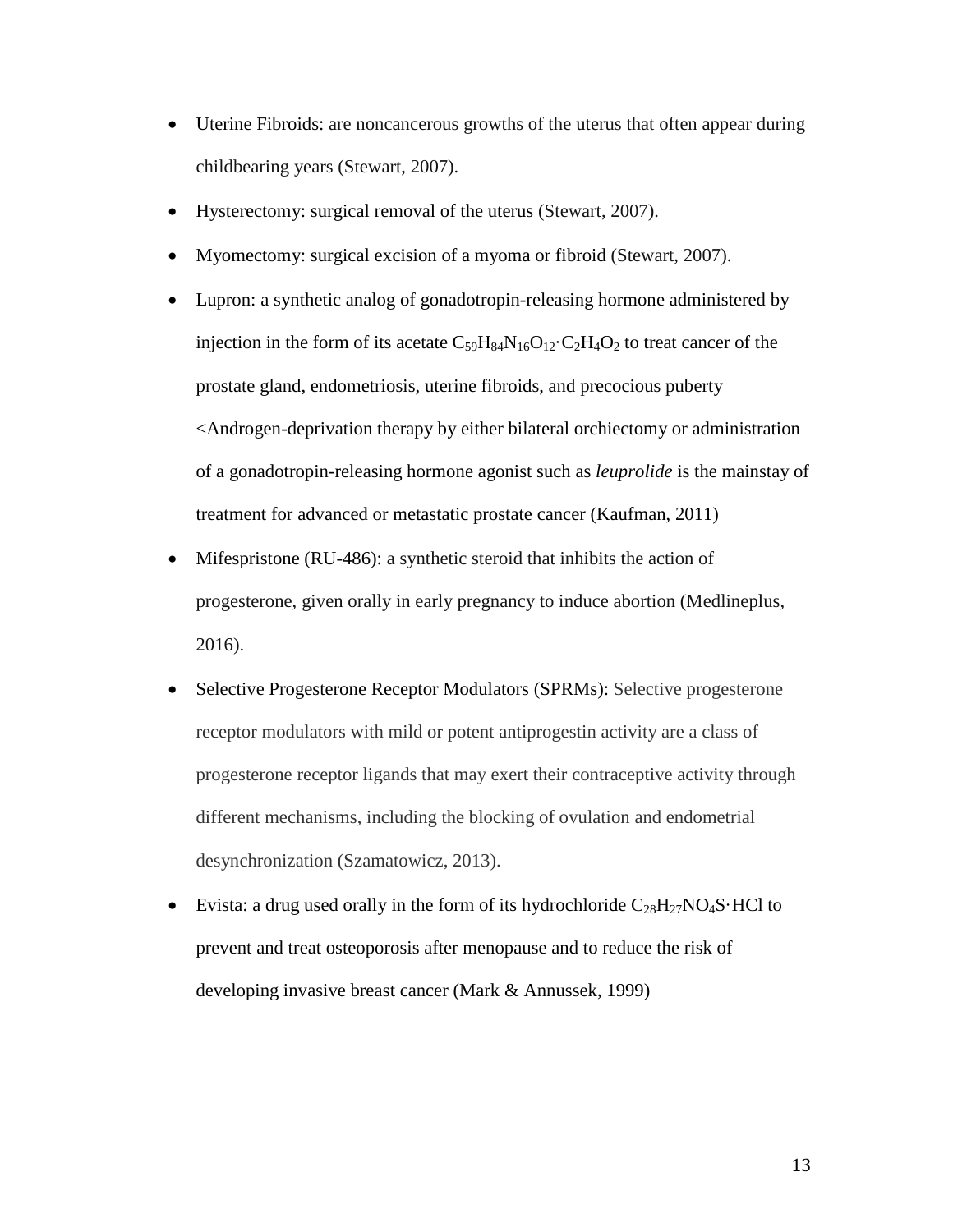- Uterine artery embolization (UAE): Uterine artery embolization (UAE) is a procedure where an interventional radiologist uses a catheter to deliver small particles that block the blood supply to the uterine body (Spies & Pelage, 2001).
- Magnetic resonance-guided ultrasound surgery (MRgFUS): a noninvasive thermal ablation method that uses magnetic resonance imaging (MRI) for target definition, treatment planning, and closed-loop control of energy deposition.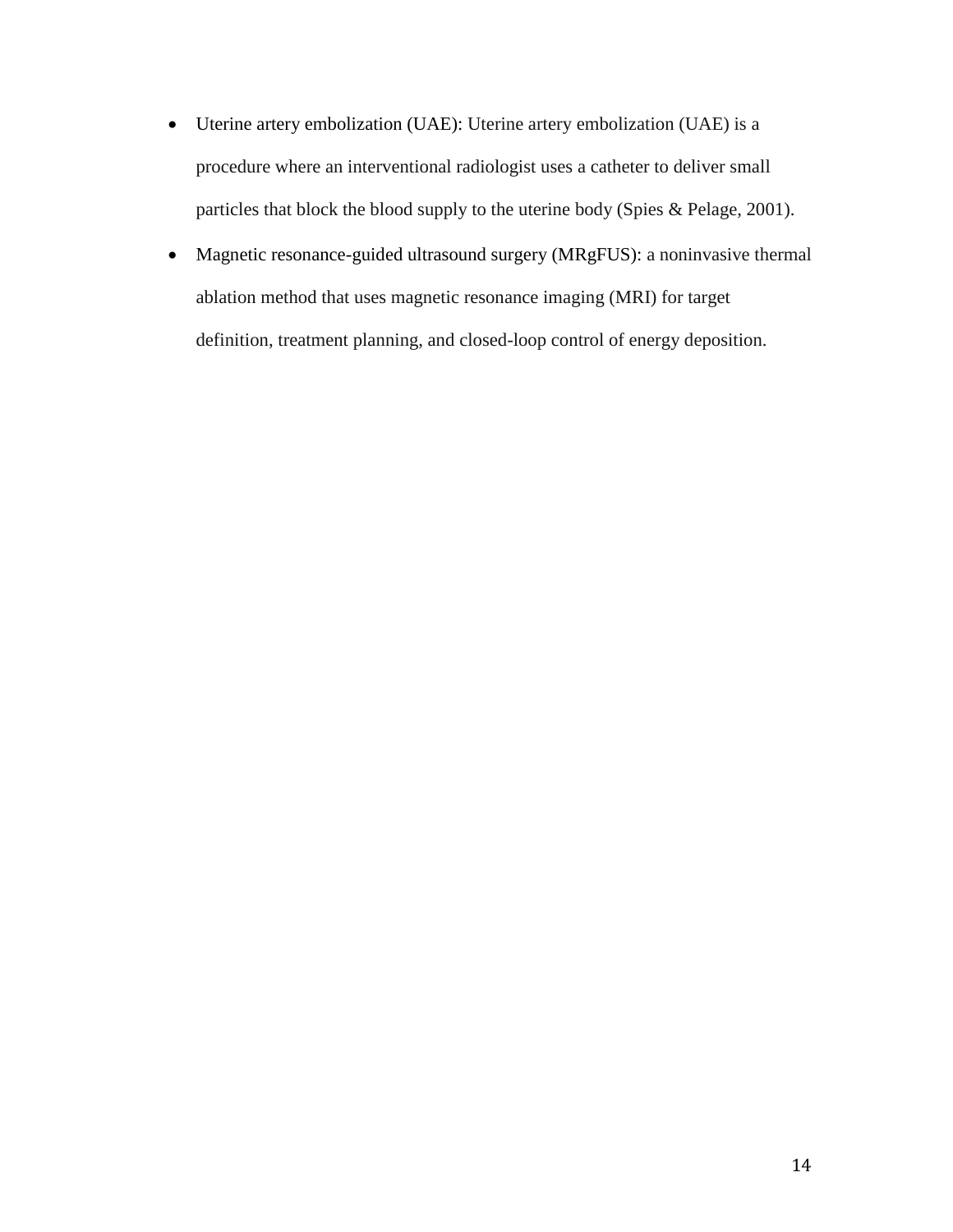## **Ch. 2 Review of Literature**

In this chapter I will discuss the theory of the uterus and medical theory of fibroids according to Chinese medicine. I will also present the etiologies and pathogens of how uterine fibroids form in Chinese medicine. The treatment modalities such as acupuncture, Chinese herbs and nutrition will also be conducted in this chapter with literature review as the main point.

#### **Chinese Medicine Interpretation of The Uterus**

In his book, "Obstetrics and gynecology in Chinese Medicine" Giovanni, Maciocia describes the Uterus in many different words, the "Zi Bao, Bao Gong, Zi Zang, Zi Chu, Xue Zang (Baby' Bao, Bao Palace, Baby's Zang, Baby's Abode, and Blood Zang)" (Maciocia, 1998). Women's physiology is commanded by blood as the lower burner houses the uterus, which stores the blood. In women, blood is the wellspring of the periods as well as of richness, origination, pregnancy and labor (Maciocia, 1998).

#### **Chinese medical theory of abdominal masses, such as fibroids**

The primary portrayal of uterine fibroids in the Chinese writing was in the Ling Shu (ca. 100 B.C.), which characterized shijia, a stony tumor (shi = stone; jia = mass). From this content emerged the general idea of stomach masses as zhengjia, which means two sorts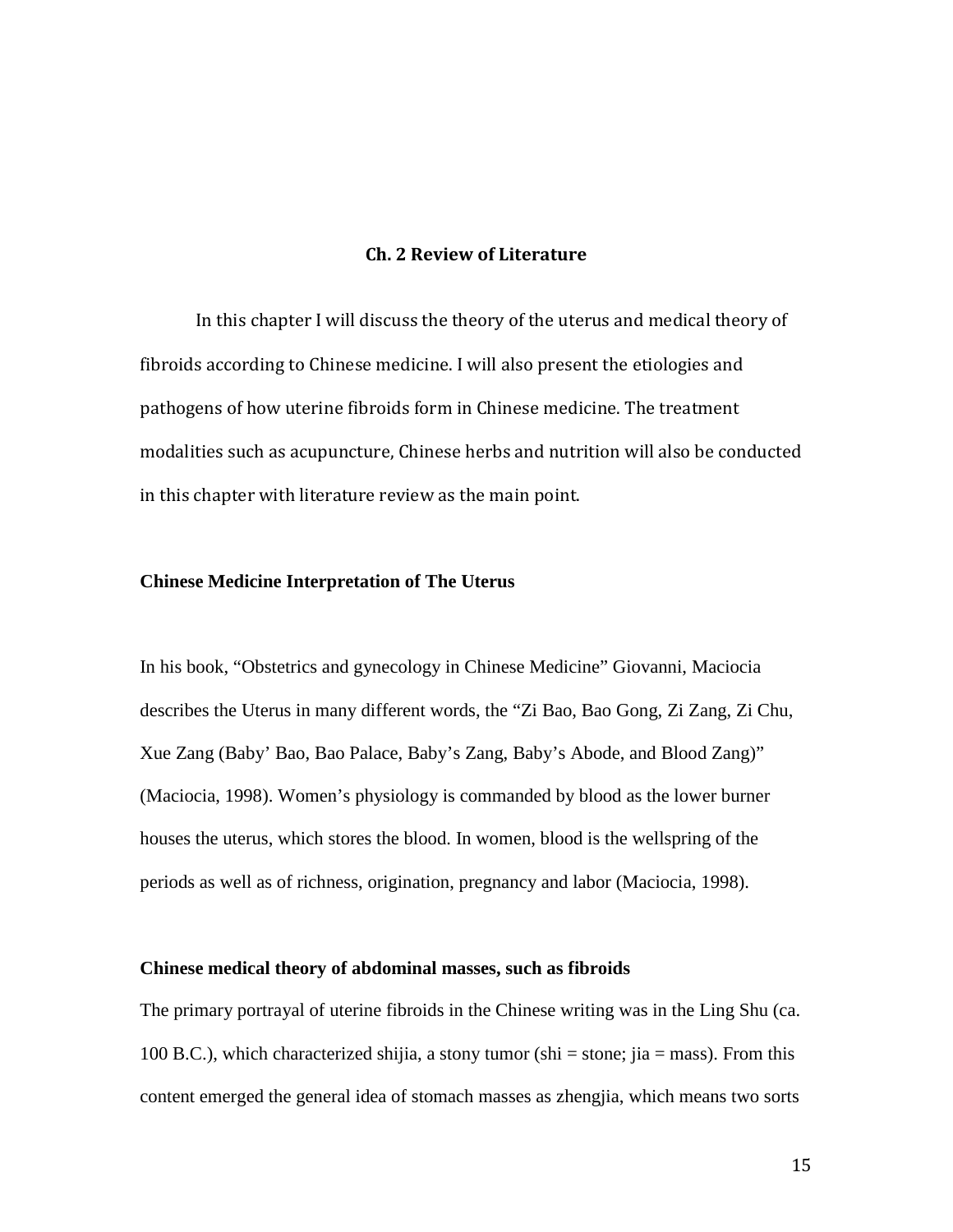of masses: zheng alludes to one in settled position that is agonizing, and jia is a mass that can be moved, and just damages when weight is connected. These masses were portrayed in the Ling Shu scroll on water swellings, zheng relates to uterine masses and jia comparing to intestinal masses (sectioned articulations are embedded to help clarification of the content): Cold qi is a visitor (that is, it takes living arrangement there) in the external wall of the digestion systems, and fights with the defensive qi. The qi does not get support, and in light of the fact that cold qi and defensive qi are entwined in battle, acid reflux originates from inward perplexity. The wiped out qi then ascents (e.g., upward flux of stomach qi), and wiped out substance is conceived below. At the initiation of its introduction to the world, the mass is as huge as a chicken's egg. Gradually, it increases its sized until it reaches the its conclusion with a shape like carrying a child. "For a long time, that is, with years intervening, if the hand is then used to press (on the abdomen), it will feel solid, but if it is pushed, it will move (hence, it is due to an accumulation of stagnated qi)." The menstrual period will be as per the tides (i.e., will be regular). These are the manifestations when the guts are influenced alternatively; the stomach masses start amidst the womb. Cold qi is a guest at the mouth of the womb. The mouth of the womb is blocked and hindered. Qi can't infiltrate. Debilitated blood ought to spill out however does not spill. The seeping now and again is confined and stops, step by step, the womb will increment in size so that the appearance will resemble pregnancy. The menses don't react to the tides they are irregular.

In the current textbook, "Practical Therapeutics of Traditional Chinese Medicine", the qualification of the two mass sorts as seen today is introduced: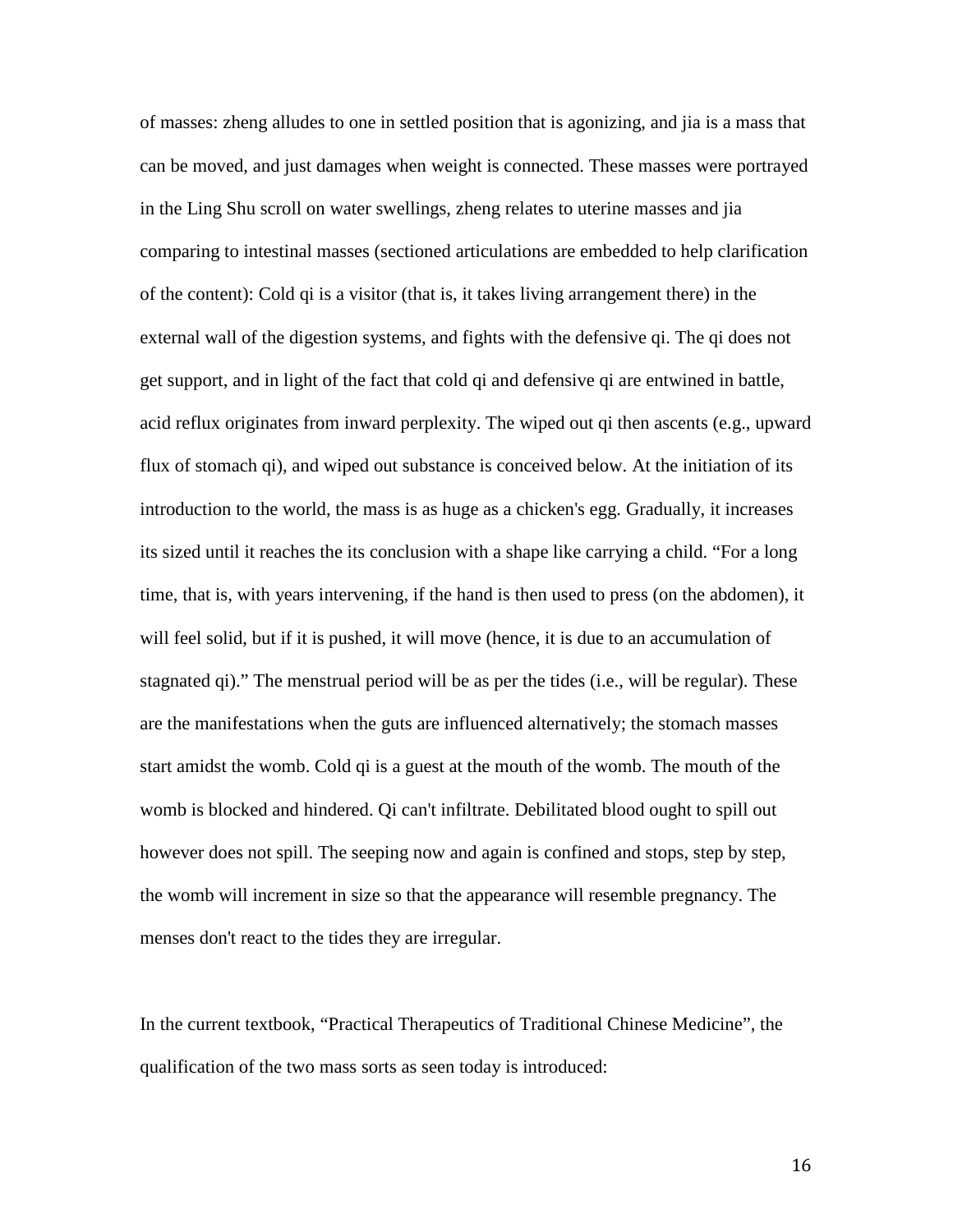*Zheng* depicts strong masses (solidifications) with characterized physical shape and settled area, joined by pain in a particular area. In these cases, obsessive changes have occurred in the instinctive organs; in this manner, these examples more often than not include the blood. *Jia*, then again, portrays masses without an unmistakable physical frame (mixtures), showing and scattering without obvious pattern. And the ongoing pain is not settled in one area. In these cases, pathological changes have occurred in the bowel organs. Thus, these examples include qi. In spite of the contrasts amongst *zheng* and *jia*, the two are firmly related as far as pathogenesis and are hard to separate, subsequently the utilization of the compound term *zhengjia* (Dharmananda, 2003).

An extensive review of the hypothetical reason for the etiology and treatment of stomach masses, including fibroids, is found in the "Advanced Textbook of Traditional Chinese Medicine and Pharmacology"; it is replicated here with just slight altering. Gynecological examinations were not a practice in China until the late presentation of cutting edge procedures, so fibroids couldn't be particularly distinguished and separated amid the improvement of the hypotheses sketched out here. Fibroids are presently much of the time analyzed before they achieve a size that causes pain, which had been one of the main indications of an issue for individuals lacking current routine examinations and a vital part of the old depiction of the masses (Dharmananda, 2003).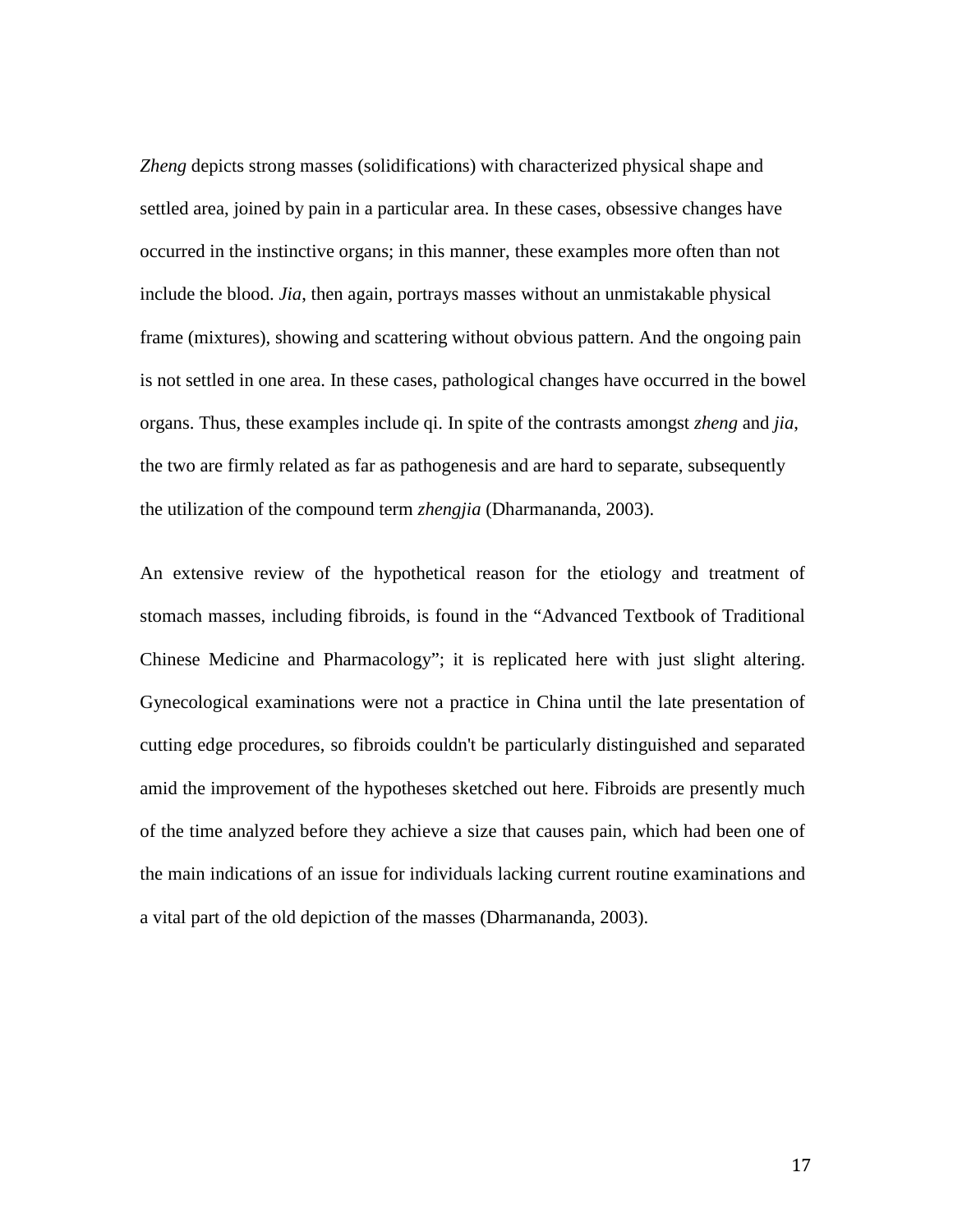The masses are here divided into two broad groups: qi masses (called *ju*; these are like the ones referred to as *jia*) and blood stasis masses (called *ji*; like those referred to as *zheng*) (Dharmananda, 2003).

### **TCM Etiology and Pathogenesis**

Among the reasons for stomach masses are mental discouragement, an inappropriate/improper eating routine, and assaults by pathogenic cold-dampness or toxic heat. The (basic) inward reason for stomach masses is an insufficiency in the body's hostile to pathogenic qi (normal qi). Works of art on customary Chinese solution hold that, individuals with solid resistance (those with solid qi) don't have stomach masses just feeble individuals (those with powerless/weak qi) are probably going to experience the ill effects of them. Abdominal masses progressively are created when the body's antipathogenic qi fails in its battle against the assaulting pathogenic components. This sickness is primarily identified with the liver and spleen. The stagnation of the qi and the blood and mucus maintenance assume a noteworthy part in the pathogenesis of stomach masses (Dharmananda, 2003).

The three basic causes are: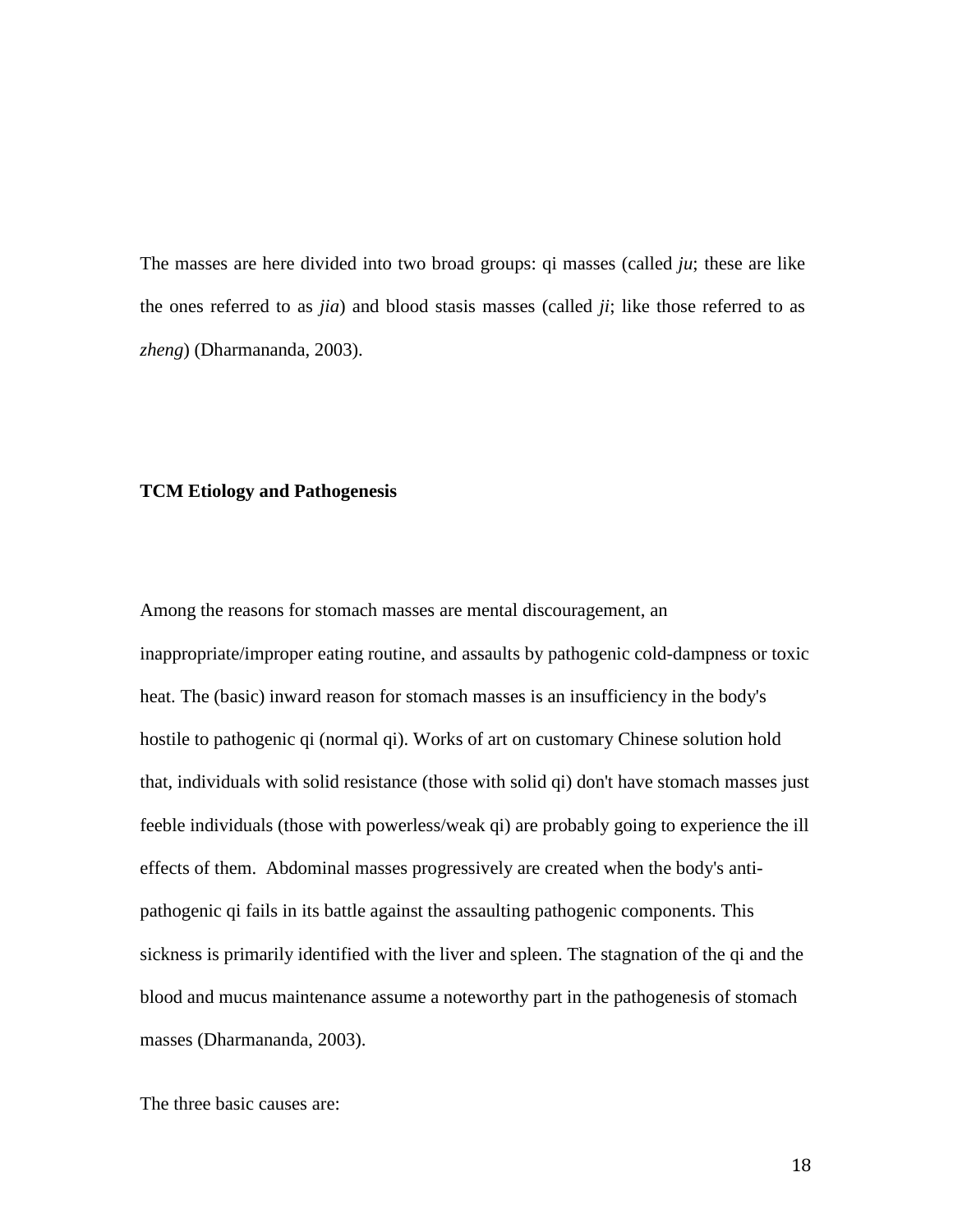1.) "Mental Depression and Qi and Blood Stagnation.

Mental sadness causes the stagnation of liver qi, which produces *ju* lumps" (Dharmananda, 2003). This prompts to blood stagnation, which over a long stretch structures masses, in this manner delivering *ji* masses.

2.) Improper Diet and Production of Turbid Phlegm.

A despicable eating routine alludes to unquenchable eating or overindulgence in liquor. This harms the spleen and stomach, delivering turbid dampness whose collection shapes mucus; this further outcomes in qi and blood stagnation. These join with mucus to bring about stomach masses (Dharmananda, 2003).

3.) Assault by and Retention of Pathogenic Factors.

At the point when pathogenic cold, dampness, heat, or toxins attack, they may stay for quite a while. This weakens the elements of the influenced zangfu organs, bringing about qi and blood stagnation and turbid mucus. Over quite a while, stomach masses are formed (Dharmananda, 2003).

Any one or blend of these causes may deliver stomach masses. For instance, stomach masses can be brought on by pathogenic wind-cold consolidated with mucus because of unclean diet routine, or by mental sorrow combined with wind-cold and mucus/phlegm (Dharmananda, 2003).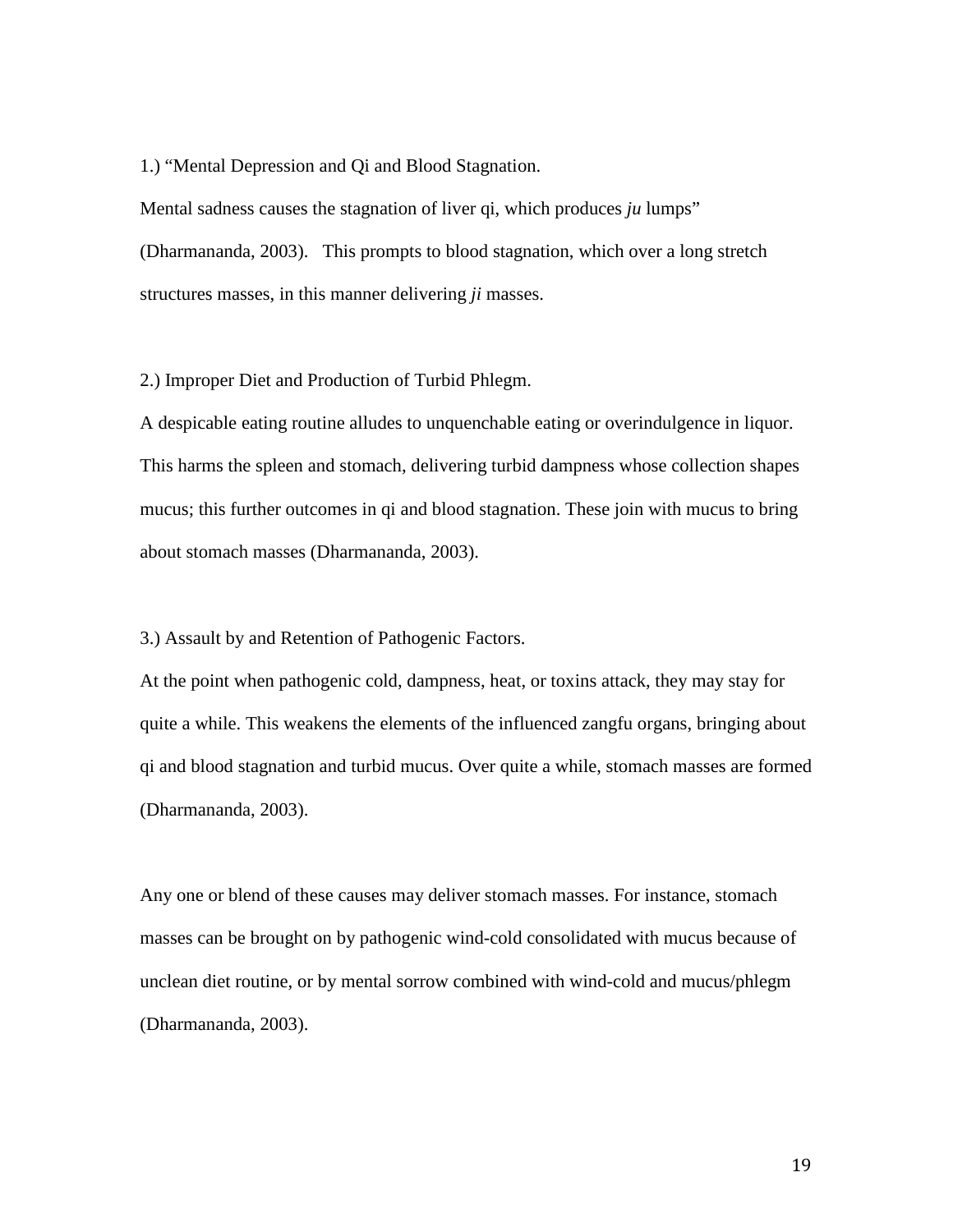#### **TCM Differentiation and Treatment**

The changes that happen with ji and ju are distinctive. In the ju disorder, the ailment is situated in the qi framework and the fundamental rule of treatment is to calm the liver, control and circle qi, and scatter aggregation, with the real concentrate on controlling qi. In the ji disorder, the blood framework is influenced and treatment looks to initiate blood dissemination and expel stasis, mollify hardness and scatter the masses, with the major spotlights on treating the blood.

On the off chance that ju disorder is dealt with appropriately in its underlying stages, then the side effects will improve and the sickness may even be cured. A delayed ju disorder produces blood stagnation, in this way changing itself into a ji disorder. As per the length of the sickness and its obsessive indications, ji disorder is isolated into introductory, center, and late stages. Since the stomach masses are little and delicate amid the underlying stage, and the resistance (qi) is still solid, treatment goes for disposing of pathogenic components. The masses increment in size and get to be distinctly harder amid the center stage in light of the fact that the body's resistance is weaker than the pathogenic variables; disposal of the masses should hence be consolidated with fortifying the resistance. At the late stage, the stomach mass turns out to be hard and the resistance is significantly harmed. Treatment then spotlights on reinforcing resistance; solid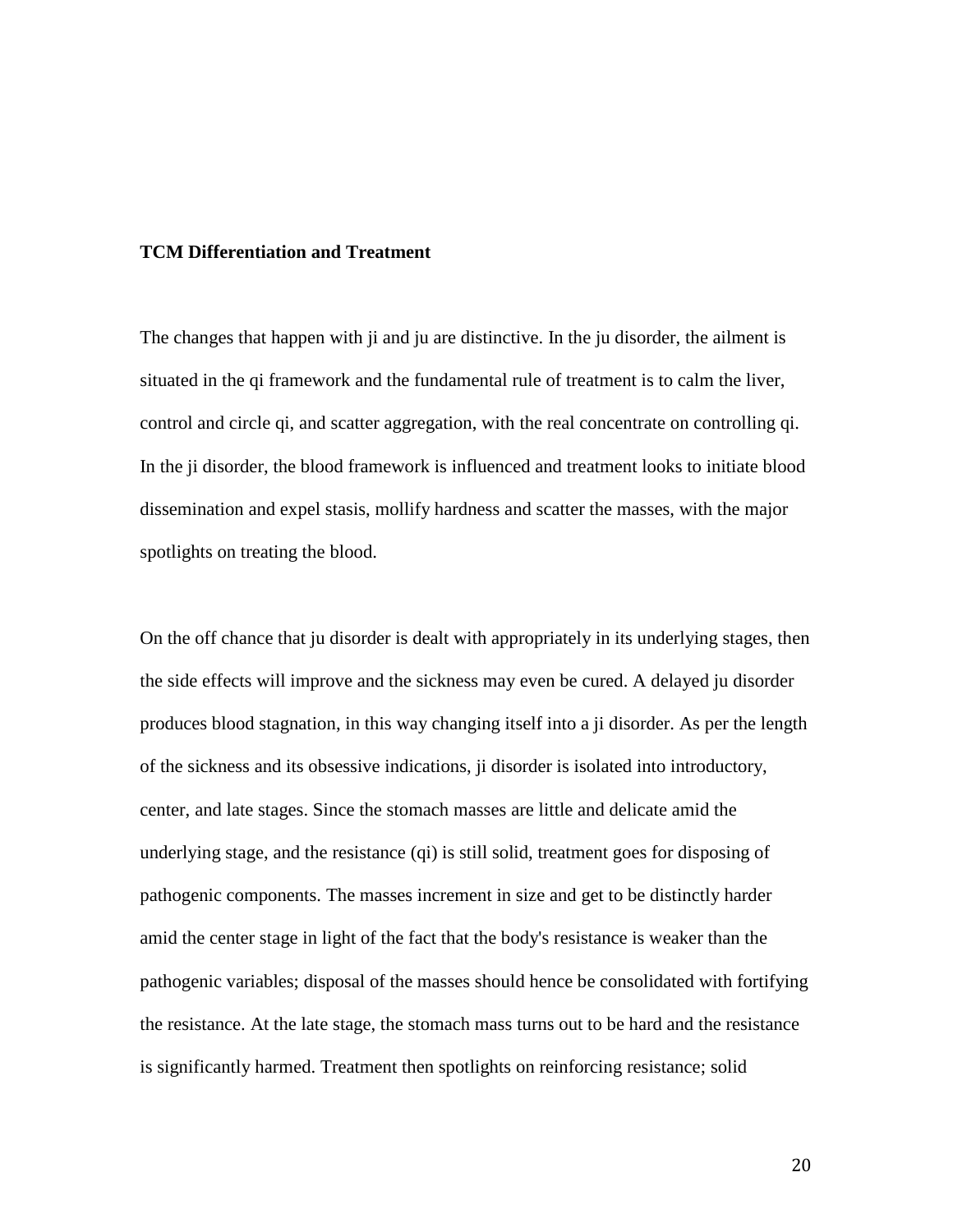medications for dispensing with pathogenic elements ought not be utilized (as they may additionally debilitate the qi) (Dharmananda, 2003).

#### **TCM Ju Syndromes (Qi Masses)**

*"Ju* usually involves liver qi stagnation and/or retention of food and accumulation of phlegm" (Dharmananda, 2003).

## **TCM Liver Qi Stagnation:**

Qi collects and streams to the mid-section, hypochondrium, epigastrium, and lower guts, bringing on agony in these ranges. This condition changes as per the patient's enthusiastic state. Different indications incorporate mental gloom, a thin and sticky tongue coating, and a taut pulse. Mental melancholy prompts to liver qi stagnation, which causes gathering of qi and its development every which way, bringing about distensive pain. Qi gathers taking after mental sorrow and scatters when the patient is free of enthusiastic anxiety. A taut pulse proposes liver issue (Dharmananda, 2003).

Dharmananda explains, a case of herbal treatment is Mu xiang Shen qi San (Saussurea Qi-Smoothing Powder). In the formula, citrus, blue citrus, chih-ko, saussurea, melia, lindera, cardamom, atractylodes, cnidium, and cyperus help the qi to course and calm the liver; cinnamon bark, bitter and warm in nature, scatters cold and helps the qi to flow; licorice, sweet and mellow, eases torment in the center burner. On the off chance that there are any signs of heat, for example, a bitter taste in the mouth and a red tongue, then cinnamon bark ought not be utilized and Zuo jin Wan (included coptis and evodia) ought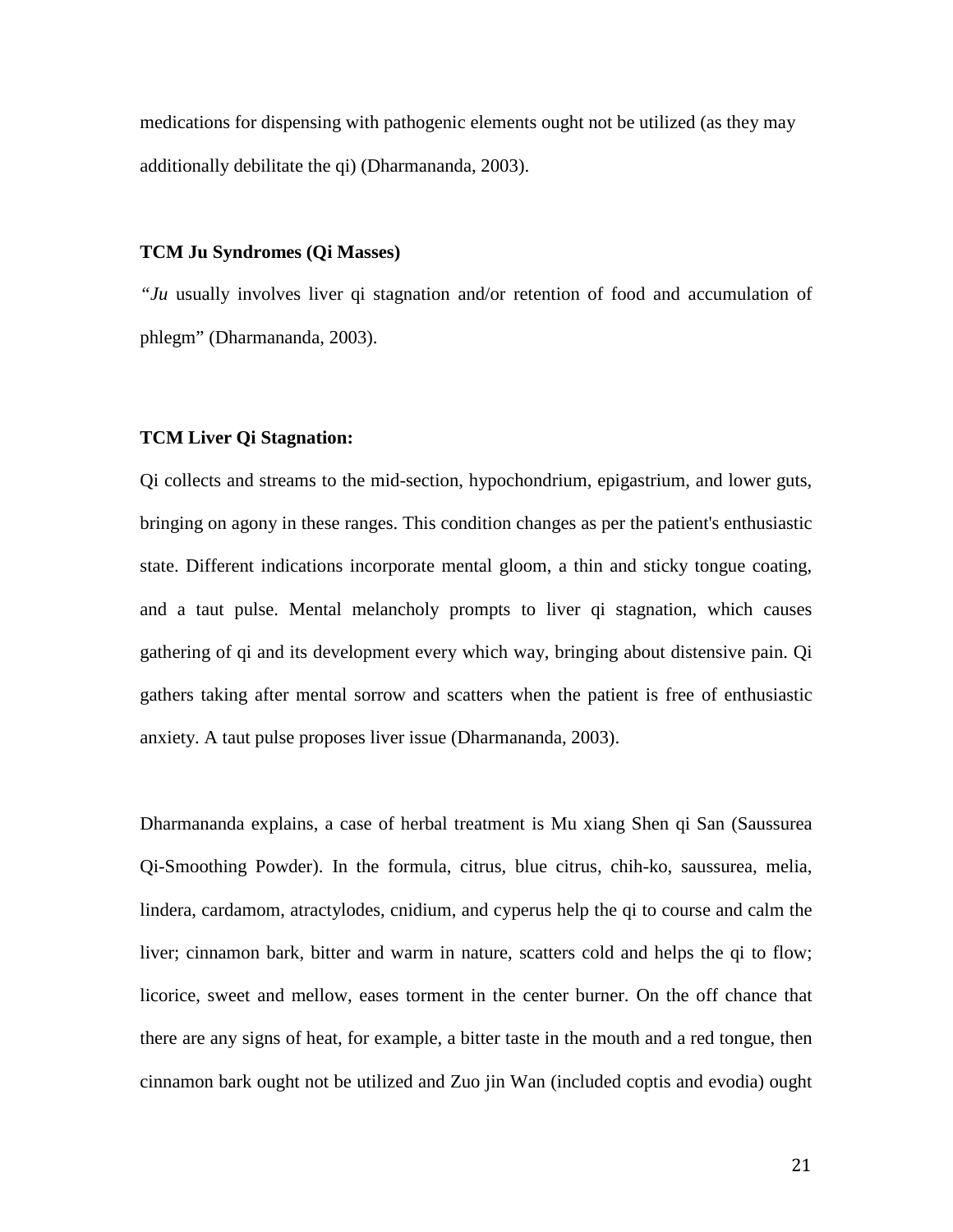to be added to disseminate any liver heat. The nearness of melancholy, sobbing, and obliviousness is because of liver qi stagnation and heart inadequacy; for this situation, the decoction of licorice, wheat, and jujube can be endorsed to sustain the heart, mollusk the psyche, and calm qi stagnation (Dharmananda, 2003).

## **TCM Retention of Food and Phlegm**

Dharmananda explains that held sustenance in the intestinal tract debilitates transportation and transformation, and in this way delivers mucus clamminess, which, joined with held nourishment, obstructs the qi flow, along these lines bringing about stomach agony, clogging, and a poor appetite. At the point when this condition is joined with stagnant qi, string like masses happen in the stomach area; these vanish when the qi of the fu organs flows openly and held sustenance is sent downward. A case of treatment is Liu Me Tang (Decoction of Six Ground Herbs). In this formula, rhubarb, chih-shih (or chih-ko), and areca seed isolate held nourishment from stagnant qi by soothing constipation; aquilaria, saussurea, and lindera circulate qi. In the event that liver qi joins with mucus to obstruct the throat, Ban Xia Hou Po Tang (Pinellia and Magnolia Combination) can be added to circulate qi and resolve mucus. In spite of the fact that much of the time ju disorder is brought on by an overabundance of pathogenic variables, rehashed assaults may harm the spleen qi. For this situation, Xiang Sha Liu Jun zi Tang (Saussurea and Cardamom Combination) can be endorsed in the meantime as alternate herbs to recharge qi and strengthen the spleen (Dharmananda, 2003).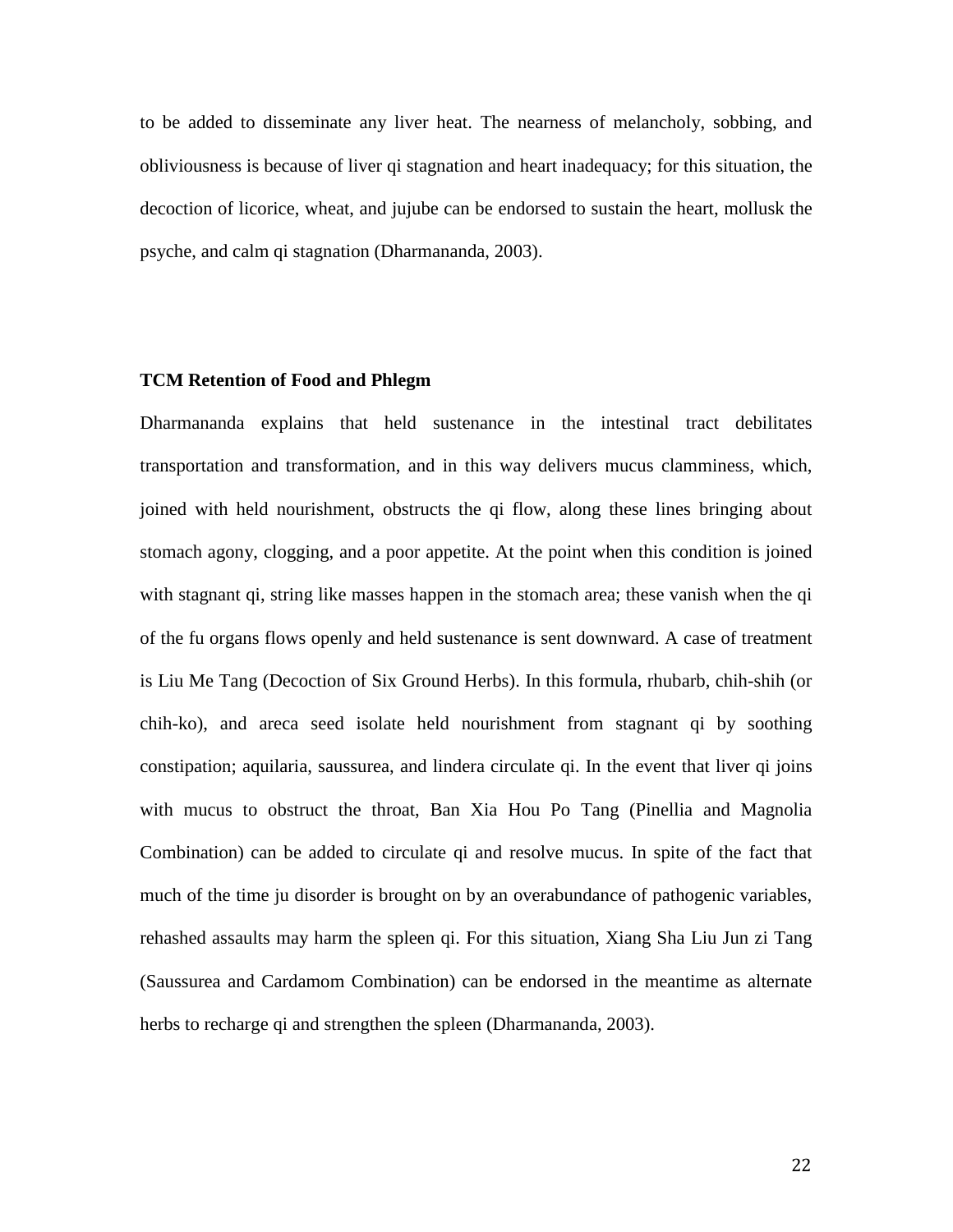### **TCM Ji Syndromes (Blood-Stasis Masses)**

Dharmananda explains, that ji syndromes are divided into three stages: qi and blood stagnation; retention of stagnant blood; and qi deficiency with accumulation of blood stasis (Dharmananda, 2003).

### **TCM Beginning Stage:**

#### **Qi and Blood Stagnation.**

Stagnant qi and blood shape stomach masses. At the underlying stage, pathogenic components move to the blood framework from the qi framework. The masses have just formed thus they are still delicate or soft to the touch. Distensive agony, a blue tongue, and a taut pulse indicate stagnant blood brought about by liver qi stagnation. A case of herb treatment is Da Qi qi Tang (Major Decoction of Seven Qi-Regulating Herbs) consolidated with Shi xiao San (Powder for Dissipating Blood Stasis). In the previous, citrus, blue citrus, platycodon, and pogostemon flow qi and scatter masses; cinnamon twig, sparganium, zedoaria, and cyperus expel vascular hindrance by giving warmth. In the last recipe, typha and pteropus dynamic blood flow, expel stasis, and calm pain (Dharmananda, 2003).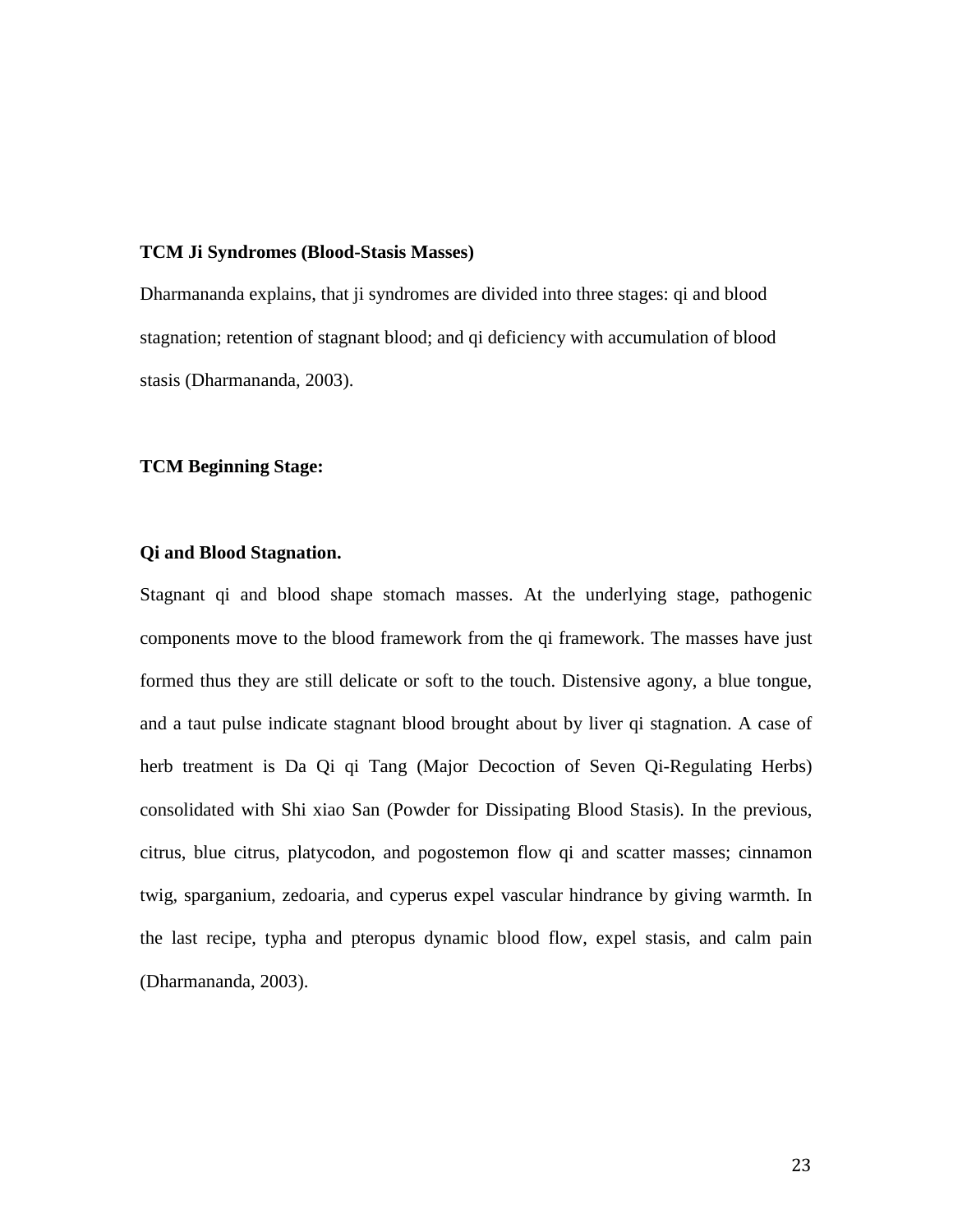#### **TCM Center Stage:**

#### **Retention of Stagnant Blood**

The protracted presence of stomach masses and progressive disturbance of blood stagnation clarify the hard augmented masses and fixed pain. The stagnation of qi and blood hinders the capacity of the spleen and stomach to transport and transform, offering ascend to a dim dark appearance, emaciation, fatigue, and a poor appetite. The collection of stagnant qi and blood causes disharmony between the nutrient qi (ying qi) and the defensive qi (wei qi) in turn brings fever (or hot feeling) and an inversion to cold. Amenorrhea, a purple tongue, and a choppy pulse are altogether brought about by the inner aggregation of stagnant blood. A tight and smooth pulse recommends liver hyperactivity (Dharmananda, 2003).

A case of treatment is Shao fu Zhu yu Tang (Decoction of Lower Palace). In the equation, persica, carthamus, tang-kuei, cnidium, pteropus, and red peony actuate blood dissemination and expel stasis; cyperus, lindera, and corydalis circulate qi, ease pain, and help with the evacuation of stasis; and licorice renews qi and mitigates torment in the center burner. Melia, sparganium, and zedoaria can be added to circulate qi and blood. On the off chance that stomach masses are hard and create torment that is exasperated by weight, Bie jia jian Wan (Turtle Shell Pills; an expansive recipe including numerous creature materials, demonstrated for masses with poor appetite, anorexia, and stomach pain) can be controlled to evacuate blood stasis, mellow the masses, and alleviate pain. Keeping in mind the end goal to dispose of pathogenic variables and strengthen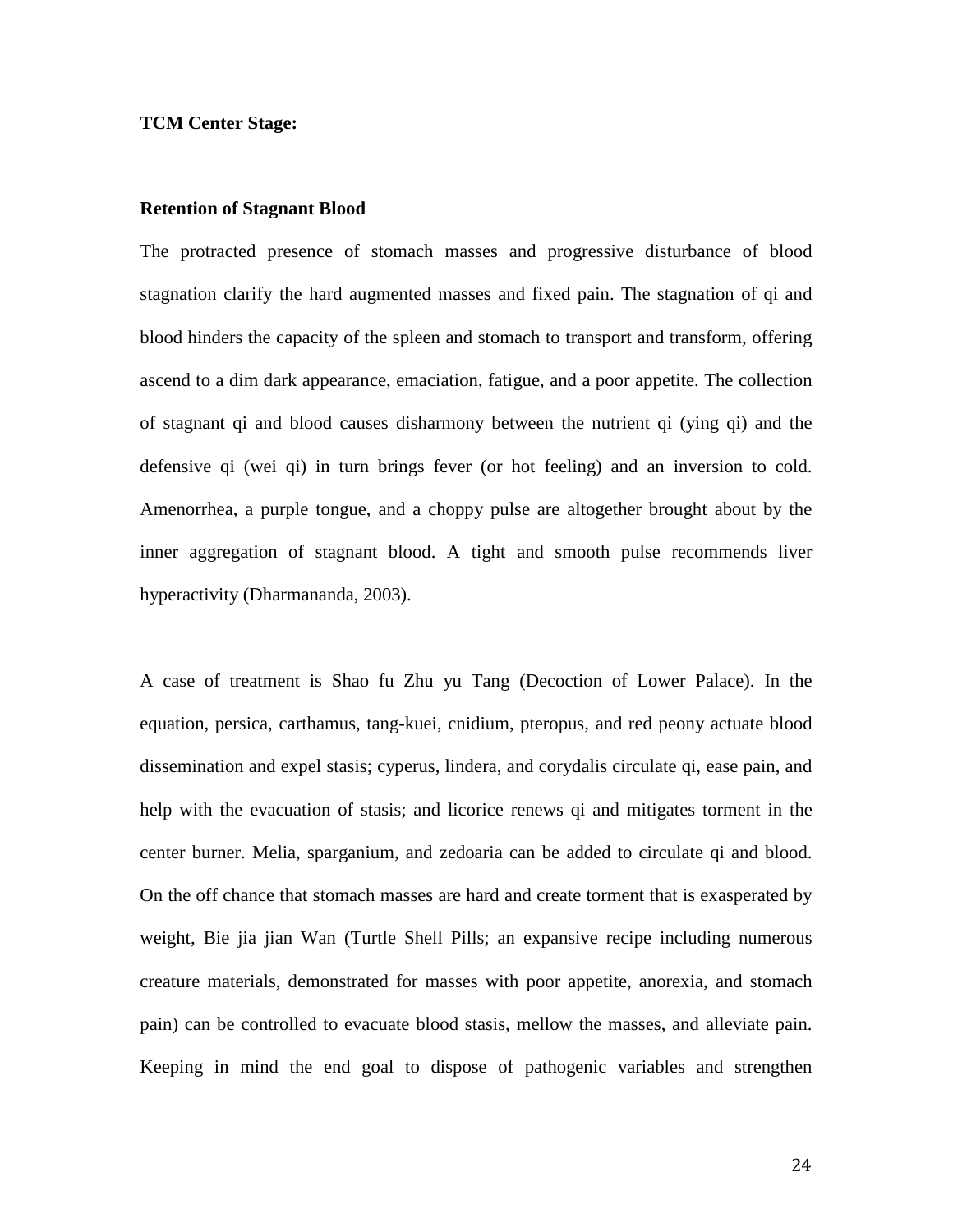resistance, the above two Chinese formulas can be brought on the other hand with Liu Jun zi Tang (Six Major Herbs Combination). On the off chance that the stomach masses increment in size and feel hard and excruciating, eupolyphaga (and other solid operators for scattering blood stasis) and sargassum ought to be added to resolve stasis, diminish aggregation, and mollify the masses (Dharmananda, 2003).

#### **TCM Last Stage:**

#### **Anti-Pathogenic Qi Deficiency and Accumulation of Blood Stasis**

Chronic blood stasis in the vessels continues to give rise to hard masses and extreme sharp pain. This likewise harms the spleen and stomach qi and debilitates transport and transform; therefore the appetite is significantly diminished and emaciation comes about. Aggregation of blood stasis likewise keeps the generation of fresh blood from producing, prompting to outrageous lack of nutrient qi; its side effects incorporate sallow or dim yellow appearance. A purple tongue is the after effect of blood stasis; a gray and coarse tongue covering or a red and polished tongue without covering, a thready and fast or rigid and thready pulse indicate liquid exhaustion and consumption of qi and blood (Dharmananda, 2003).

For instance for the treatment, Ba zhen Tang (Tang-kuei and Ginseng Eight Combination) joined with Pill for Relieving Masses can be utilized. In the previous, the elements of Si Jun zi Tang and Si wu Tang enormously replenish qi and blood. In instances of outrageous yin liquid insufficiency with indications of a lustrous red tongue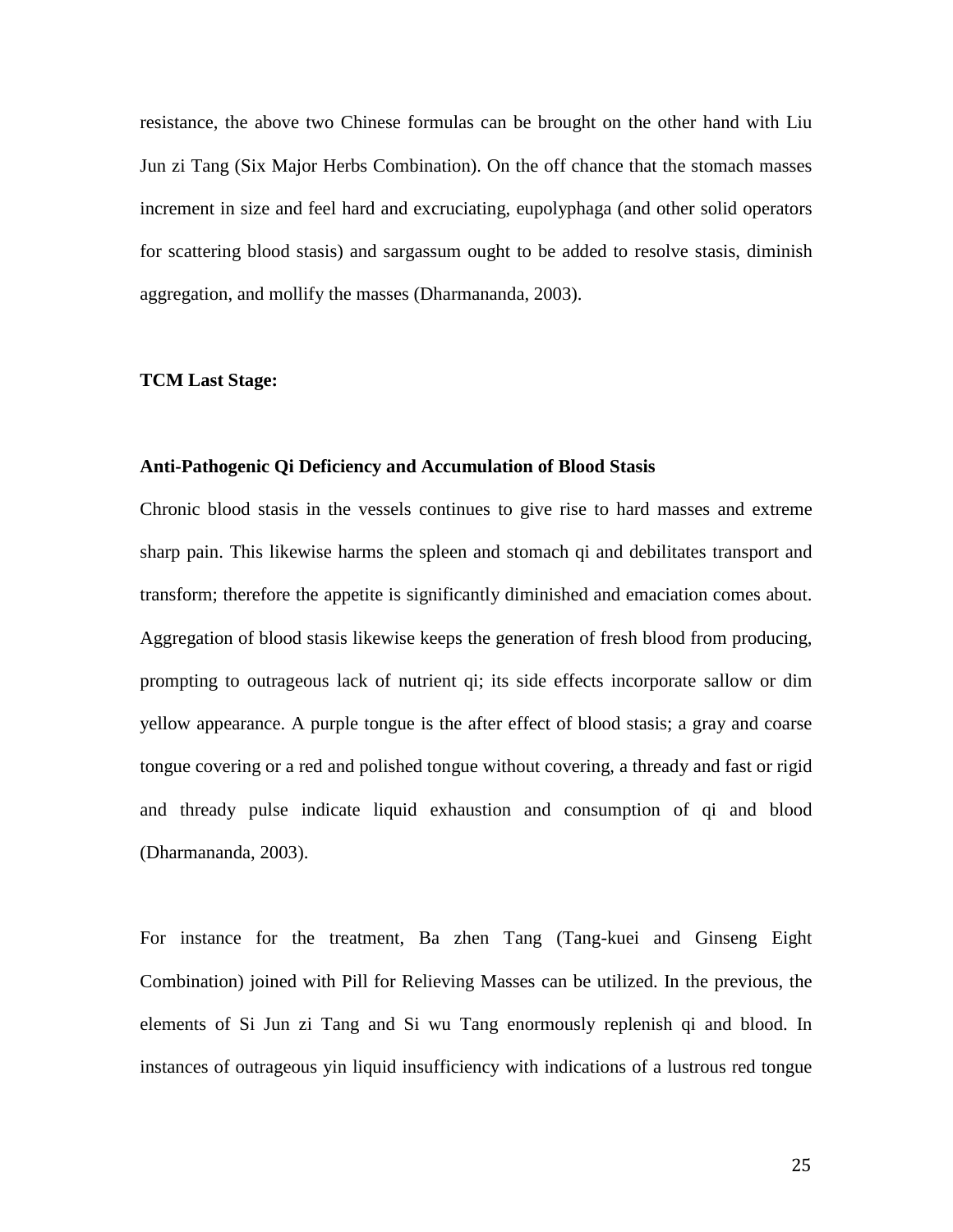without a coating, rehmannia, adenophora, and dendrobium are recommended to sustain yin and deliver liquids. Xiao liu Wan (The Pill for Relieving Masses; with sparganium, zedoaria, cyperus, areca seed, sappan, arca shell, pteropus, and so on.) diminishes the masses, resolves stasis, and enacts blood circulation. This treatment step by step accomplishes remedial outcomes. In the treatment of ji disorders at any stage, outside utilization of herbs can likewise be embraced (Dharmananda, 2003).

**Summary of Concepts Presented by the Advanced Textbook Chapter on Abdominal Masses**

| <b>Characteristic</b> | $Ju$ (Qi Masses)                                                                                                                                                                                               | <i>Ji</i> (Blood Stasis Masses)                                                                                                                                                                                                                |
|-----------------------|----------------------------------------------------------------------------------------------------------------------------------------------------------------------------------------------------------------|------------------------------------------------------------------------------------------------------------------------------------------------------------------------------------------------------------------------------------------------|
| Origin                | Qi stagnation, such as emotion-<br>caused liver-qi disorder or retention<br>of food and phlegm due to overeating<br>and weak spleen. External factors,<br>such as wind-cold, can contribute.                   | Develops from prolonged ju, as<br>blood stasis occurs secondary to qi<br>stagnation. Exposure to heat-toxins<br>(e.g., viruses, poisonous substances)<br>that are retained for a long time may<br>contribute to transformation of ju to<br>ji. |
| <b>Nature</b>         | Develops and enlarges with stress;<br>may retreat with calmness. Pain, or<br>mild aching, does not have a fixed<br>site. Involves disorder of fu organs<br>(e.g., gallbladder, stomach)                        | Develops over a long period,<br>progressing from soft to hard mass,<br>with fixed site of pain. Involves<br>disorder of zang organs (e.g., liver,<br>spleen), and with the pathologic<br>influence gradually weakening the<br>normal qi.       |
| Examples              | Bloating and distention after eating;<br>swelling of the liver and spleen<br>(modern medicine designation);<br>intestinal obstruction with<br>constipation, early stage fibroids<br>(small uterine swellings). | Ovarian cysts, uterine fibroids,<br>tumors of the cervix, uterus, bladder,<br>colon, etc; advanced liver cirrhosis<br>and fibrosis; endometriosis; surgical<br>adhesions.                                                                      |
| Therapy               | Aromatic-spicy herbs (e.g., citrus,<br>chih-shih, blue citrus, saussurea,                                                                                                                                      | Strong blood-vitalizing herbs that<br>remove stasis of qi and blood, such                                                                                                                                                                      |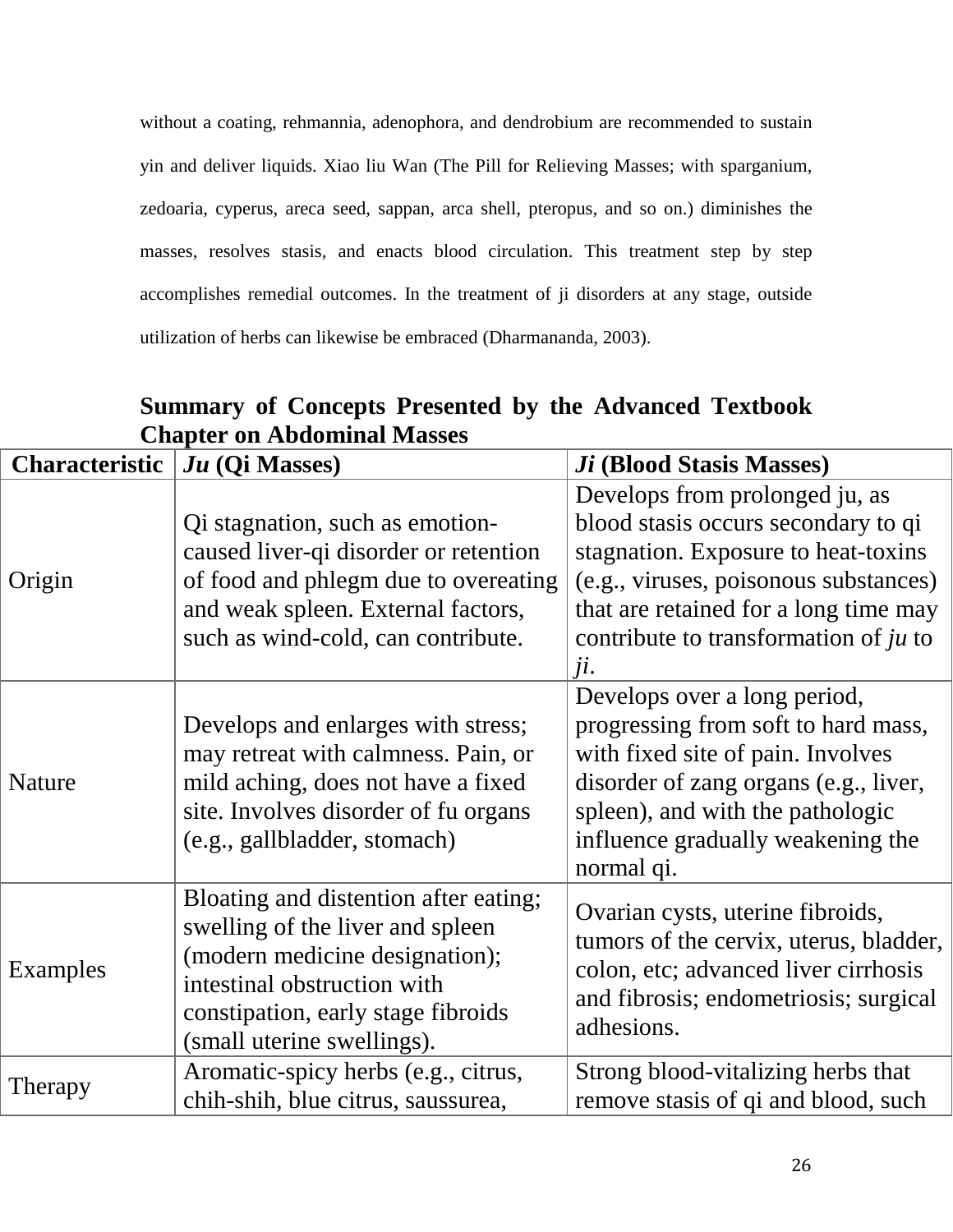|             | lindera, aquilaria, cardamom,<br>cyperus) that regulate qi and soothe<br>the liver are used as the main<br>therapy. Digestive aids, such as shen-<br>chu, atractylodes, and ginger, may be<br>added.                                                             | as sparganium, zedoaria, and<br>insects; also, softening agents (such<br>as seashells and seaweeds) are used<br>as part of the therapy. Tonification<br>becomes important for hard, painful<br>masses in weakened patients.                                                                                                                    |
|-------------|------------------------------------------------------------------------------------------------------------------------------------------------------------------------------------------------------------------------------------------------------------------|------------------------------------------------------------------------------------------------------------------------------------------------------------------------------------------------------------------------------------------------------------------------------------------------------------------------------------------------|
| Adjustments | Qi dispersing therapies are usually<br>warm in nature; watch for heat<br>symptoms and, if necessary, add<br>cold-natured herbs such as melia and<br>coptis. Observe cases of weakness of<br>spleen and treat qi deficiency that is<br>complicated by stagnation. | As the disease progresses, the<br>patient's normal qi weakens; use<br>formulas to reinvigorate the qi,<br>while vitalizing blood and<br>dispersing masses. For larger<br>masses, more emphasis must be<br>placed on strong stasis-resolving<br>herbs, usually along with animal<br>materials; regulate qi as necessary to<br>halt progression. |
| Prognosis   | Qi regulating therapies should have<br>quick effects; success depends on<br>regulating diet and learning to<br>control emotions. Failure to treat<br>successfully can lead to development<br>of ji-type mass.                                                    | Ji are difficult to treat, especially as<br>they progress to form harder masses<br>with weaker resistance from the<br>patient. Therapy must be aggressive<br>and may be prolonged. Failure to<br>treat successfully can lead to life-<br>threatening conditions and may<br>require surgery and/or toxic<br>treatments.                         |

# **TCM Herbs and Herbal Formulas**

One of the most important strategies for herb treatment for the uterine mass was to utilize the five fixing plan called Gui zhi Fu ling Wan (Cinnamon and Hoelen Formula), initially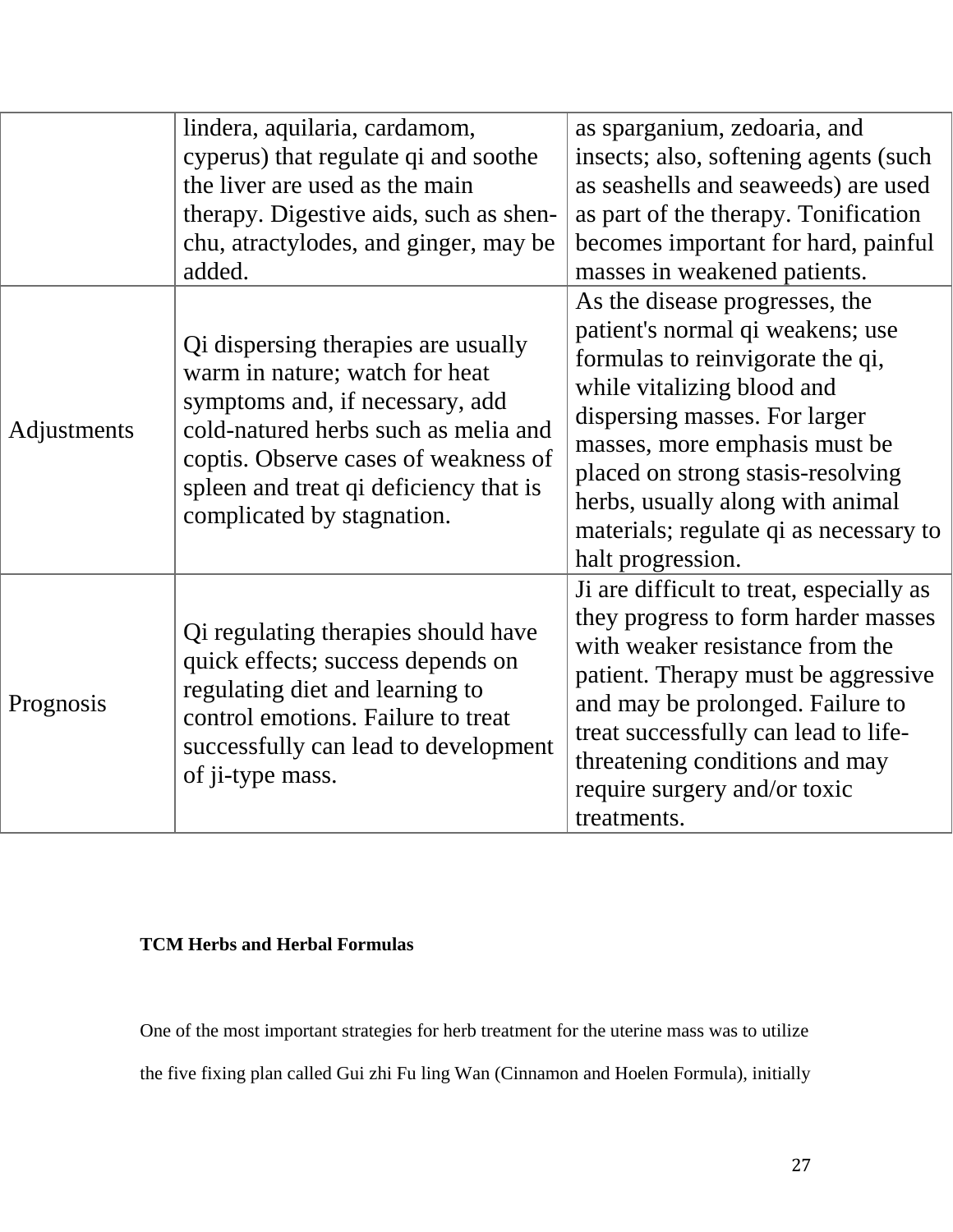depicted in the Jingui Yaolue (ca. 220 A.D.). Utilizing cinnamon twig disperses the cold qi; the water stagnation is scattered by hoelen (poria); the blockage and deterrent of blood stream is dealt with by the blend of persica, red peony, and moutan. In the Jingui Yaolue, the circumstance was portrayed whereby menstrual draining would stop for three months, trailed by relentless draining showing that a mass had shaped. This situation is reliable with the idea that the womb is blocked and impeded (thus the absence of bleeding) yet then it builds up a mass, which causes the relentless bleeding. The condition was recognized from pregnancy, where menstrual draining would stop, and a mass would start to frame in the guts, however perpetual draining would not take after. Gui zhi Fu ling Wan ends the ceaseless seeping by evacuating the mass (Dharmananda, 2003).

In the article, "Uterine Fibroids: An Integrative Approach" Nicholas R. LeRoy describes in TCM that uterine fibroids are considered to be "blood stasis in origin"(LeRoy, 2004). And in his practice he uses a "Kampo product containing Cinnamon and Hoelon (Keishi-bukuryo-gan; Gui Zhi Fu Ling Wan). This formula is standardized to contain 18.9-35.3mg/day of Amygdalin, 67.3-125.2 mg/day of Paeoniflorin, and 1.02-2.39 mg/day of Cinnamic acid. Cinnamon (Gui Zhi), the chief herb, unblocks the blood vessels and reduces blood stasis by promoting circulation. Peach pit (Tao Ren), Peony Root (Shao Yao), and Mountain Bark (Mu Dan Pi) invigorate blood, break up or dispel blood stasis, and disperse accumulation. Mu Dan Pi helps to disperse heat that can transform out of stagnation. It is excess heat that can cause metrorrhagia and menorrhagia. Dampness may also contribute to the formation of masses and/or blood stasis, so Hoelen (Fu ling) is included to notify the spleen to resolve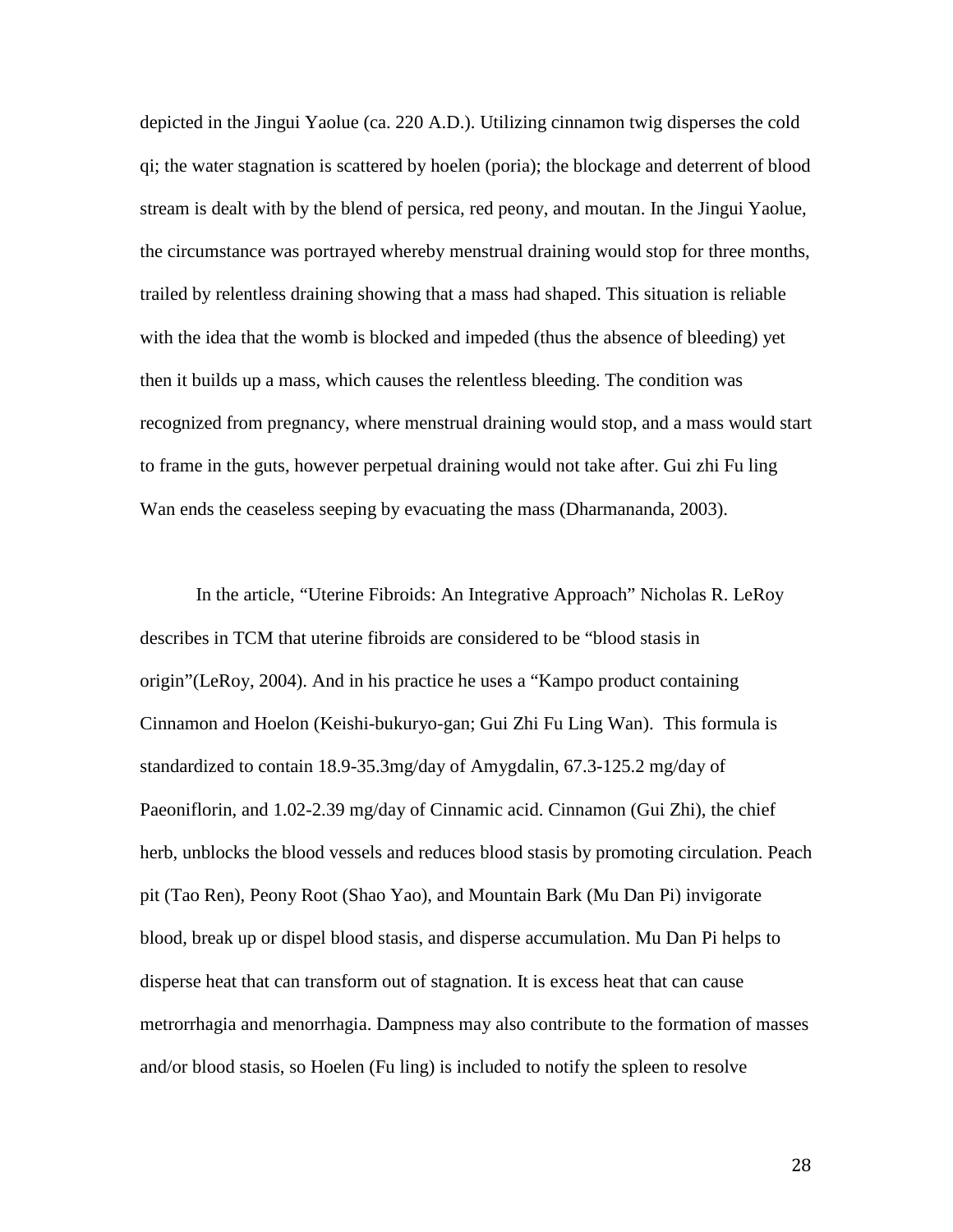dampness. Another study in the *American journal of Chinese Medicine* demonstrated a decrease in Leiomyoma size in about 60% of patients after using Gui Zhi Fu Ling Wan formula" (LeRoy, 2004).

Bob Flaws has compiled several different treatment methods in several case studies that conclude how effective herbs/acupuncture can be if diagnosed right and treated with these systems. The case study that he actually researched and translated was from a previous article titled, "The treatment of 98 Cases of Uterine Myoma with Internally Administered & Eternally Seeped Chinese Medicinals", this article appeared on pages 38-39 of issue #8, 2002 of Hu Bei Yi Za Zhi (Hubei Journal of Chinese Medicine). A short description of the case study consisted of "all 98 women were either as in-or out-patients as the author's hospital between Feburary 1996 and December 1999. All had been diagnosed with uterine myomas via gynecological examination and CT scan. Three cases were less than 30 years old, eight cases were 30-40 years old, 62 cases were 40-50 years old, and 25 cases were over 50 years old. Eight cases had subserous myomas, six had submucosal myomas, fourty had intramuscular myomas, and fourtyfour had multiple myomas. In addition, twelve also had adenomas, eight also had ovarian cysts, and six also suffered from fibrocystic breast disease. Internal treatment consisted of: Radix Angelicae Sinesis (Dang gui), Radix Ligustici Wallichii (Chuan Xiong), Resina Olibani (Ru Xiang), Resina Myrrhae (Mo Yao), and Feces Trogopterori Seu Pteromi (Wu Ling Zhi), 1000g each, Semen Pruni Persicae (Tao Ren), Cortex Tubiformis Cinnamomi Cassiae (Guan Gui), Rhizoma Sparganii (San Leng), Rhizoma Curcumae Zedoariae (E Zhu), and Sanguis Draconis (Xue Jie), 1200g each, Flos Carthami Tinctorii (Hong hua),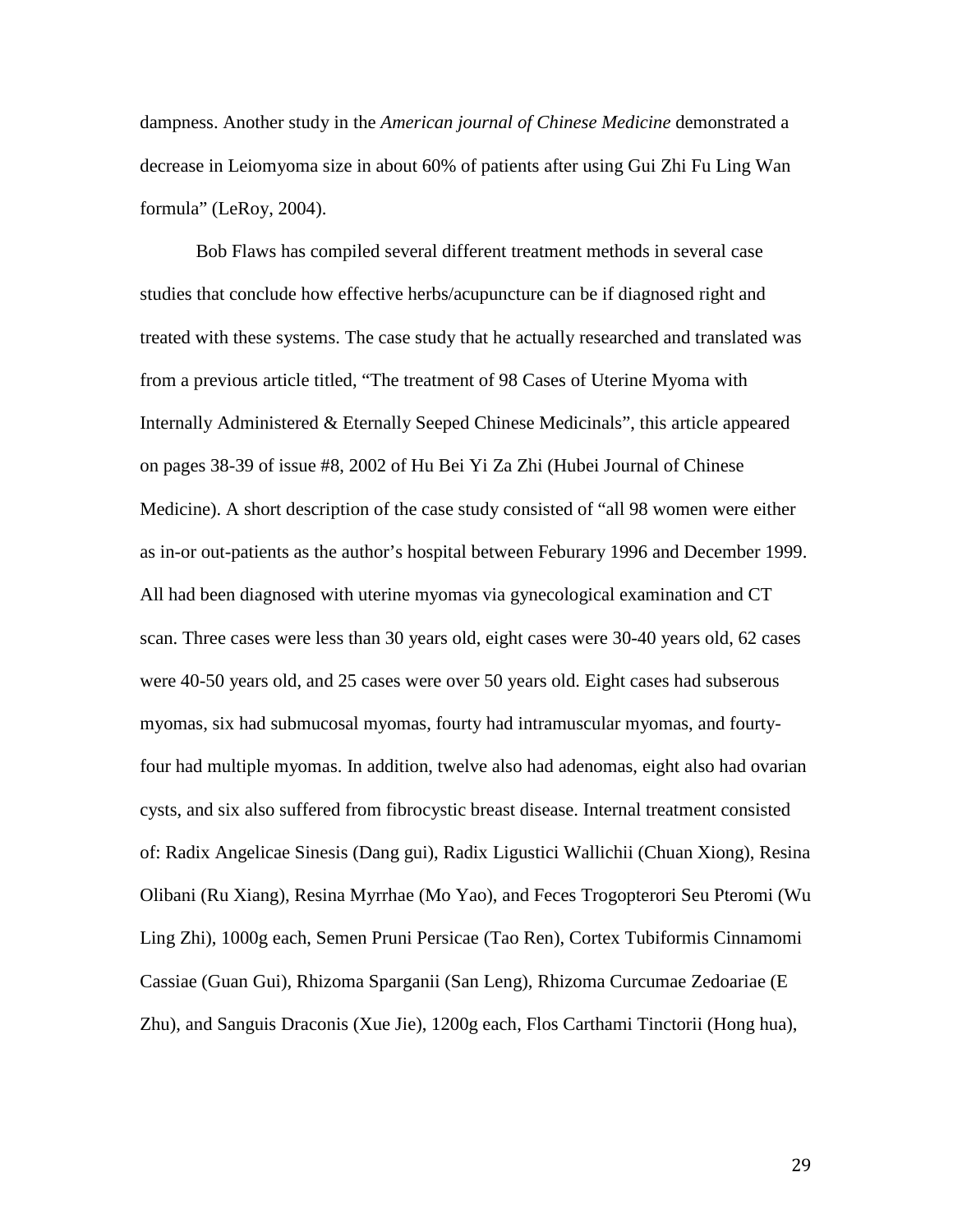Fructus Foeniculi Vulguris (Xiao Hui Xiang), and Hirudo Seu Whitmania (Shui Zhi), 600g each, and Radix Astragali Membranacei (Huang Qi), 1500g."

On the off chance that there was plentiful monthly cycle which spilled and trickled without stop and which was pale in shading however contained clumps, if there was lower stomach torment when the menses came and the torment was settled in area and if the tongue had static spots or static macules and the beat was fine and bowstring, this was categorized as qi stagnation and blood stasis pattern and twice the San Leng and E Zhu were used and 500g each of Radix Auklandiae Lappae (Mu Xiang), Rhizoma Cyperi Rotundi (Xiang Fu), and Radix Linderae Strychnifoliae (Wu Yao) were added.(Flaws, 2003). If menses was profuse and red with clots, if there was abdominal pain, premenstrual breast distention or headache, vexation and agitation, or easy anger with a dark tongue, static spits or static macules, and bowstring, slippery pulse, that would be liver depression with blood stasis. " In that case 1000 grams of Radix Bupleuri (Chai Hu) and 500 grams of Ramulus Cinnamomi Cassiae (Gui Zhi) were added." On the off chance that the menses were bountiful with clusters, there was treacherous lower menstrual development stomach torment, absence of warmth in the four appendages, low back and knee soreness and flabbiness, clear pee, languor of the soul, absence of quality, dread of chilly or vexatious warmth, a dull tongue with static spots and additionally macules, and a fine heartbeat pulse, this was categorized as kidney vacuity plus blood stasis. In that case, 500 grams each of Radix Lateralis Praeparatus Aconiti Carmichaeli (Fu Zi) and Fructus Corni Officinalis (Shan Zhu Yu) and 1000 grams of cooked Radix Rehmanniae (Shu Di Huang) were added. All these Chinese herbs were grinded into powder and placed into gelatin capsules (of unmentioned size). Then six capsules were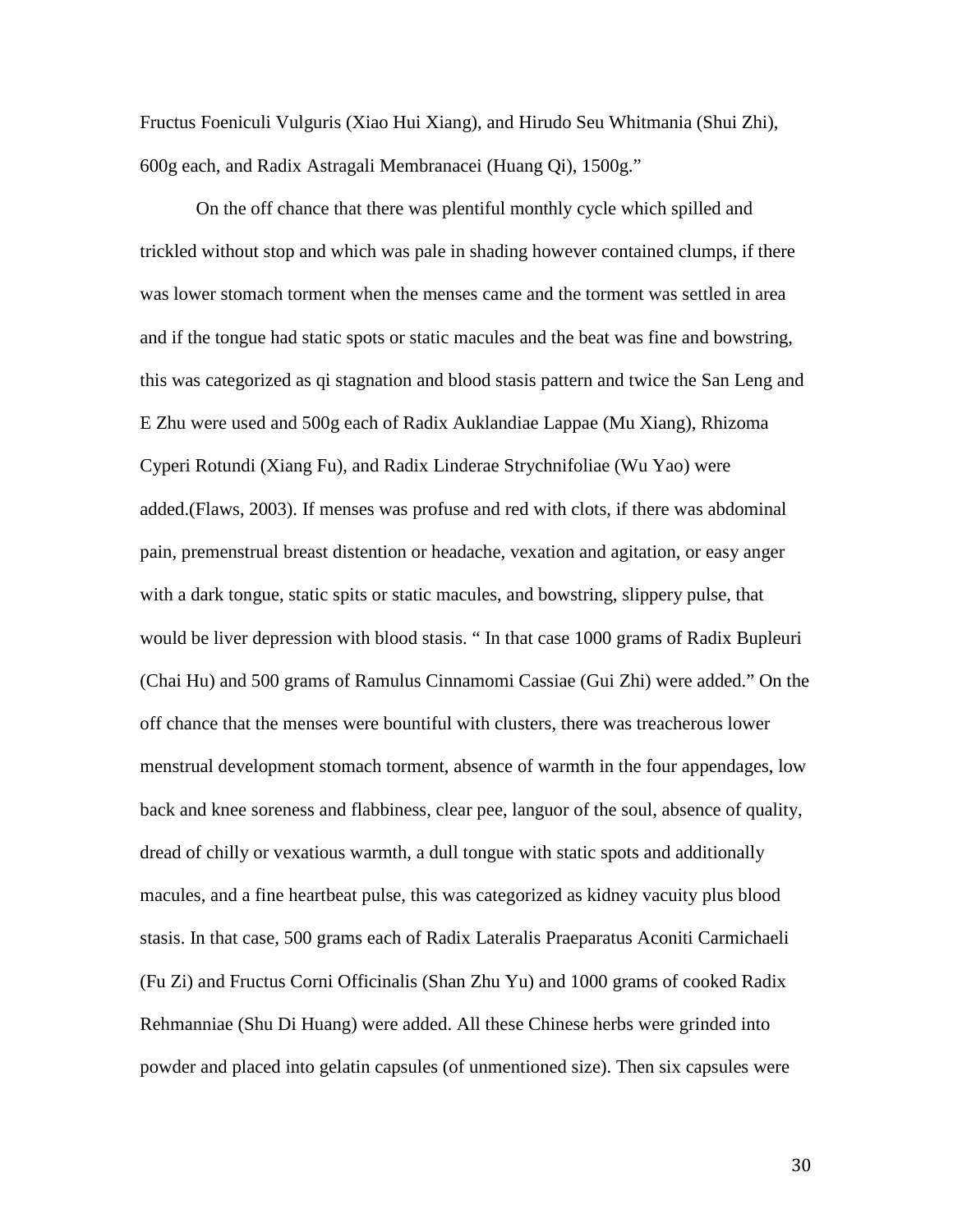administered each time, three times per day. During menstruation, these medicinals were suspended, and two months equaled one course of treatment.

"External treatment consisted of 500 grams of Rhizoma Sparganii (Sang Leng), Rhizoma Curcumae Zedoariae (E Zhu), Sanguis Draconis (Xue Jie), Resina Olibani (Ru Xiang), Resina Myrrhae (Mo Yao), Herba Leonuri Heterophylli (Yi Mu Cao), Radix Salviae Miltiorrhizae (Dan Shen), and Spica Prunellae Vulgaris (Xia Ku Cao) and 400 grams each of Radix Pseudoginseng (San Qi) and Euployphaga Seu Ophistholpatia (Tu Bie Chong). This was soaked in 75% alcohol for one month. Then a 10cm x 10cm piece of cotton gauge was soaked in this tincture and applied over the lower abdomen on top of the uterus" (Flaws, 2003). In addition, they used a heat lamp, which was used for 30 minutes to warm the area as hot as the patient could bear. One week of treatment equals one course of treatment with this protocal, and three days rest was permitted between progressive courses.

Internal Chinese medicinals were administered for one course and the external medicinals were applied for six courses before assessing outcomes with ultrasonography. The treatment results were basically defined as cure for the disappearance of the uterine fibroids. Marked effect for decreased of symptoms/shrinkage 50% or more. 33% or more defined some effect. No effect meant, no change. Based on all this information, eight women were cured, 54 marked effect, 31 some effect, and five no effect. But after two courses of the treatment, ten patients were cured, 62 marked effect, 23 some effect, and three no effect, for a total amelioration rate of 97%.

In terms of Chinese medical disease causes and mechanisms, Dr. Li says that uterine myomas are for the most part because of liver qi stagnation and restricting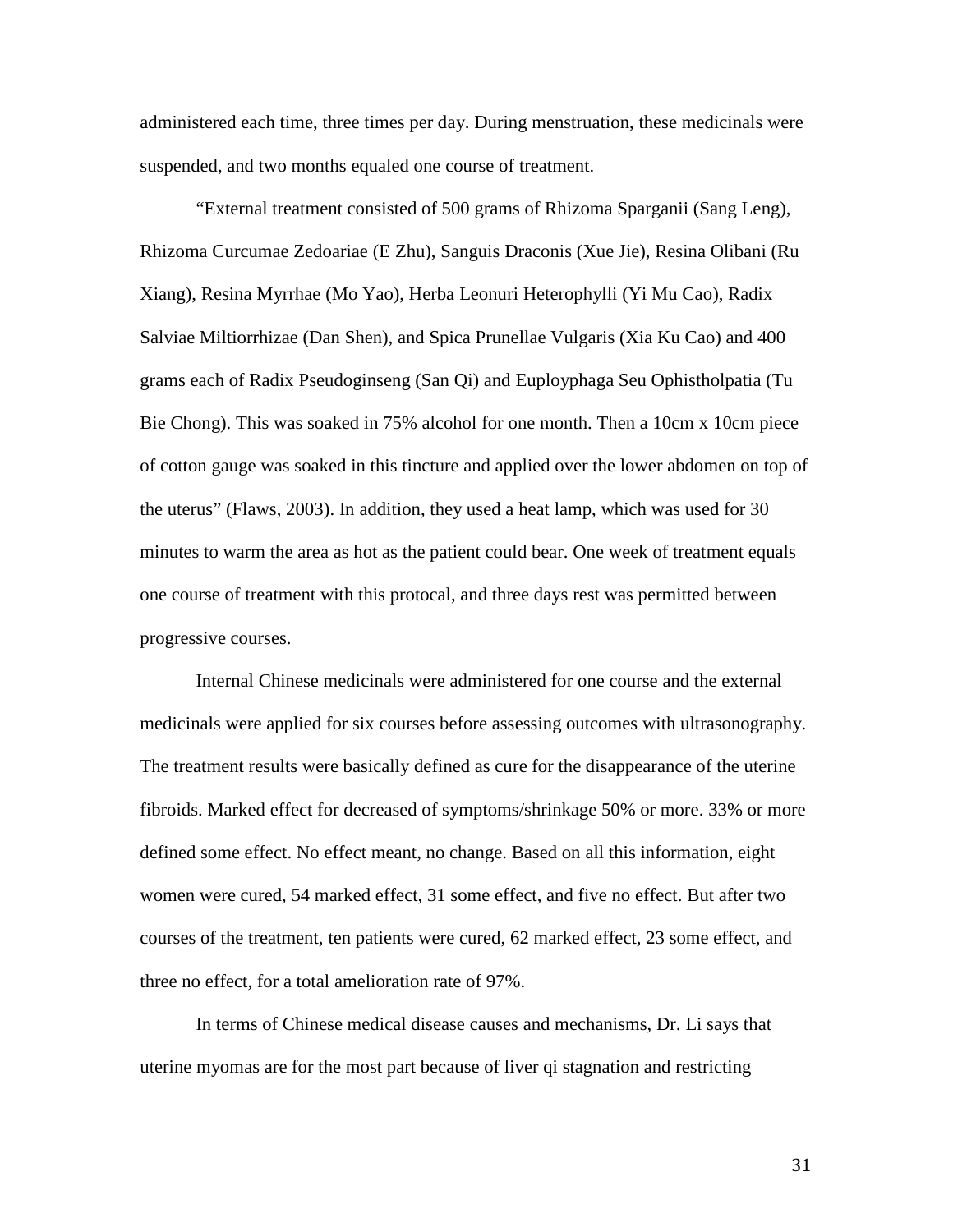bringing about loss of congruity of the viscera, bowels, obstruction and stagnation of the qi mechanism. Subsequently the vessels and system vessels endure obstacle, the blood does not stream easily, and there is qi stagnation and blood stasis. Thusly, Dr. Li has picked an inside equation and outer treatment which mostly move the qi, animates the blood, and breaks the blood keeping in mind the end goal is to disperse accumulation (Flaws, 2003). Dr. Li says, "that liver depression causes loss of harmony in the viscera and bowels and obstruction to the qi mechanism, he or she understands that most uterine myomas are accompanied by an element of spleen vacuity, thus the inclusion of large amounts of Huang Qi. Further, Dr. Li's modifications show that he or she is well aware that many patients with uterine myomas exhibit spleen-kidney dual vacuities along with qi stagnation and blood stasis" (Flaws, 2006).

In Flaws experience and especially with older women who might be the majority of myomas patients, women with myomas present a combination of deficiency and excess, with deficiency symptoms and signs often being predominant. Although, Dr. Li does not say exactly the total women that exhibited these difficult patterns, the age of these women, or how many of which patterns got what results. But when it comes to size, Dr. Li says, that myomas under 5cm in size react generally well to Chinese restorative treatment, while those bigger than 5cm ought to be dealt with surgically. Deciding the reactions to Chinese therapeutic treatment in light of size is genuinely regular inside the Chinese restorative writing on uterine myomas, and Dr. Li's conclusion about reaction and size is genuinely standard. Realizing that uterine myomas bigger then 5cm don't commonly react to just 2-4 months of Chinese restorative treatment is likewise a vital thought for patients and practitioners alike (Flaws, 2006).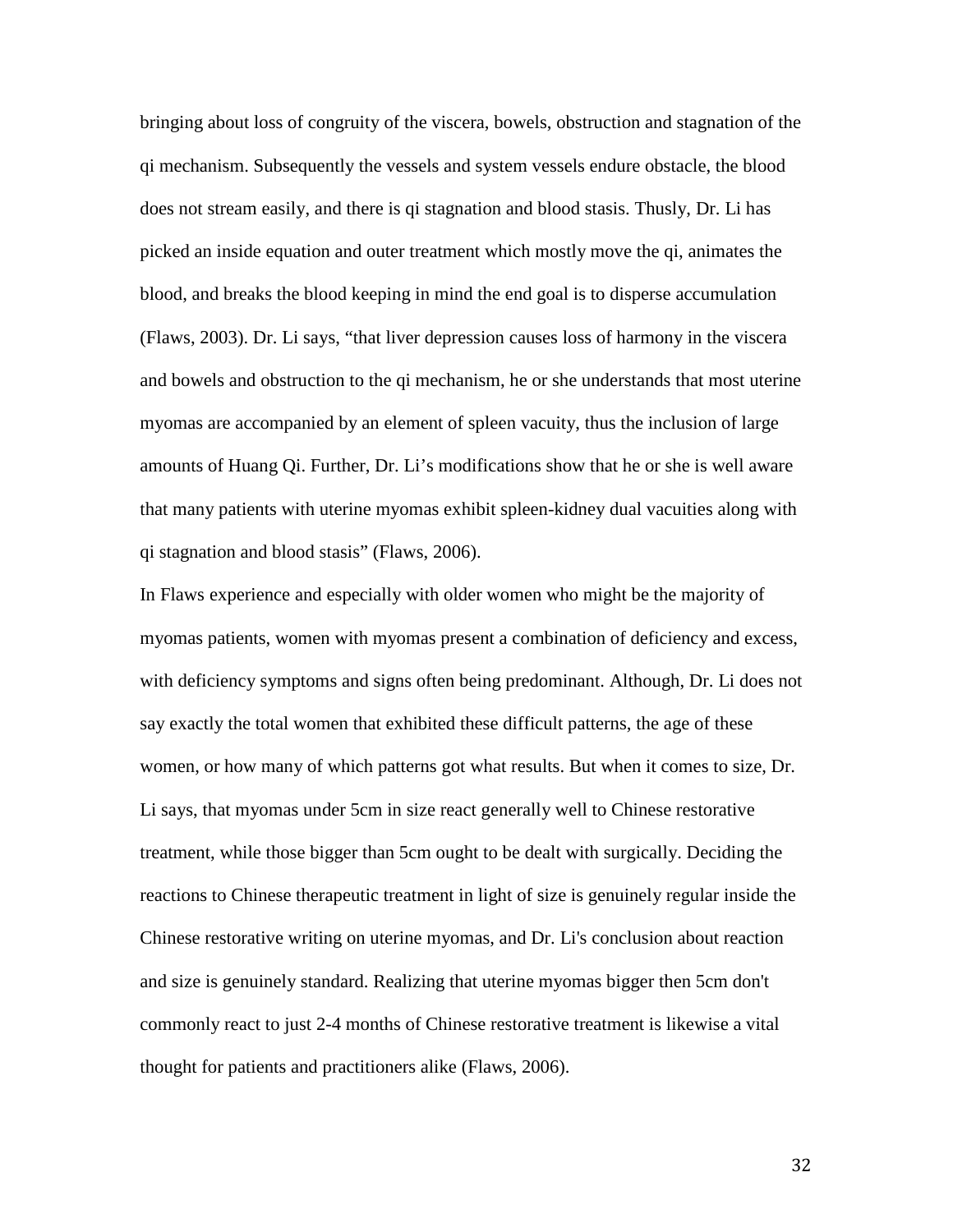Dr. Lewis, on her website, "The Fertile Soul Method" presents a case study with Chinese herbs, 223 cases of uterine fibroids. "All patients had measurable such as heavy menstrual bleeding and were diagnosed clinically by pelvic examination confirmed by ultrasounds. Treatment involved invigorating the blood and eliminating blood stasis, clearing heat, and soften the indurations, hardening of surrounding tissue caused by new growth such as fibroids" (Lewis, 2004). The basic herbal formula used in this study contained herbs to "resolve blood stasis and move liver qi stagnation. Additional specific herbs were added based on the different pattern- yin xu (deficiency), qi stagnation, or heat- diagnosed as contributing to the formation of the fibroids. The appropriate herbal combinations were administered after menstruation. Following treatment, most patients' symptoms like heavy blood flow, abnormal vaginal discharge and backache improved or ceased. The presence of the fibroids themselves were either diminished or disappeared completely in 72 percent of patients" (Lewis, 2004).

#### **TCM Acupuncture Points**

Acupuncture is useful to balance the meridians and organs. Points that LeRoy uses in his treatments, usually depends upon the presenting clinical picture. "For blood stagnation the following prescription can be employeed: Ren 4, ST 29, SP 10 and LV 3. Ren 4 helps to regulate the chong, ren meridians and unblock the lower jiao. St 29 is a local point to remove blood stasis from the uterus. Spleen 10 and Liver 3 together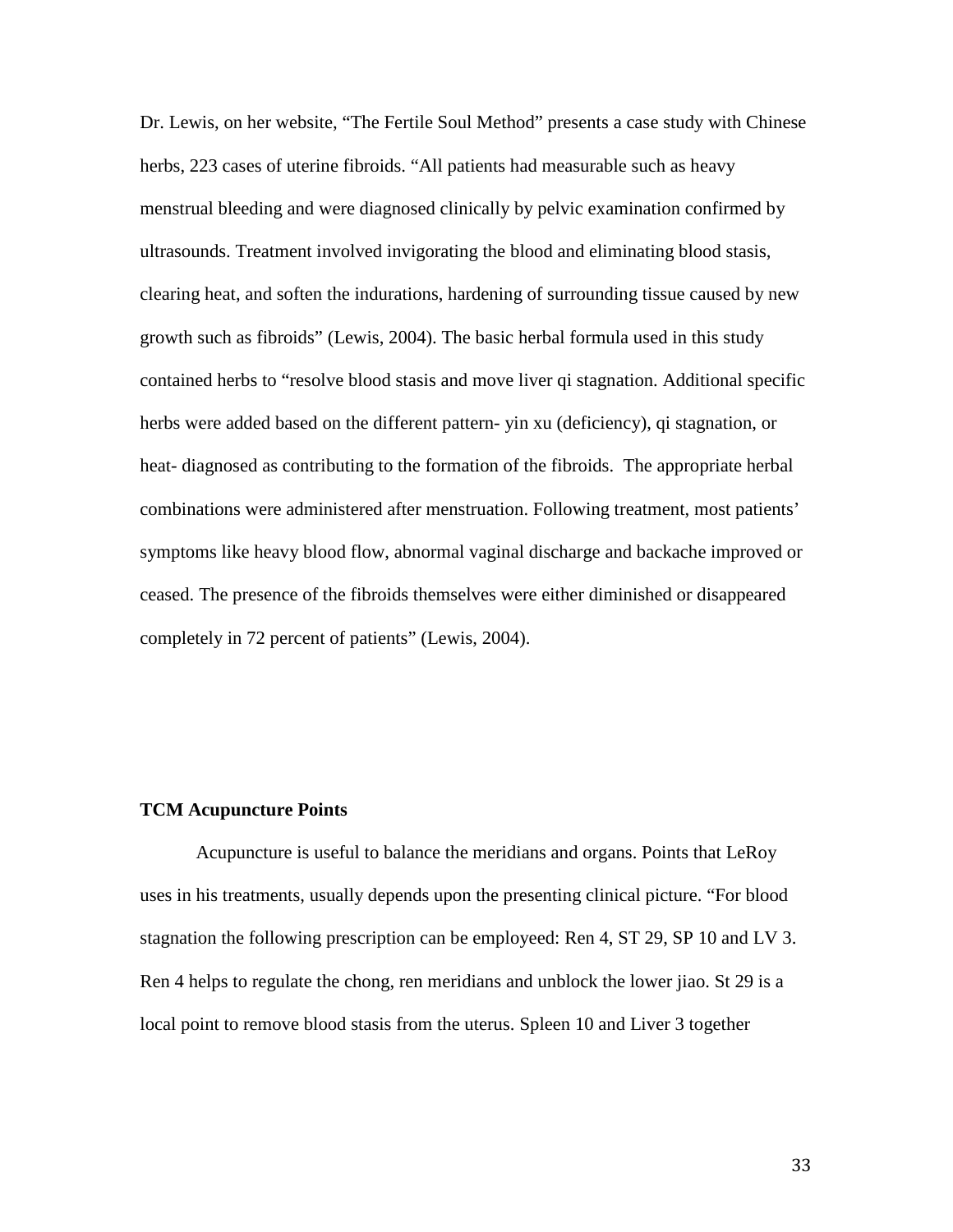regulate liver qi to relieve stasis and stagnation" (LeRoy, 2004). He also found that Liver 14 is tender to palpation and he will use it to aid in getting rid of liver qi stagnation.

Dr. Lewis, on her website, "The Fertile Soul Method" also gives some symptoms of Uterine Fibroids such as "menstrual pain, heavy menstrual bleeding and fertility problems" (Lewis, 2004). "Fibroids on the back wall of the uterus can contribute to constipation, urinary tract problems and heavy menstrual periods. Larger fibroids can cause pain with intercourse and pelvic pressure" (Lewis, 2004). For treatment proposes she uses "local stimulation provided by acupuncture near the site of the growth which has been found to reduce pathological profolifering cells through local stimulation. "Stimulating points like spleen 10, urinary bladder 17, which invigorate the blood throughout the body, which can help the body shrink fibroids" (Lewis, 2004). A case study she presents with Chinese herbs, 223 cases of uterine fibroids. "All patients had measurable such as heavy menstrual bleeding and were diagnosed clinically by pelvic examination confirmed by ultrasounds. Treatment involved invigorating the blood and eliminating blood stasis, clearing heat, and soften the indurations, hardening of surrounding tissue caused by new growth such as fibroids" (Lewis, 2004). The basic herbal formula used in this study contained herbs to "resolve blood stasis and move liver qi stagnation. Additional specific herbs were added based on the different pattern- yin xu (deficiency), qi stagnation, or heat- diagnosed as contributing to the formation of the fibroids. The appropriate herbal combinations were administered after menstruation. Following treatment, most patients' symptoms like heavy blood flow, abnormal vaginal discharge and backache improved or ceased. The presence of the fibroids themselves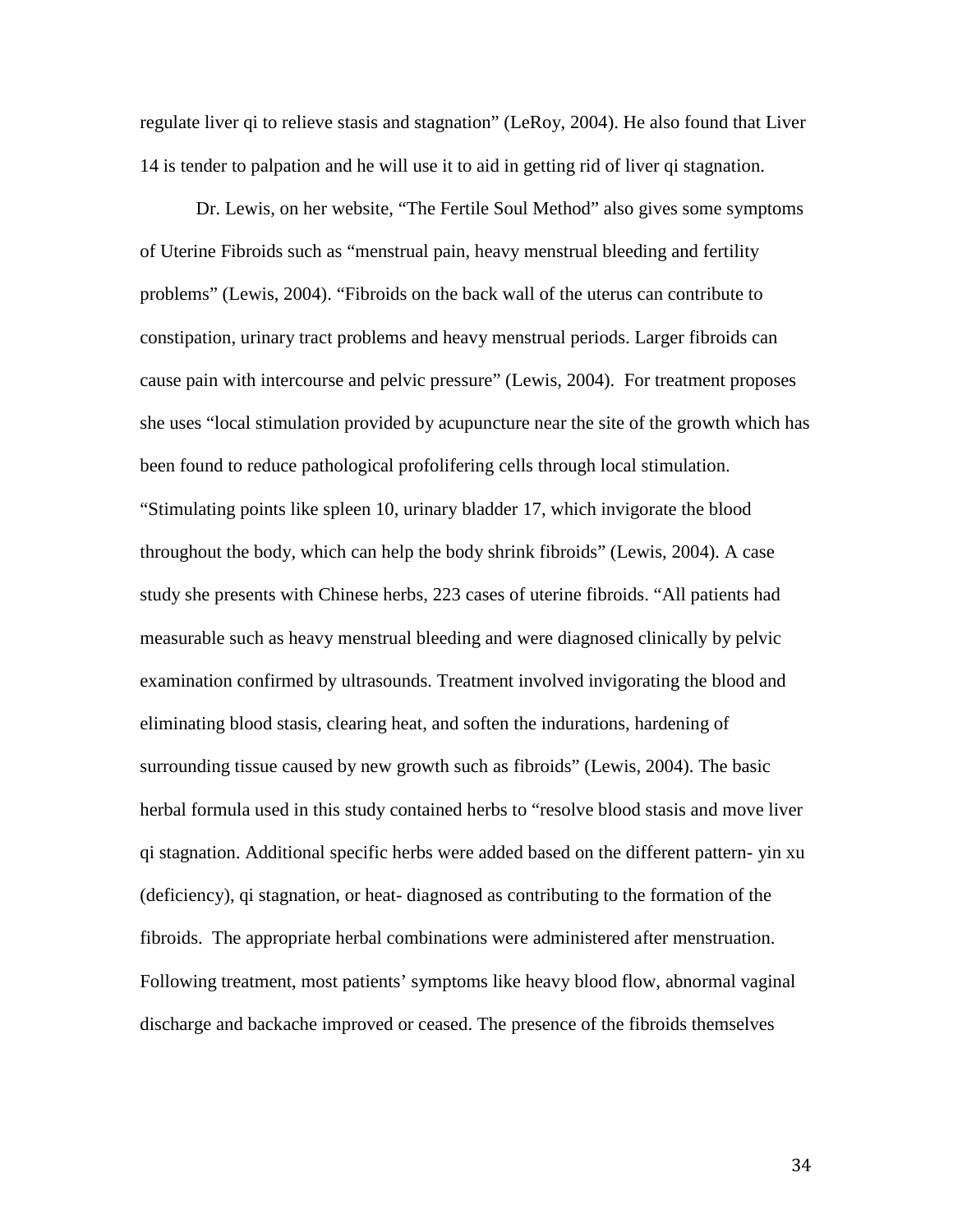were either diminished or disappeared completely in 72 percent of patients" (Lewis, 2004).

# **Diet and Nutrition**

Iuliano Diana, Lic. Ac., explains in Chinese medicine, any condition or disharmony in the body, whether it is physical, emotional, spiritual ailment is the consequence of an interruption in the stream of vitality in the diverts or meridians of the body. These channels might be considered as a system of funnels in a structure (the body). The reason for illness is thought to be a lot of or too little of something, or something that is trapped, in at least one of the channels (Iuliano, 2004). After an intake with the patient, Iuliano recommends, abstain from food assumes a vital part in the treatment of fibroids, and also caffeine, sugar and liquor admission. Stress is likewise considered. The way of life, rest and work propensity's the patient has are vital data. The treatment is not a one-time methodology. Keeping in mind the end goal to gage how compelling the acupuncture therapy is, the patient is typically required to come once every week through a couple cycles. It is essential to perceive how the side effects change amid the movement of treatment (Iuliano, 2004).

A large Italian study found that women who eat ham, beef, and other red meats tends to get more fibroids than those that consumed less meats. The same study found that women who developed tumors tended to have lower fish, fresh greens vegetable and fruits consumption in their diet. Although many studies show the benefits of having a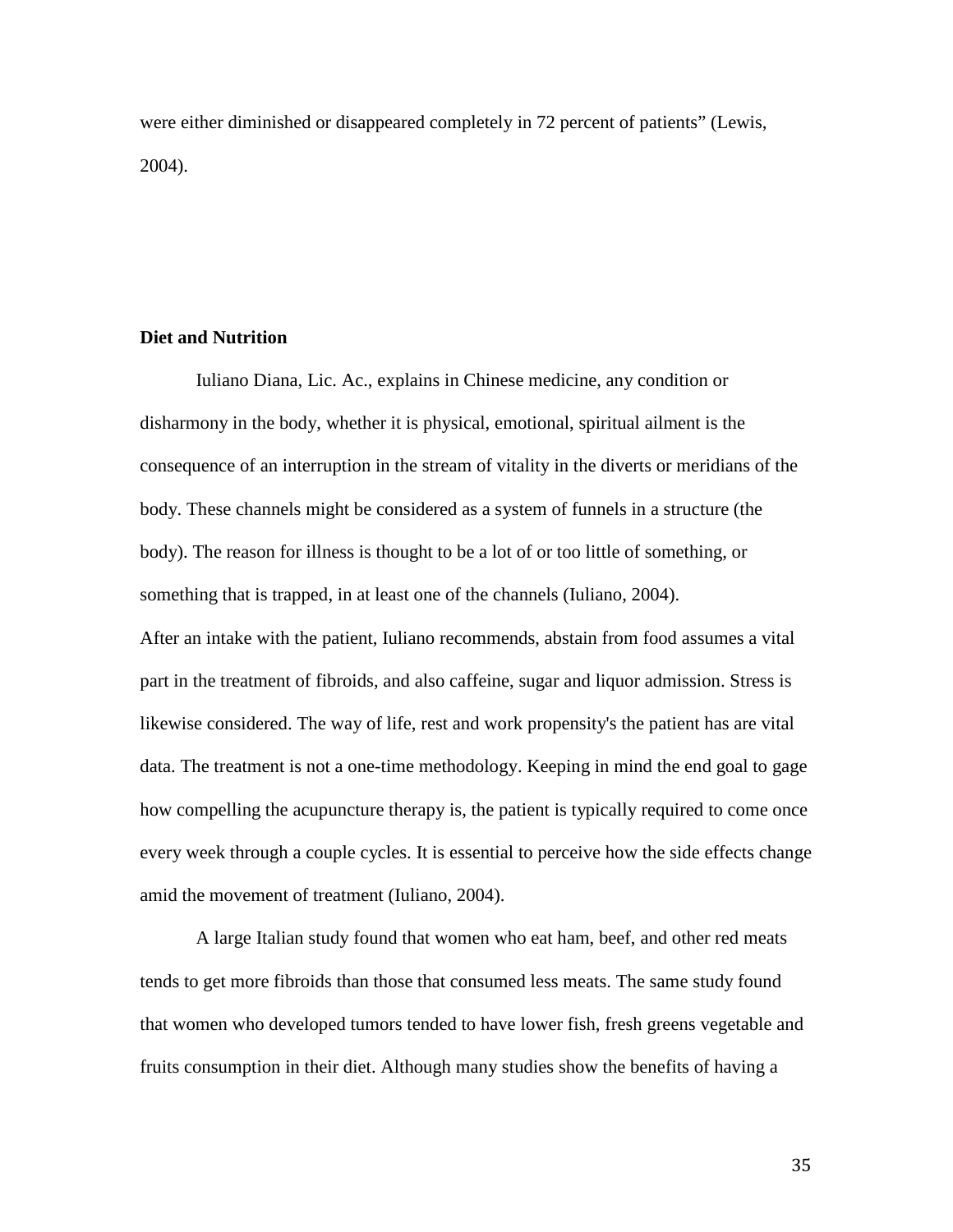wholefood diet but no particular diet can prevent or treat fibroids, according to Dr. Ginni Mansberg (Mansberg, 2005). However, a supplement in vegetables and fruits called Lycopene has shown to decrease fibroids in Japanese quails (a species prone to leiomyomas of the oviduct). The study was on Japanese quails that had fibroids and the control group. The author has called for a pilot study investigating the efficacy of lycopene supplementation in prevention and treatment of uterine fibroids in humans (Mansberg, 2005).

Oxford journal of Human Reproduction, a new research study on Green tea extract, Epigallocatechin gallate (EGCG) the key ingredient extract from green tea, was injected into mice that had tumor-derived uterine leiomyoma.

Catechol-O-methyltranferase (COMT) is included in metabolizing estrogens, by methylation of the catechol-estrogens 2-and 4-hydroxyestradiol. The catechol estrogens are against estrogenic, however change to the methoxy partners builds the estrogenic milieu. Assessment of leiomyoma tissues demonstrated that COMT RNA and protein levels are expanded in leiomyomas when contrasted and myometrial tissues (Al-Hendy and Salama, 2006). The EGCG treatment decreased tumor size when compared to water. EGCG also arrested growth and decreased uterine leiomyoma size in Eker rats as early as 2 weeks after treatment initiation. Clinical trials have been started to assess the impacts of EGCG in women with symptomatic uterine leiomyomas (Roshdy et al., 2013).

The Black Women's Health Study (BWHS) is a US forthcoming investigation study of right around 60, 000 black women matured 21–69 years in 1995 (Wise et al., 2005a, b). An initial questionnaire was gathered in 1995 and has been updated like clockwork every 2 years. The associate degree of consistency has been >80%. Fibroids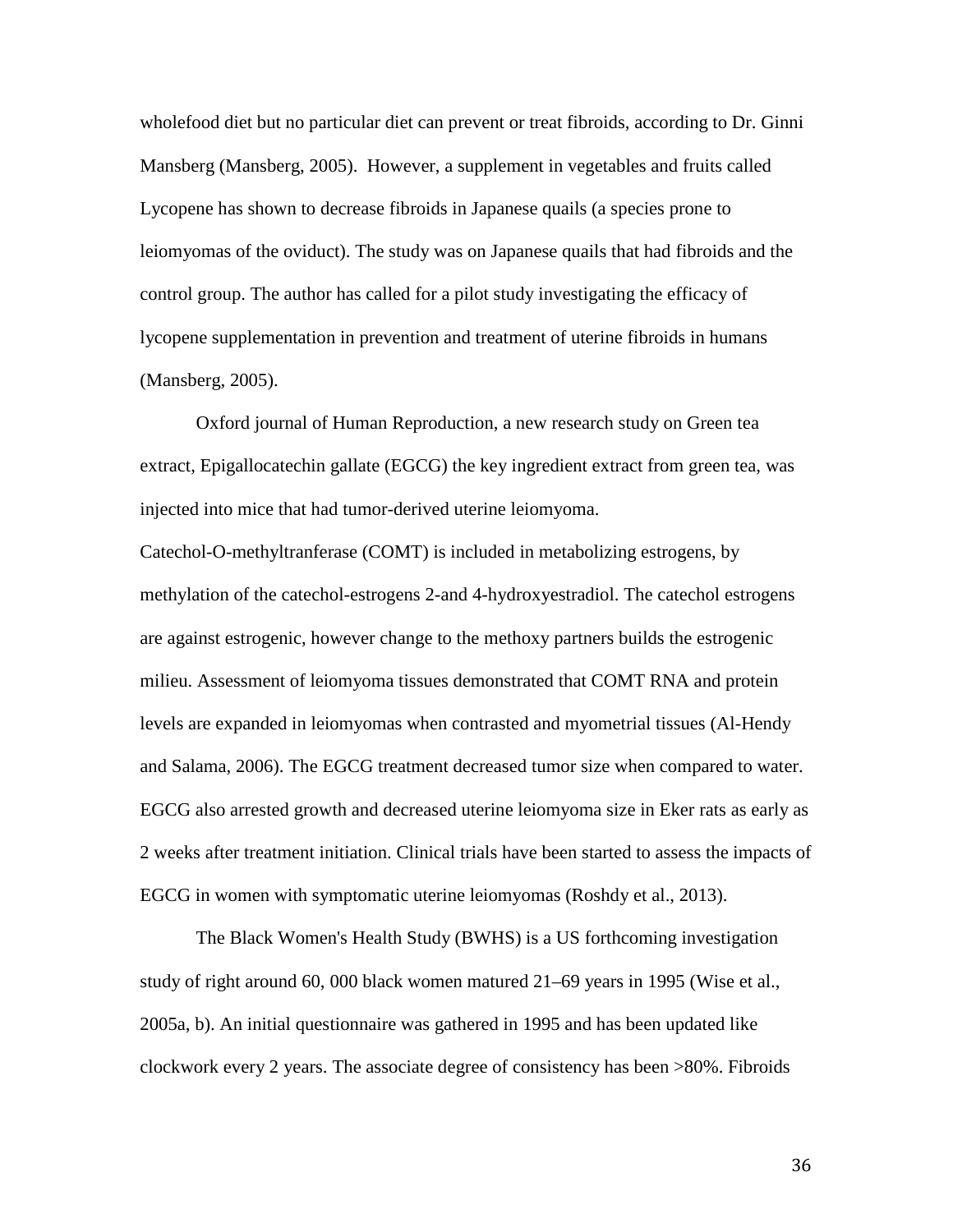were analyzed by ultrasound or surgery, and the associate was confined to premenopausal women at gauge. Distributed outcomes demonstrated that age, early menarche, years since last birth, being overweight, weight gain, polycystic ovary disorder, liquor and perceived racial segregation were emphatically connected with fibroid advancement (Wise et al., 2004, 2005a, b, 2007).

Concerning dietary hazard components and fibroids, in the BWHS a 30% decreased danger of fibroids was seen in women that ate at least four dairy items for every day contrasted and women that expended short of what one item for every day. A backwards affiliation was noted in connection to admission of bioavailable calcium (communicated as a proportion: calcium: phosphorous) (Wise et al., 2010). Comes about assessing the relationships of soy admission with fibroid advancement were constrained because of low utilization rates and vast confidence intervals. Foods grown from the ground allow additionally was connected with diminished hazard, with the pattern more prominent for fruits than vegetables. Lycopene and different carotenoids (e.g. betacarotene) and vitamins (e.g. vitamin C) were not connected with diminished fibroid hazard in the BWHS (Wise et al., 2011).

A vegetarian diet for uterine fibroids was studied in Nanjing, China as a casecontrol. There aim was to investigate whether a vegetarian diet correlates with a potential reduced risk of uterine fibroids. They utilized information from a case–control study in Southeast University Zhongda Hospital between February 2010 and December 2014. Cases included 600 Chinese Han women with uterine fibroids (case gather) whose clinical conclusion dated back close to 1 year. Controls were 600 patients without uterine fibroids and in addition solid volunteers (control aggregate). The majority of the data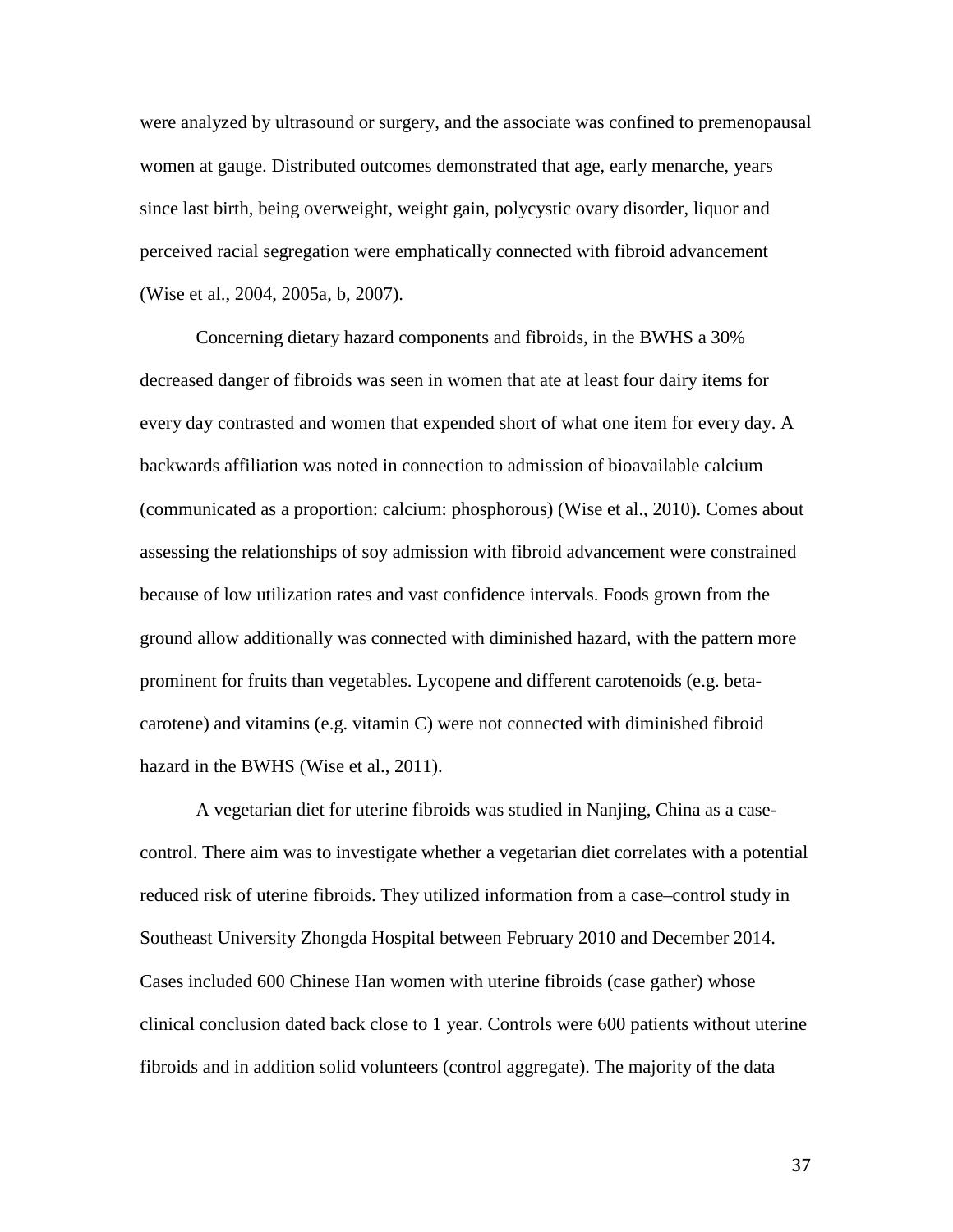accumulated through the questionnaire overview was broke down for the hazard variables of the uterine fibroids pathogenesis. The multifaceted investigation demonstrated that women with uterine fibroids reported a less continuous utilization of broccoli (chances proportion [OR]: 0.552; 95% certainty interim [CI]: 0.316–0.964), cabbage (OR: 0.446; 95%CI: 0.211–0.943), Chinese cabbage (OR: 0.311; 95%CI: 0.102–0.946), tomato (OR: 0.453; 95%CI: 0.241–0.853), and apple (OR: 0.416; 95%CI: 0.213–0.814) ( $P < 0.05$ ). The results basically showed that consumption of these vegetables and fruits have a protective factor to uterine fibroids. They propose that more noteworthy admission of crisp leafy foods vegetables might have the capacity to lessen the frequency of uterine fibroids.

Despite the fact that the reasons for uterine fibroids are not by any means clear, there is an agreement that they are estrogen subordinate tumors. At present, it is recommended that specific dietary segments that could alter endogenous hormone digestion system and apply or mirror estrogen impacts may have suggestions in the etiology of uterine fibroids. A few reviews have considered the relationship amongst eating routine and uterine fibroid chance, yet the issue is to a great extent unsettled. Our past reviews indicated out that introduction admission of phytoestrogens, for example, soybean drain, nourishment added substances, and sweetener, and additionally presentation to natural estrogens, for example, plastic items and preserved foods, might be hazard variables for uterine fibroids. To distinguish potential modifiable hazard elements for fibroid development, they have in this methodically explored regular admission of vegan eating regimen, primarily including vegetables and natural products, by Chinese individuals. Strikingly, the eating methodologies they have explored have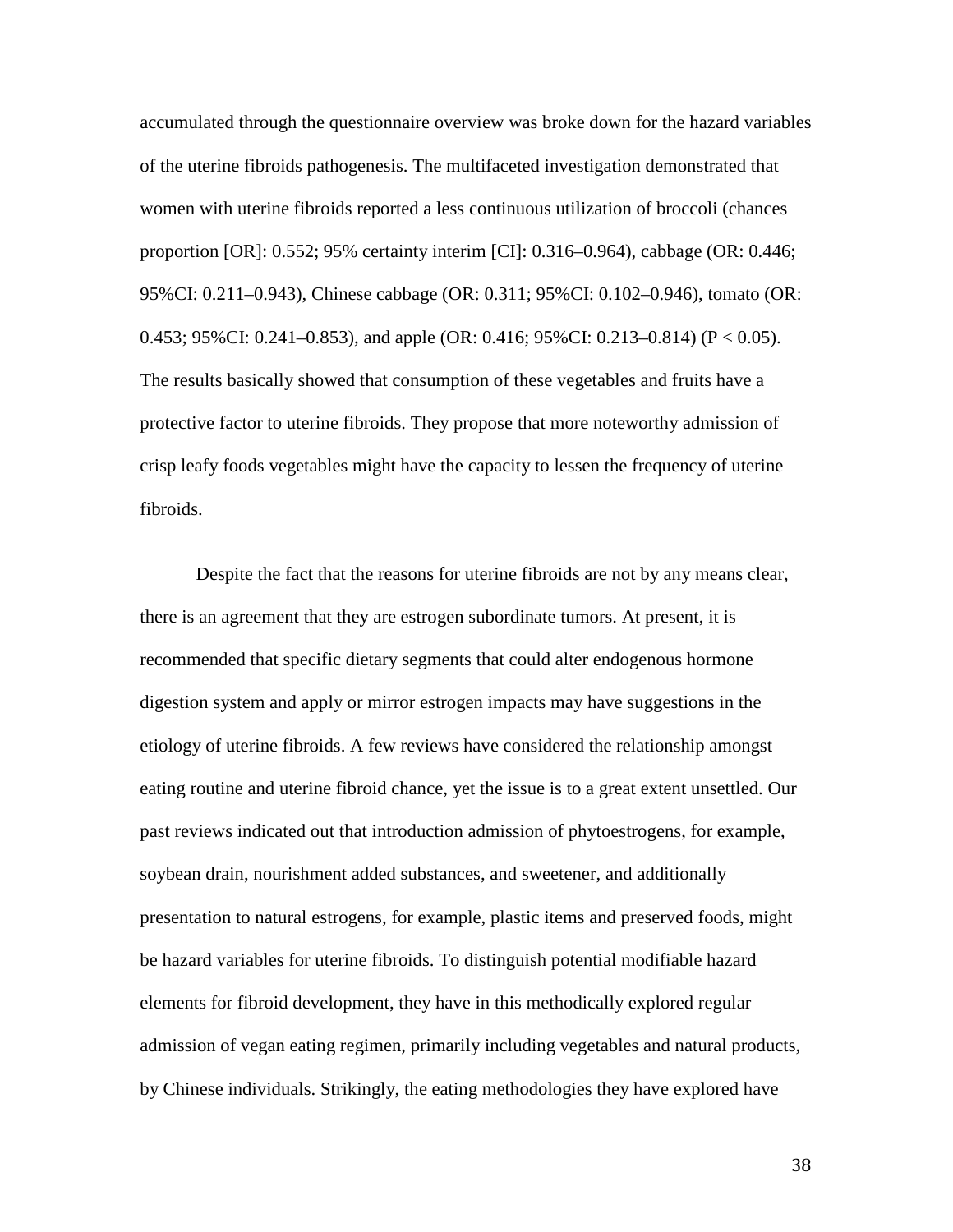broadly been accounted for to show considerable potential as against tumor operators (Shen, Y., Wu, Y., Lu, Q., & Ren, M. 2016).

According to these several sources we can conclude that Acupuncture, Chinese medicine, and nutrition can give a greater insight to this particular condition. There are many more sources that can be researched and included but as limitation process has been implemented to this paper.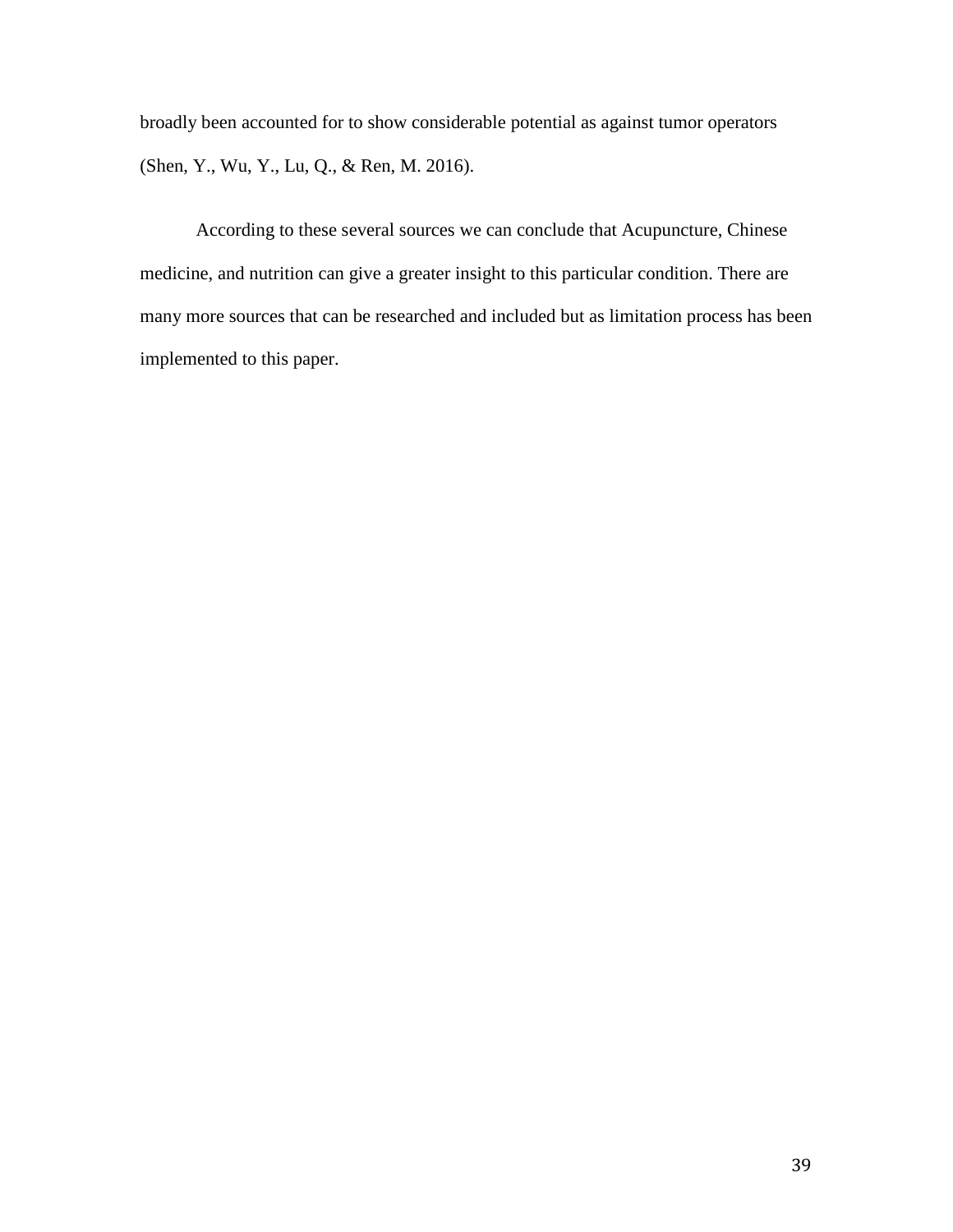#### **Chapter 3: Methodology**

The purpose of this research synthesis was to ascertain whether Acupuncture, Chinese Herbal Medicine, and nutrition would help decreased or completely resolve uterine fibroids and/or symptoms accompanied by fibroids. This chapter highlights the research methods used to determine those points and the clinical procedures utilized to accomplish the objective.

### **General Statement of Methodology**

This study was a qualitative systematic literature synthesis. This kind of study centers the purpose of the research around orchestrating the greater part of the exploration utilized as a part of research question to test this particular hypothesis. It was vital to play out a subjective review as opposed to a quantitative review in light of the subjective way of portraying the force of side effects and its distinctive qualities (e.g., substantial bleeding, spotting amid menopause, stabbing, dull, sharp, throbbing,), and the trouble of translating change in pain.

#### **Sampling Procedures**

In the 2016 research process the terms "Uterine Fibroids" was searched with "acupuncture" on the search engine PubMed, from which 16 articles were found. Using the search term just "Uterine Fibroids" 21,732 articles were found. "Uterine Fibroids Nutrition" which yielded 49 articles. "Uterine Fibroids" and "Chinese Herbal Medicine" were searched together and yielded 20 studies. These peer-reviewed medical journal articles were accessed via PubMed, EBSCO, Google Scholar, or the Wiley Online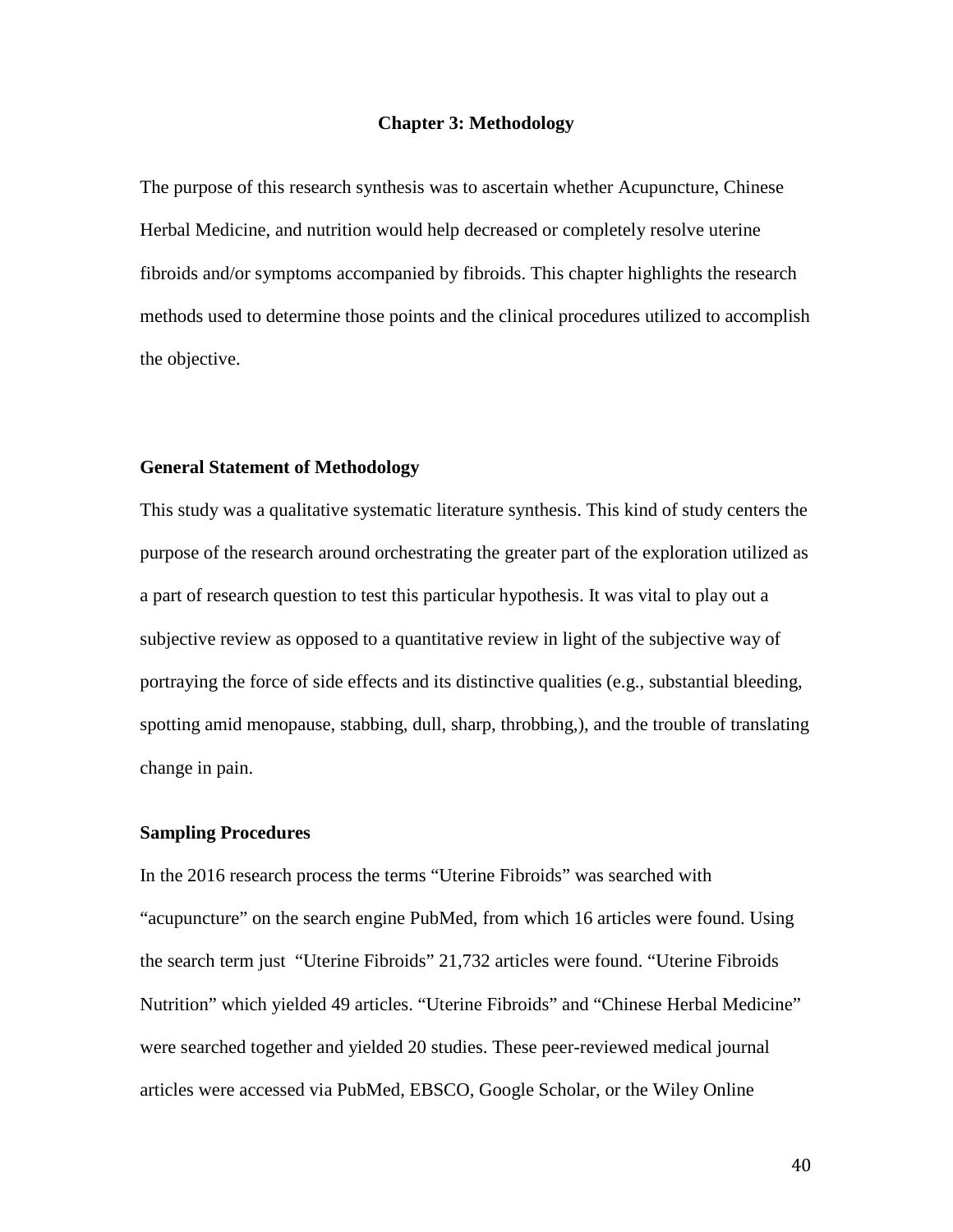Library. Of these articles, two were dismissed from the "acupuncture" results because the year of publication was under 2000. Another three "Uterine Fibroids" studies were eliminated because they involved the use of different hormones used in the treatment protocol by Western medicine, which do not pertain to the research question. This was necessary to keep the focus on Acupuncture, Chinese Herbs and Nutrition. Certain medical books pertaining to uterine fibroids were also incorporated into the literature review.

Inclusion criteria. Only studies that met all of the following criteria were used: studies published in peer reviewed journals, studies of women of reproductive age, studies of women with uterine fibroids, animal studies and studies with either manual acupuncture, Chinese herbs or nutrition.

Exclusion criteria. Studies meeting any of the following criteria were excluded: studies under than the year 2000. Non-peer-reviewed studies, studies involving women who were not suffering from uterine fibroids, studies with auricular acupuncture, and studies with electro-stimulation. Other studies were excluded because they lacked essential documentation such as acupuncture methodology.

#### **Data Analysis**

Qualitative research was used to analyze the data. The analysis included frequency of treatment and the measurements of improvement of pain relief reported in collected studies, and the size/amount of the fibroids reduction, the most common acupuncture points used in collected studies. Lastly, the most common Chinese herbal formula and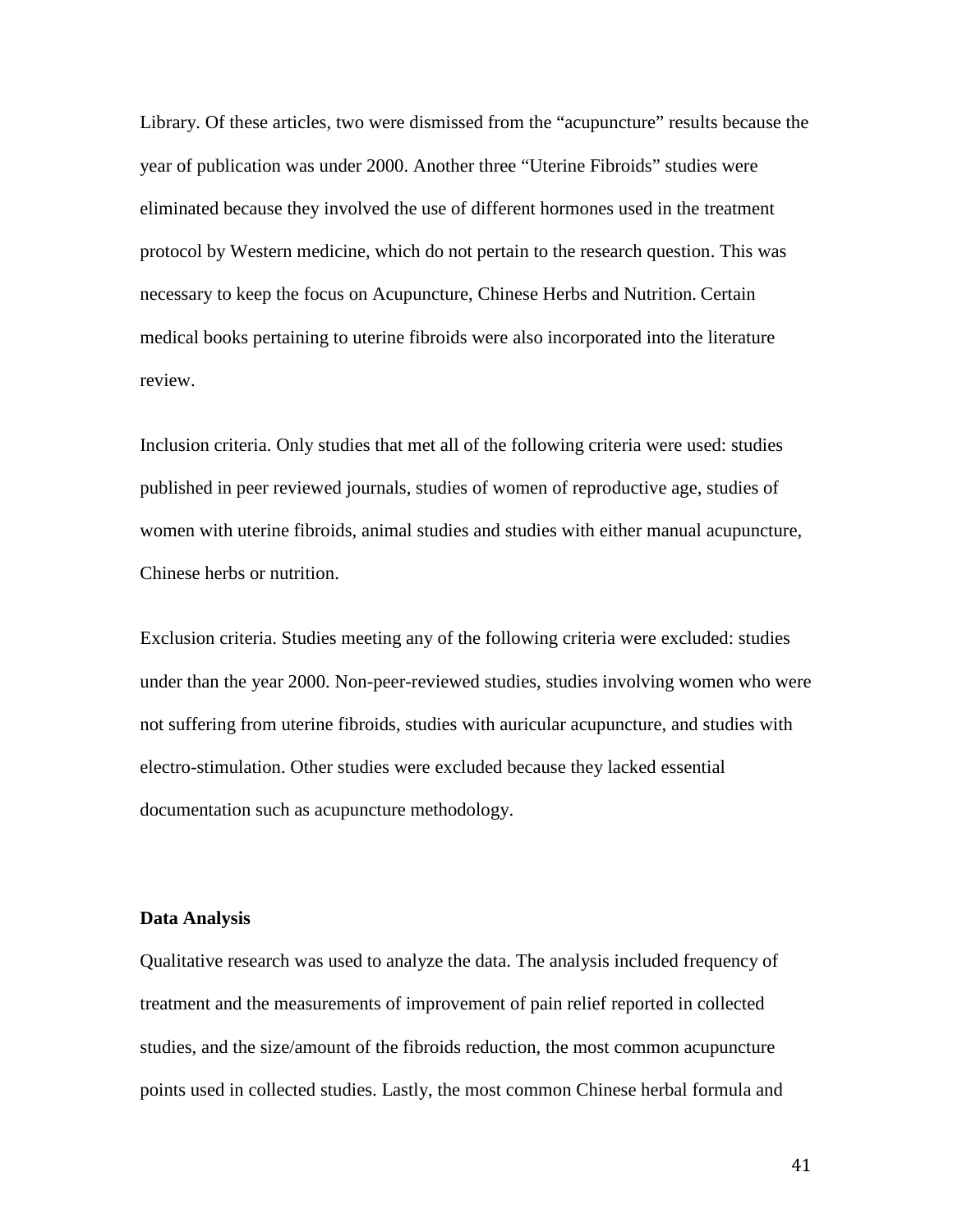signal herbs were also concluded in the research. Data were collected and analyzed according to the researcher's finding, with predetermined inclusion and exclusion criteria.

# **Human Research Ethical Considerations**

No educated assent was required for this literature review. Furthermore, no hazard to protection either in light of the fact that the reviews' as of now anonym zed the inquired about people.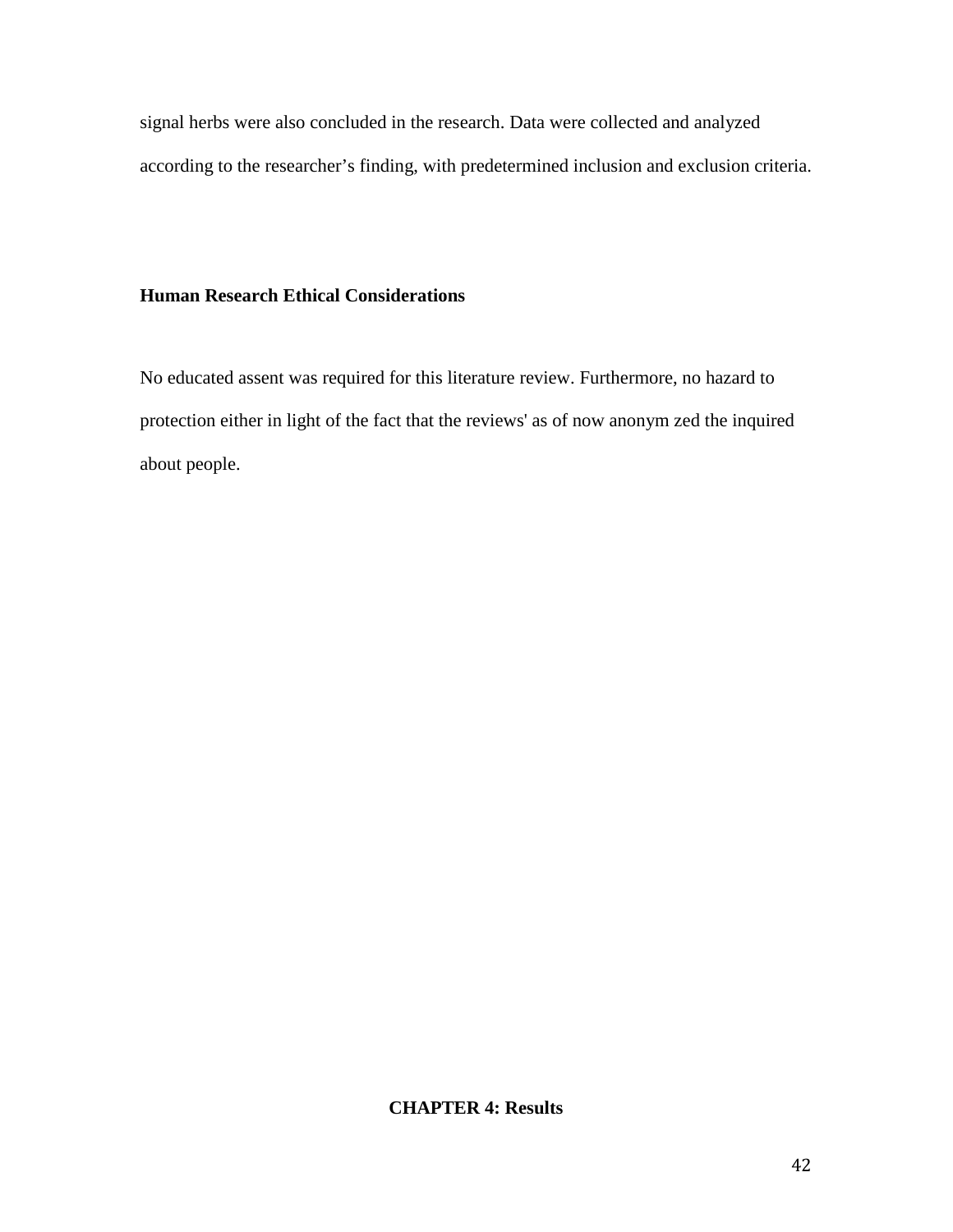This chapter collates the results of the studies discussed in the literature review. It focuses on summarizing the efficacy of acupuncture, Chinese herbal formula and nutrition and the reduction of size of the fibroids. It also discusses the guidelines nutrition provides for patients with fibroids that have been tested.

# **Chinese herbal formulas studies:**

According to Dharmananda, there are three different causes and a few different diagnosis that result in uterine fibroids with the addition to herbal formulas used during each diagnosis, the tables below organizes the structure:

| Mental Depression and Qi and Blood<br>Stagnation  | Long stretch prompts blood stagnation,<br>which in turn creates structures of masses.                                                                                                                                            |
|---------------------------------------------------|----------------------------------------------------------------------------------------------------------------------------------------------------------------------------------------------------------------------------------|
| Improper Diet and Production of Turbid<br>Phlegm  | Overconsumption and indulgence in food,<br>alcohol destroys the Spleen and Stomach<br>qi resulting in excess dampness, which<br>collects into a mucus shape then results in<br>qi and blood stagnation bringing about<br>masses. |
| Assault by and Retention of Pathogenic<br>Factors | When pathogenic cold, dampness, heat,<br>and or other toxins attack stay for a while<br>this weakens the zangfu organs causing qi<br>and blood stagnation with turbid mucus.<br>Over some time masses start to develop.          |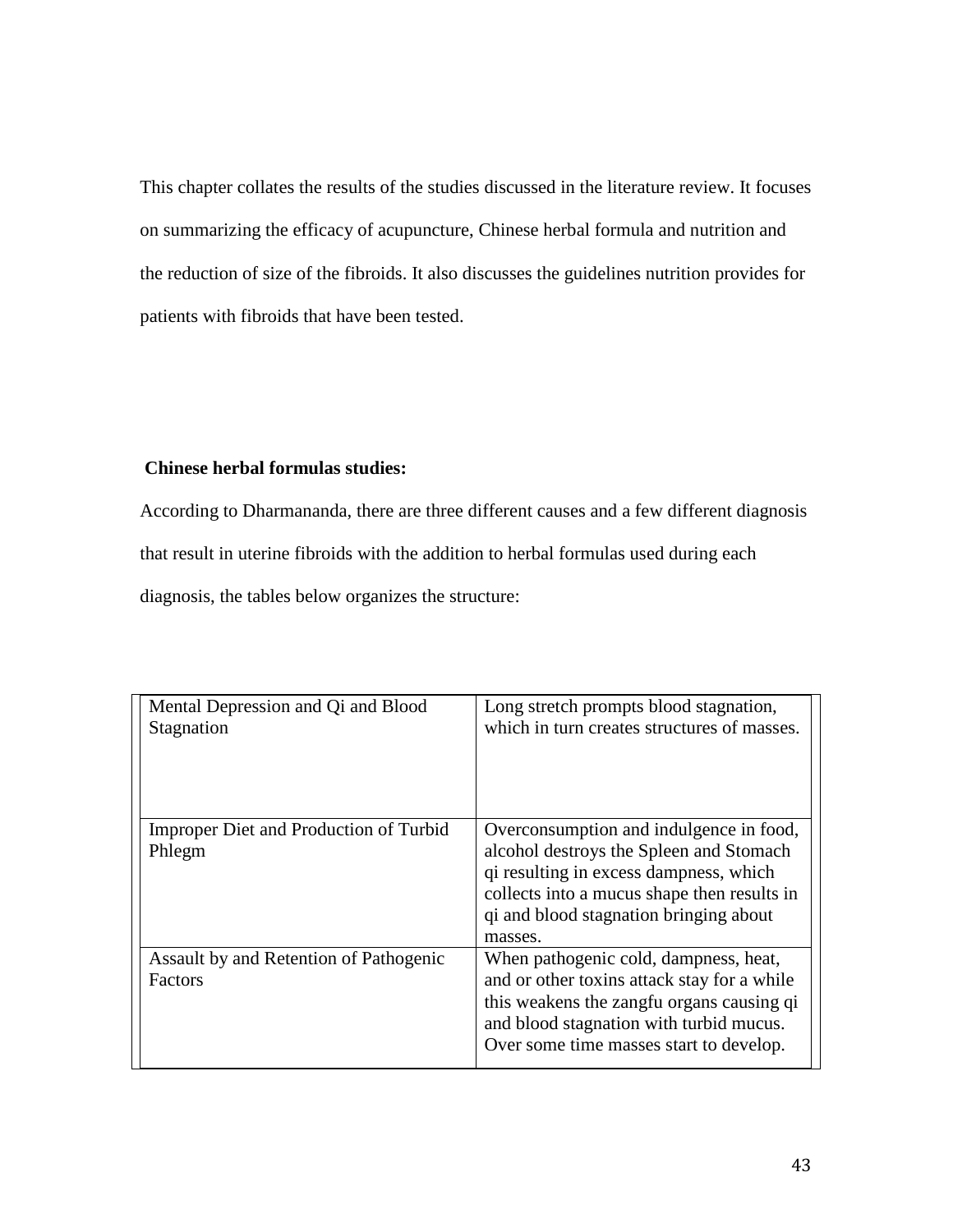## **Diagnosis Herbal Treatment**

| Liver Qi Stagnation                                                                               | Mu Xiang Shen Qi San                                      |
|---------------------------------------------------------------------------------------------------|-----------------------------------------------------------|
| Liver Heat                                                                                        | Zuo Jin Wan                                               |
| Retention of Food and Phlegm                                                                      | Liu Me Tang                                               |
| Retention of Food and Phlegm with Liver<br>Qi stagnation                                          | Ban Xia Hou Po Tang                                       |
| Retention of Food and Phlegm with Liver<br>Qi stagnation and Pathogenic toxins<br>effecting Sp qi | Xiang Sha Liu Jun Zi Tang                                 |
| Qi and Blood Stagnation                                                                           | Da Qi Qi Tang, Shi Xiao San                               |
| <b>Retention of Stagnant Blood</b>                                                                | Shao Fu Zhu Yu Tang, Bie Jia Jian Wan,<br>Liu Jun Zi Tang |
| Anti-Pathogenic<br>Deficiency<br>Q <sub>i</sub><br>and<br><b>Accumulation of Blood Stasis.</b>    | Ba Zheng Tang, Xiao Liu Wan                               |

Depending on the case and of symptoms presented one can use these formulas to start the treatment process. In the article, "Uterine Fibroids: An Integrative Approach" Nicholas R. LeRoy proves that using the formula Gui Zhi Fu Ling Wan unblocks the blood vessels and reduces blood stasis by promoting circulation. The herbs in this formula are as follows: Tao Ren, Shao Yao, Mu Dan Pi, which invigorate blood, break up blood stasis, and disperse accumulation. Mu Dan Pi especially helps to get rid of heat that can transform out of stagnation. It is excess heat that causes metrorrhagia and menorrhagia.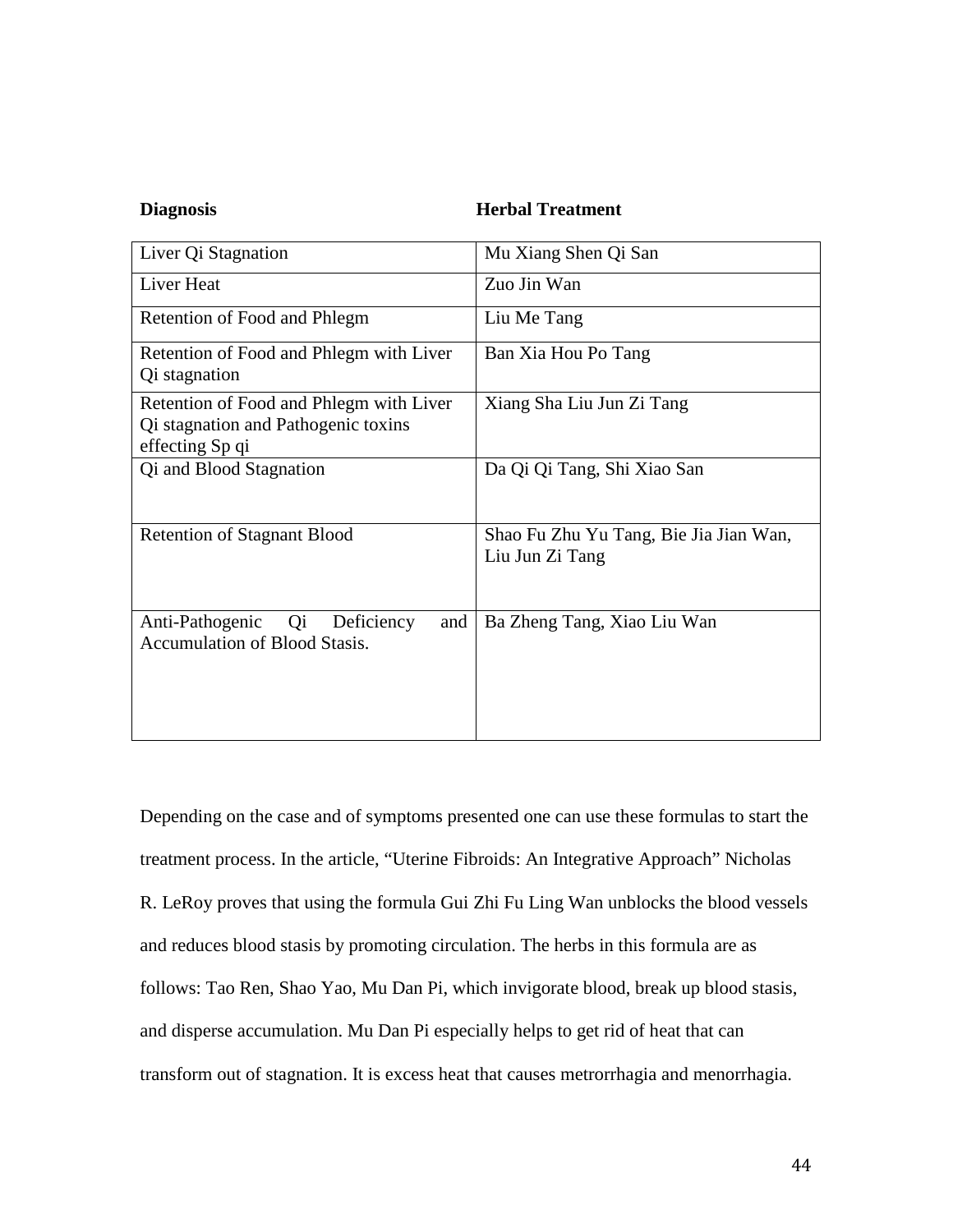(LeRoy, 2004) Dampness may contribute to the formation of masses and/or blood stasis so we use Fu Ling to resolve spleen dampness. Another study, *American Journal of Chinese Medicine* indicated that after using Gui Zi Fu Ling Wan, 60% of patients had decreased Leiomyoma size.

Bob Flaws translated a study called, "The treatment of 98 Cases of Uterine Myoma with Internally and Externally Seeped Chinese Medicinals" by Hubei Journal of Chinese Medicine, included 98 women which were in or out patients between February 1996 and December 1999 that were all diagnosed with uterine myomas through gynecological examination and CT scan (Flaws, 2003). During this study they had three cases of women that were less then 30 years old, eight cases were between 30-40 years old, 62 cases were between 40-50 years old, and 25 cases were over 50 years old. Eight cases had subserous myomas, six had submucosal myomas, forty had intramuscular myomas and forty-four had multiple myomas. In addition to this twelve also had adenomas, eight also had ovarian cysts, and six had fibrocystic breast disease (Flaws, 2003). The internal treatment consisted of Dang gui, Chuan xiong, Ru xiang, Mo yao, Wu ling zhi, 1000g each, Tao ren, Guan gui, San leng, E zhu, Xue jie, 1200g each, Hong hua, Xiao hui xiang, and Shui zhi, 600g each and Huang qi, 1500g. If there was excessive menstrual cycle without stopping that was pale in color and contained clots, pain in the lower part of the stomach with tongue color purple spots and a bowstring pulse then this was categorized as qi stagnation and blood stasis pattern which then double the San leng, E Zhu and Mu xiang, Xiang fu and Wu yao were added (Flaws, 2003).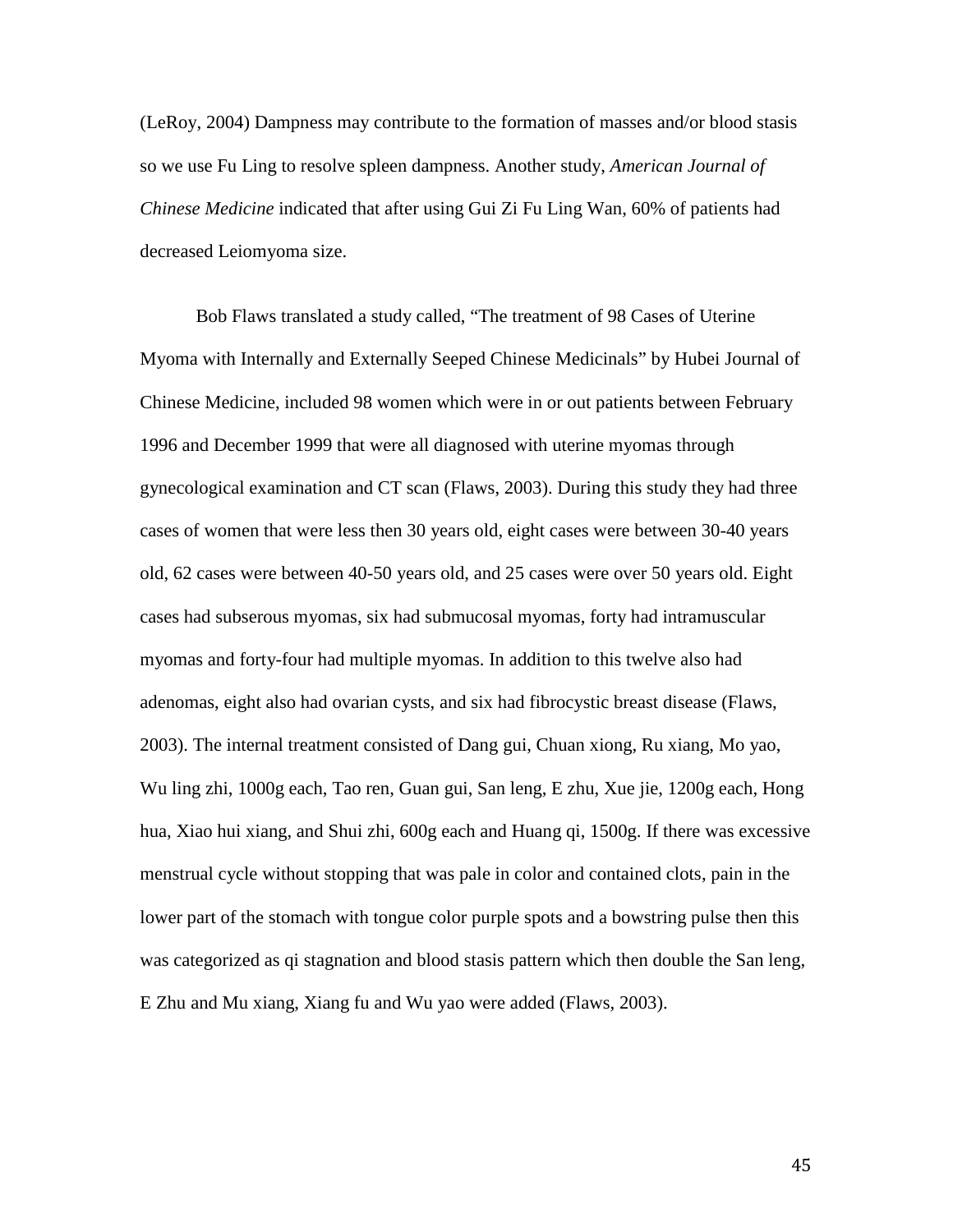But if the menses was red in color and excessive in flow, abdominal pain was still present, premenstrual breast pain also was present with an headache, agitation with a dark tongue color, purple spots, wiry and slippery pulse then this indicated the diagnosis of liver depression with blood stasis. In this case 1000 grams of Chai Hu and 500 grams of Gui zhi were added. Another presentation was heavy menses with clots, extreme lower menstrual pain, coldness in the appendages, low back pain and knee soreness, clear urination, chills, pale tongue with static spots and additionally macules, and fine pulse, this was diagnosed as kidney deficiency with blood stasis. Then 500g of Fu zi, Shan zhu yu, and 1000g of cooked Shu di huang were added. All the herbs were grinded into powder and placed in gelatin capsules (of unmentioned size) then six capsules were given each time, three times a day. But during the menstruation these medicinal were stopped and two months of dosing equaled one course of treatment. Then the external treatment consisted of 500 grams of Sang leng, E zhu, Xue Jie, Ru Xiang, Mo yao, Yi mu cao, and 400g of San qi, Tu bie chong. This was soaked in this tincture and applied over the lower abdomen for one month (Flaws, 2003). They also had heat lamp for 30 minutes. One week broke even with one course of treatment with this treatment and three days rest was permitted between progressive courses. Internal Chinese medicinals were given for one course and external medicinals were applied for six courses before assessing outcomes with ultrasonography. The treatment results basically defined as cure for the disappearance of the uterine fibroids. Marked effect of decreased symptoms/shrinkage was 50% or more. 33% or more defined some effect. The conclusion to this study showed after two courses of treatment, ten patients were cured, 62 marked effect, 23 some effect, and three no effect, for a total amelioration rate of 97%. Dr. Li indicates that patients will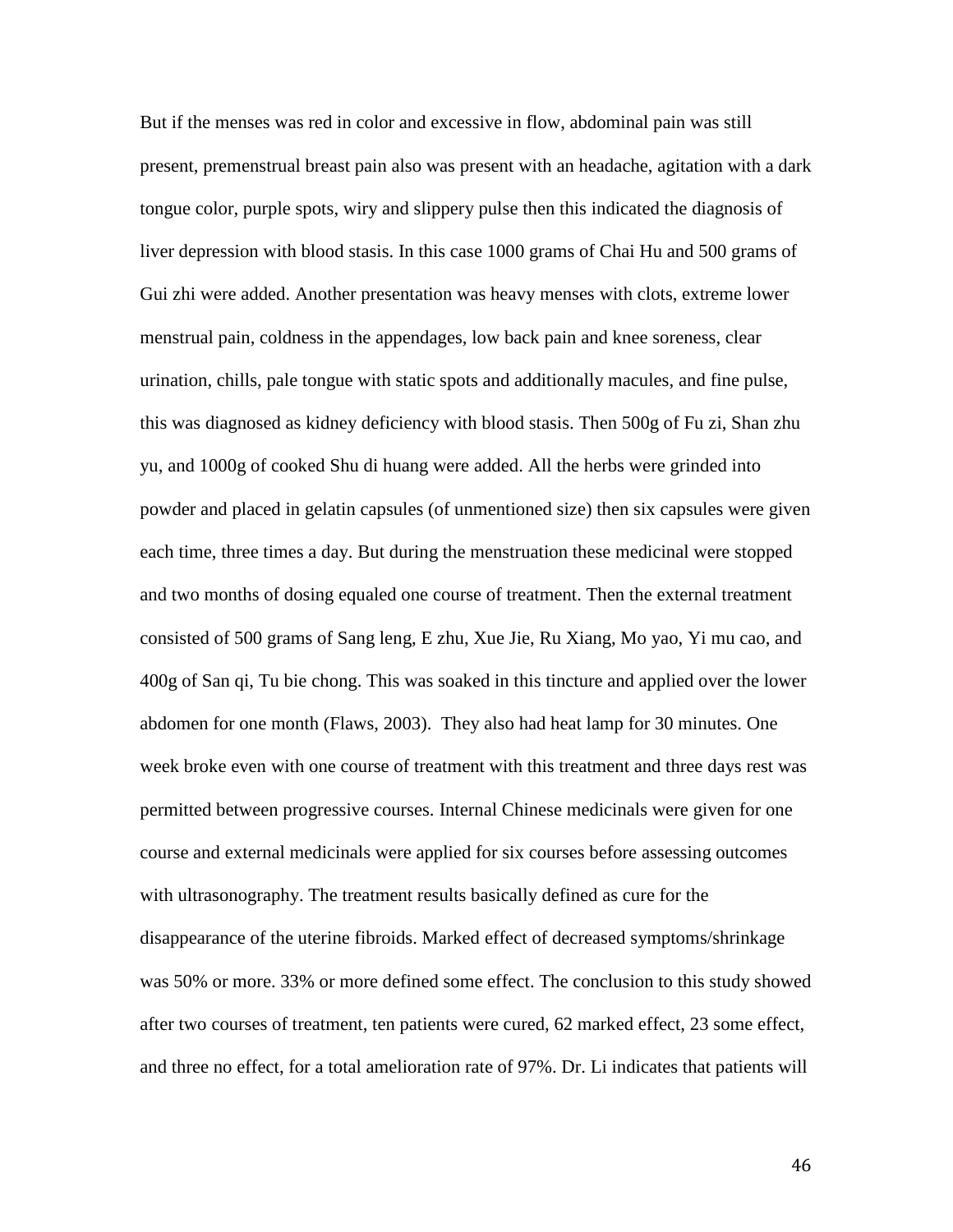present with excess and deficiency at the same time with this condition but if the uterine fibroid is under 5cm in size then generally Chinese restorative treatment will work but if it is larger then 5cm then it should dealt with surgery (Flaws, 2003).

"The Fertile Soul Method" written by Dr. Lewis also performed a study on 223 cases of uterine fibroids. All patient had heavy bleeding and monitored by ultrasound results. Using the appropriate Chinese herbal formulas the presence of fibroids either diminished or disappeared completely in 72 percent of patients (Lewis, 2004).

# **Acupuncture Point studies**

The results on Acupuncture point were used to balance the meridians and organs. The points that made an effect on the patient were: Ren 4, ST29, SP10, and LV3. Ren 4 helps to regulate Chong, Ren meridians and unblock the lower jiao. ST29 and SP10 help move blood stasis and move qi with LV3 (LeRoy, 2004). Local stimulation provided by acupuncture near the site of the growth, which has been found to reduce pathological profolifering cells. Stimulating points like spleen 10, urinary bladder 17, which invigorate the blood throughout the body, which can help the body shrink fibroids. (Lewis, 2004)

Symptoms such as heavy blood flow, abnormal vaginal discharge and backache improved or ceased with continue treatment with these points.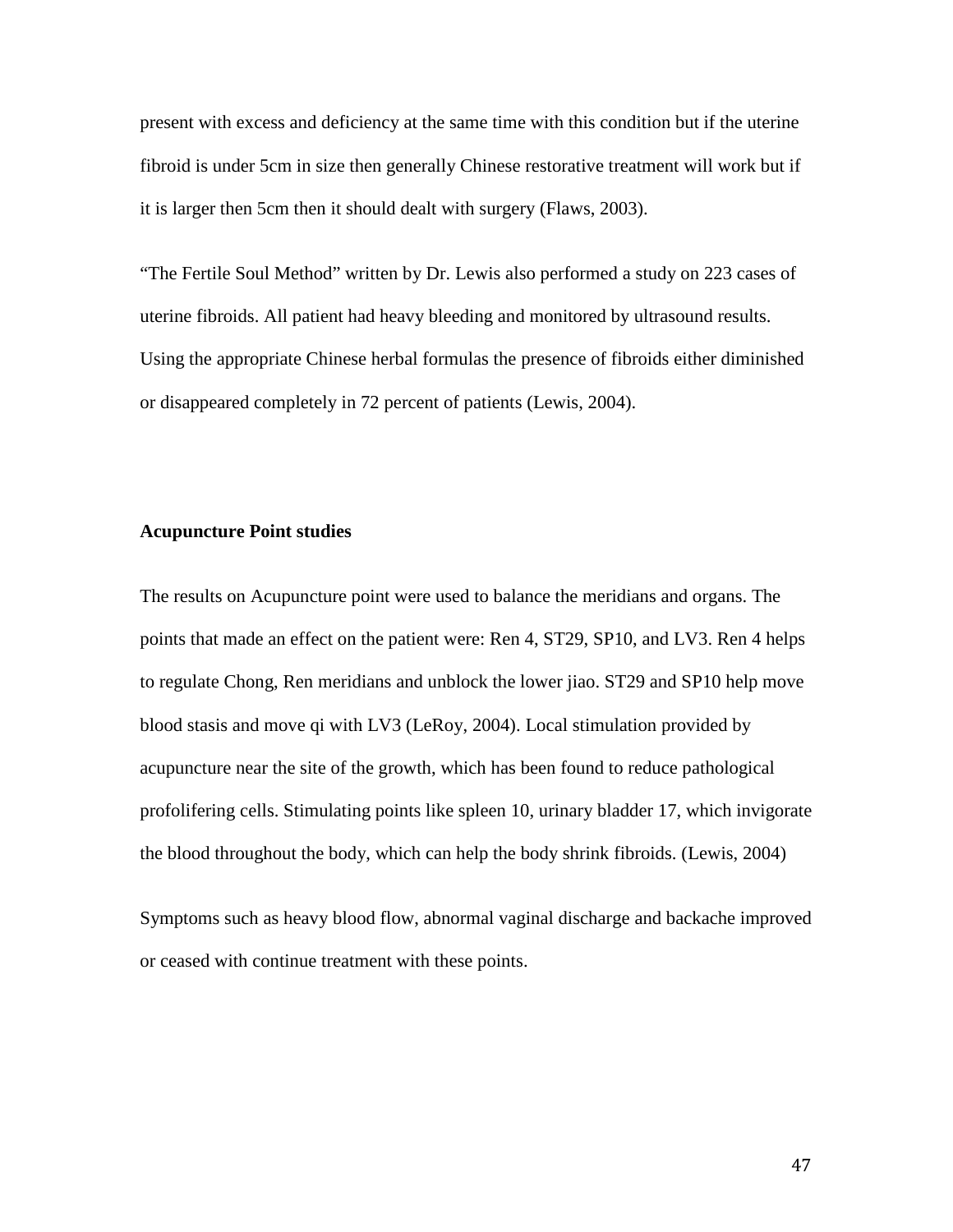#### **Studies on Diet and Nutrition**

Iuliano studies suggest that caffeine, sugar, alcohol with a stressful lifestyle can cause fibroid growth. A large Italian study found that women who ate ham, and other red meats tends to get more fibroids then does who consumed less meat. The same study also found that women who developed tumors tended to have lower fish, fresh green vegetable and fruits consumption in their diet. Although many studies show the benefits of having a wholefood diet but no particular diet can prevent or treat fibroids, according to Dr. Ginni Mansberg (Mansberg, 2005). Two studies showed that Lycopene in vegetable and fruits have shown to decrease fibroids one in Japanese quails that had fibroids and the control group and the other study in the Black Women's Health Study (BWHS) of African American Women (Wise et al., 2010). The author has called for a pilot study to investigate the efficacy of the lycopene supplementation in prevention and treatment of uterine fibroids in humans (Mansberg, 2005).

Dairy also seemed to decrease fibroids in the BWHS, a 30% decreased danger of fibroids was seen in woman that ate at least four dairy items for every day contrasted and woman that expended short of what one item for every day.

A vegetarian diet studied in Nanjing, China as a case control, 600 Chinese Han women with uterine fibroids and 600 without uterine fibroids. The women who consumed less broccoli, cabbage, Chinese cabbage, tomato, and apple had P value of <0.05. The results basically showed that consumption of these vegetables and fruits have protective factor to uterine fibroids. They propose that more leafy foods and vegetables might have the capacity to decrease or lessen the frequency of uterine fibroids.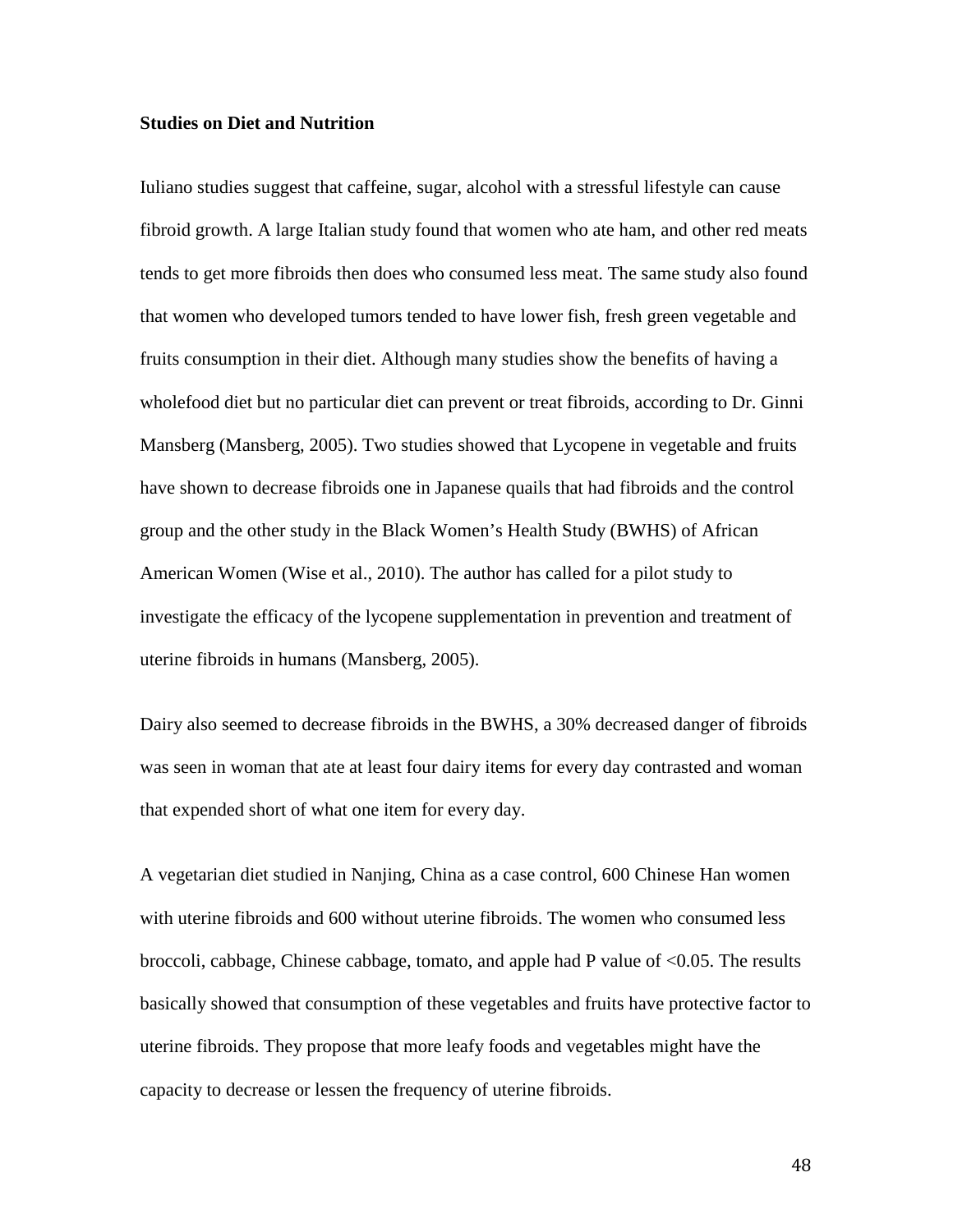Another study in the Oxford journal of Human Reproduction showed that having green tea instead of water reduced the size of fibroids in a two-week study because of the Epigallocatechin gallate (EGCG) the key ingredient extract from green tea (Roshdy et al., 2013).

It is important to note that these studies show effectiveness through Chinese herbal formula, Acupuncture points and Nutrition. Depending on the case, different formulas will give different results. So one must diagnose correctly. Also one must monitor the case for a time frame indicated to each patient. Acupuncture can help with symptoms and Chinese herbal formula show reduction in uterine fibroids. Then according to several of the nutrition studies if one incorporates the diet into the treatment plan, the outcome is predicted to decrease uterine fibroids much more. But if the uterine fibroid is larger then 5 cm then sources suggest surgery as treatment option. Overall prevention is key and informing patients with this condition is achievable.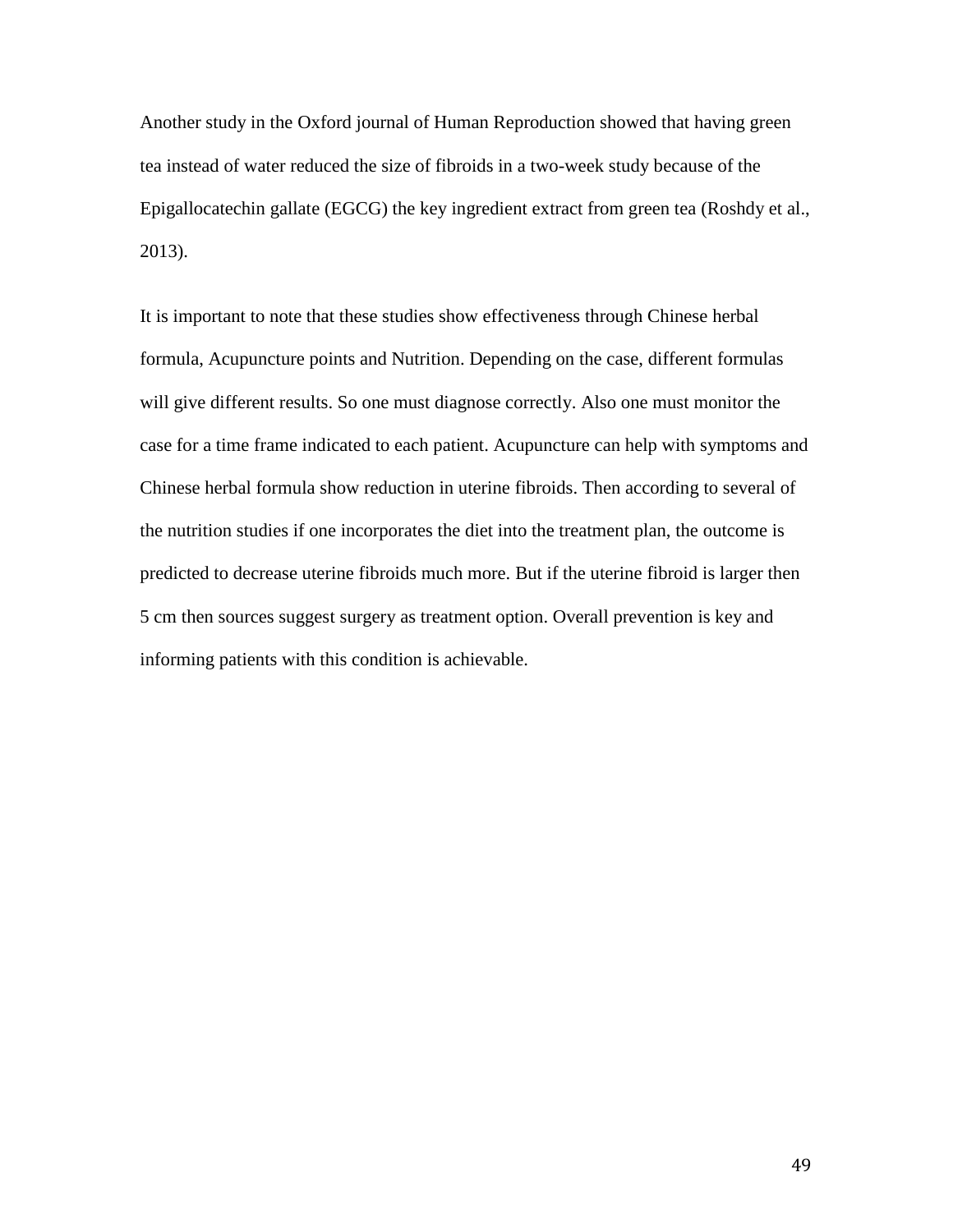#### **Chapter 5: Discussion**

Uterine fibroids, the most widely recognized smooth muscle tumors of the uterus, are the main sign for hysterectomy in Western medicine. They are very pervasive, with 70–80% of women troubled before the end of their regenerative years. Uterine fibroid related costs reach \$5.9–34.4bn every year in the USA. This confounded illness prepare additionally applies a gigantic weight on social insurance assets in Australia, European nations and China.

On account of the different etiologic reviews and epidemio-rationale examinations, specialists have found that the reason for uterine fibroids couldn't be clarified by an adjustment in the patient's insusceptible framework capacity, or continuous presentation to exogenous hazard factors. Meanwhile, the pervasiveness of uterine leiomyoma in a populace with training past secondary school is higher than that in those with a secondary school instruction or less. As far as anyone is concerned, training levels decide societal position, for example, occupation segment, financial salary levels, social foundation and even levels of stress or contrasts in levels of medicinal services acquired, which could be impacted by the quality-control deviation of the reports, however would have a perplexing association with the advancement of uterine fibroids (Shen, Wu, Lu, & Ren, 2016).

Chinese specialists trust that uterine myomas up to the extent of a goose egg can be effectively treated with herbs to decrease the size to an agreeable level and, as a rule, to dispose of them. Bigger myomas are generally regarded with surgery in China, as they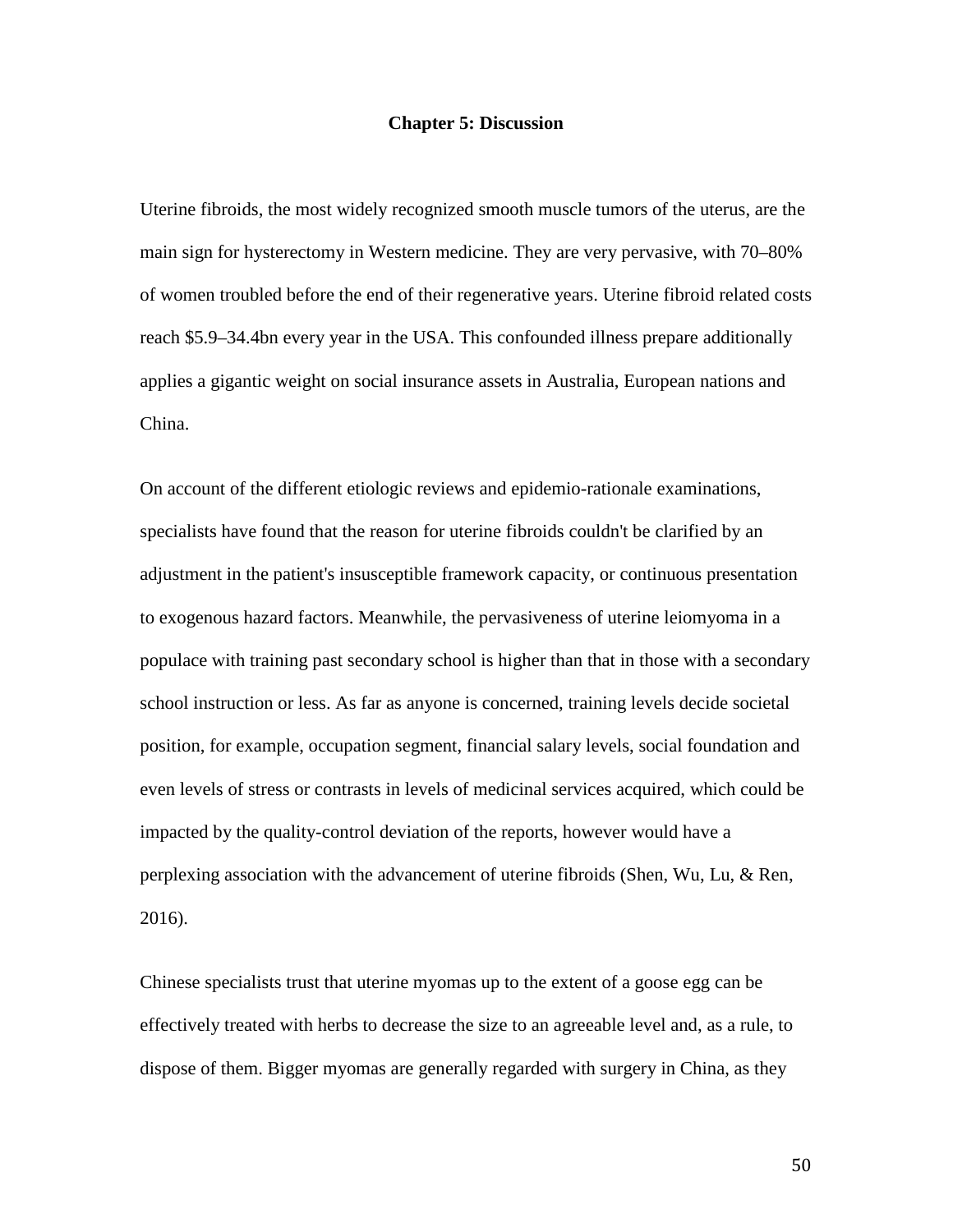are somewhere else, however pre-treatment with Chinese herbs may decrease the difficulties of surgery. To better comprehend the estimating of uterine myomas, the accompanying table is given; most gynecologists rank the size in centimeters; this table demonstrates the estimation of some outstanding items. A "goose egg," as assigned in the Chinese writing, is around 6.5 cm; a "clench hand measured" mass is about the 10 cm. In a lady who has never had children, the normal uterus is around 8 cm x 5 cm (and 2.5 cm thick); women who have had kids will have a marginally bigger uterus. Shrinkage of "grapefruit estimated" fibroids is not typically anticipated that and endeavoring would do as such may be a superfluous weight for the patient.

| <b>Item</b> | <b>Size</b>    | <b>Item</b> | <b>Item</b>      |
|-------------|----------------|-------------|------------------|
| Pea         | 1 cm           | Apple/Pear  | $7.5 \text{ cm}$ |
| Walnut      | $3 \text{ cm}$ | Orange      | 9 cm             |
| Lemon       | 5.5 cm         | Grapefruit  | 11.5 cm          |

The adequacy of the Chinese home grown medications for little to medium size fibroids has been shown by clinical trials led in China and Japan. American experts of Chinese medicine have as often as possible reported achievement in treating fibroids, in any event to the degree of mitigating basic indications and along these lines keeping away from surgery for their patients (Dharmananda, 2003).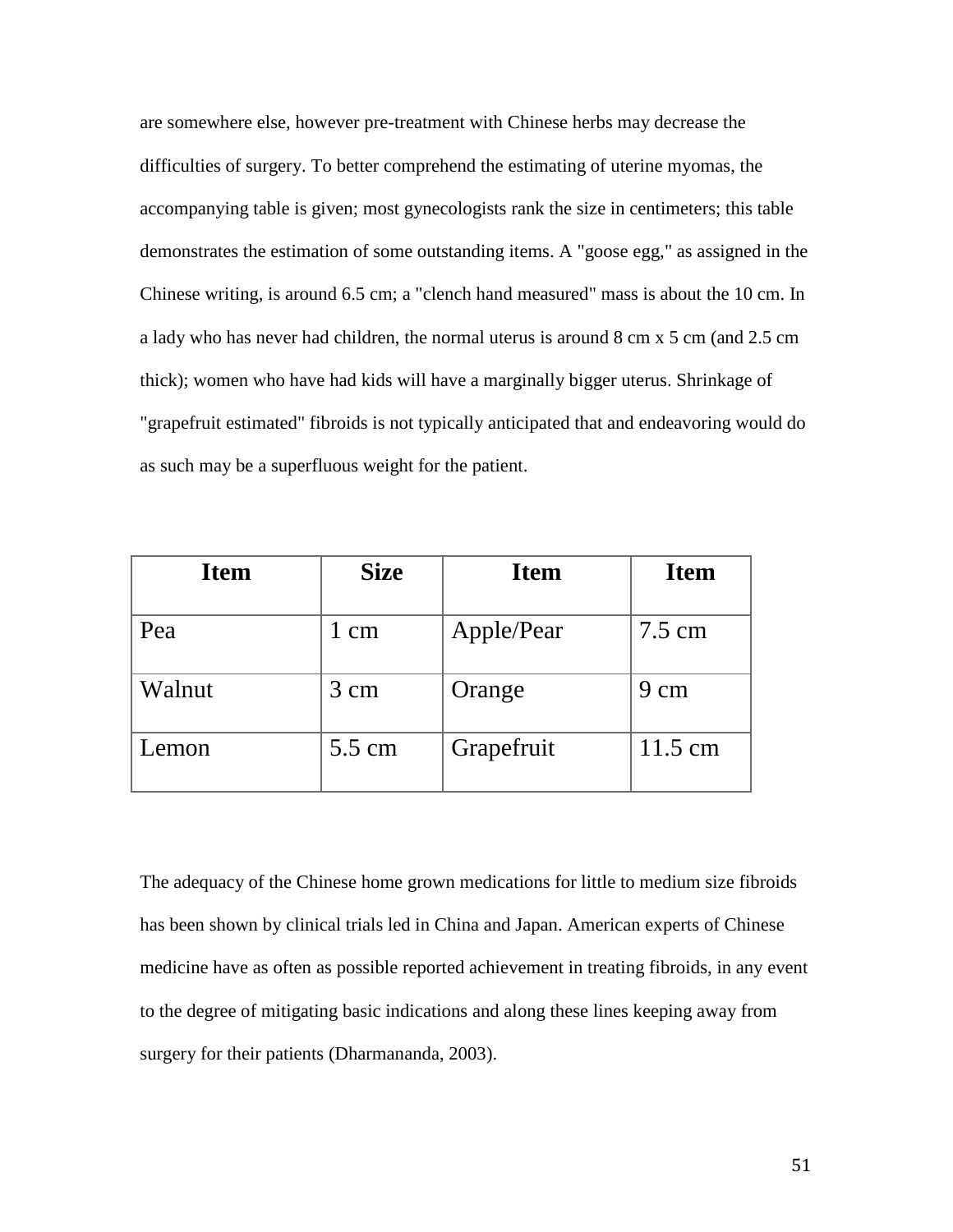After researching this topic and understanding that it is complex process because Chinese medicine has several different methods to treat myomas, I believe that women suffering from this condition can have hope because they have alternative holistic choices. Knowing that it is an extensive process should help individuals decide on what method they would like to pursue. I found that the earlier one becomes aware of their symptoms, the more effective and easier it is for the patient and the practitioner of acupuncture, Chinese herbal medicine and nutrition to correct the aliment.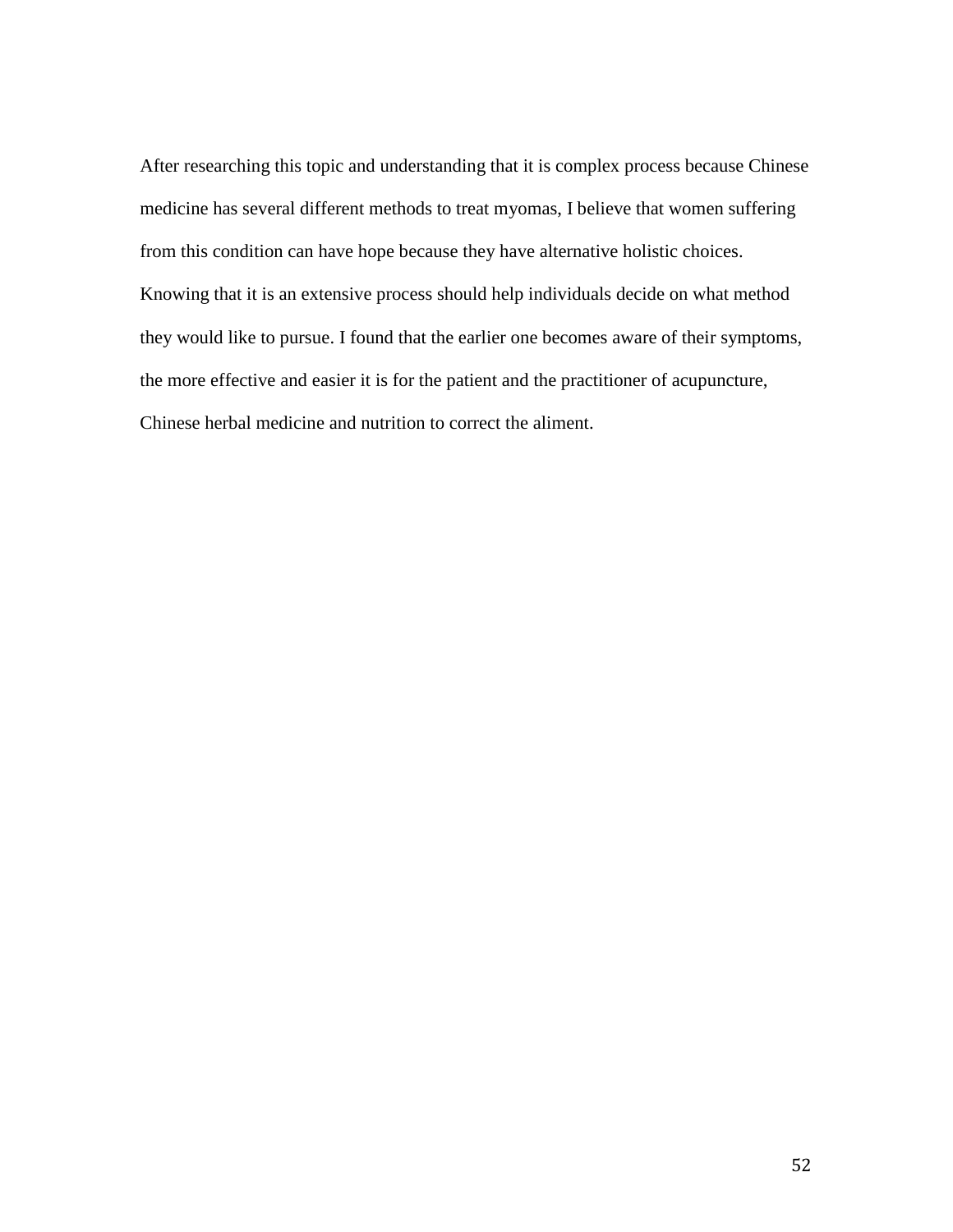# **References**

Yi, S. & Li-Xing, C. (2008). *The clinical Practice of Chinese Medicine Endometriosis & Uterine Fibroids*. China. The Peoples Republic of China.

Takeda, T., Keigo, O., Asako, M., Atsuko, W., Ken-Ichirou, M., & Tadashi, K. (2008). Elevated level of plasma vascular endothelial growth factor after gonadotropinreleasing hormone agonist treatment for leiomyomata*. Gynecological Endocrinology*, 24(12): 724-726.

Mansberg, G. (2005). Uterine Fibroids. *Complementary Medicine:* 87-92.

Weed, S. (2002). Help for women with Fibriods. *Menopause Metamorphosis.*

Tashel, C. (2014). Menopausal Years…Hysterectomy Hysteria. *Weed Wandering with Susan Weed Montly*, 4(12).

Flaws, B. (2002). *Famous Doctors' Treatment of Disease.* Guangzhou, China: The Guangdong Science & Technology Press.

Peng, Z. (2010.) Acupuncture for uterine fibroids (Review). *The Cochrane Collaboration,* (1): 1-18.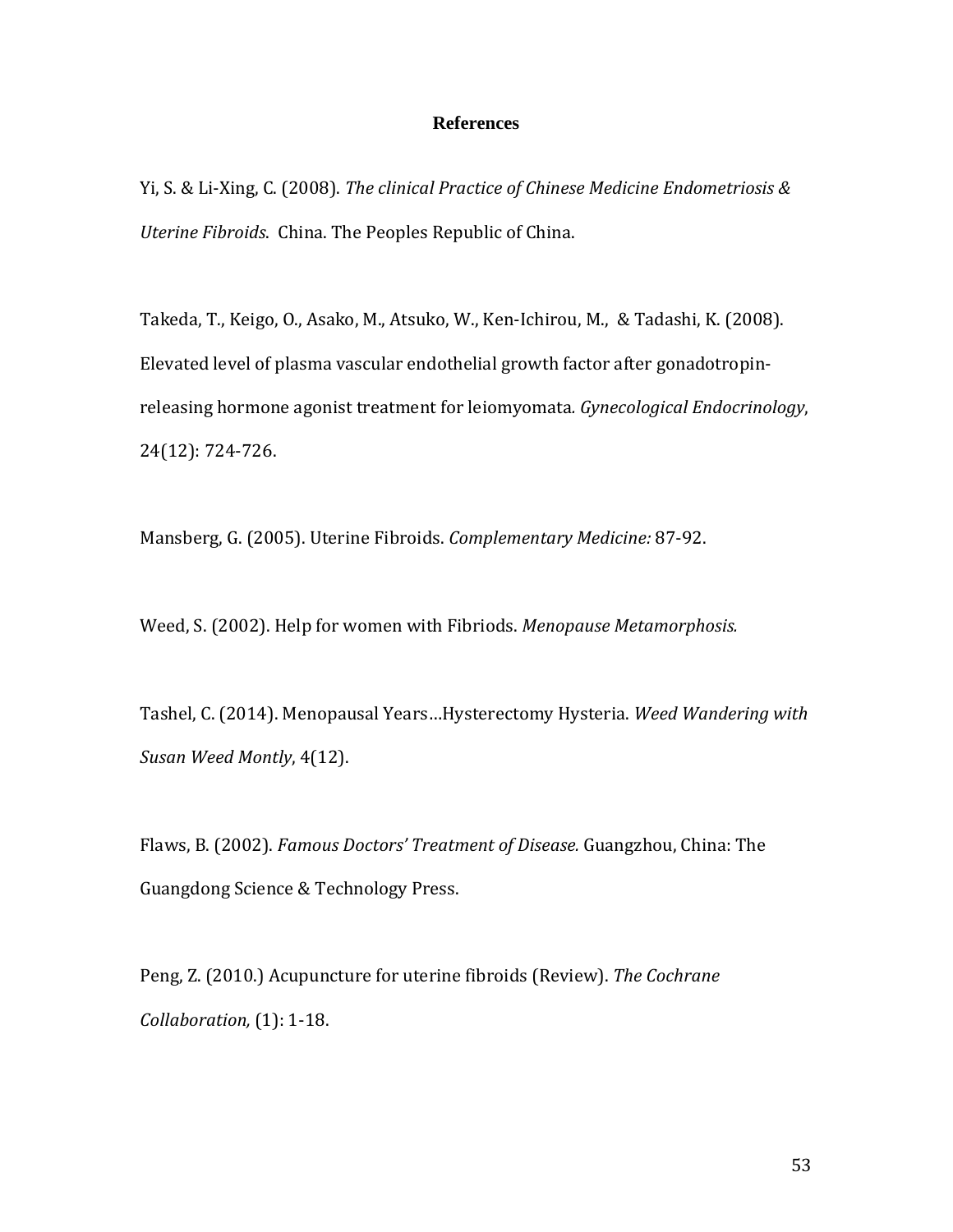Levy, B. (2008). Modern management of uterine fibroids. *Acta Obstetricia et Gynecologica,* 87: 812-823.

Brewer, N. (2016). The Role of Complementary and Alternative Medicine for the Management of Fibroids and Associated Symptomatology. *Curr Obstet Gynecol Rep*, 5:110-118.

Lui, J., Yang, H., Xia, Y., & Cardini, F. (2011). Herbal preparations for uterine fibroids. *Cochrane Database Syst Rev*, 4: CD005292.

Zhou, J. & Qu, F. (2009). Treating Gynaecological Disorders with Traditional Chinese Medicine: A Review. *African Journal of Traditional, Complementary and Alternative Medicine (AJTCAM)*, 6(4): 494-517.

Medline Plus. (2010, June). Retrieved June 25, 2010, from <http://www.nlm.nih.gov/medlineplus/ency/article/000914.htm#Definition>

Agnihotri, S. (2016). Assessment and treatment of uterine fibroids. *Prescriber*, 27(6): 28-33.

Shen, Y., Wu, Y., Lu, Q., & Ren, M. (2016). Vegetarian diet and reduced uterine fibroids risk: A case-control study in Nanjing, China. *Journal of Obstetrics and Gynaecology Research*, 42(1): 87-94.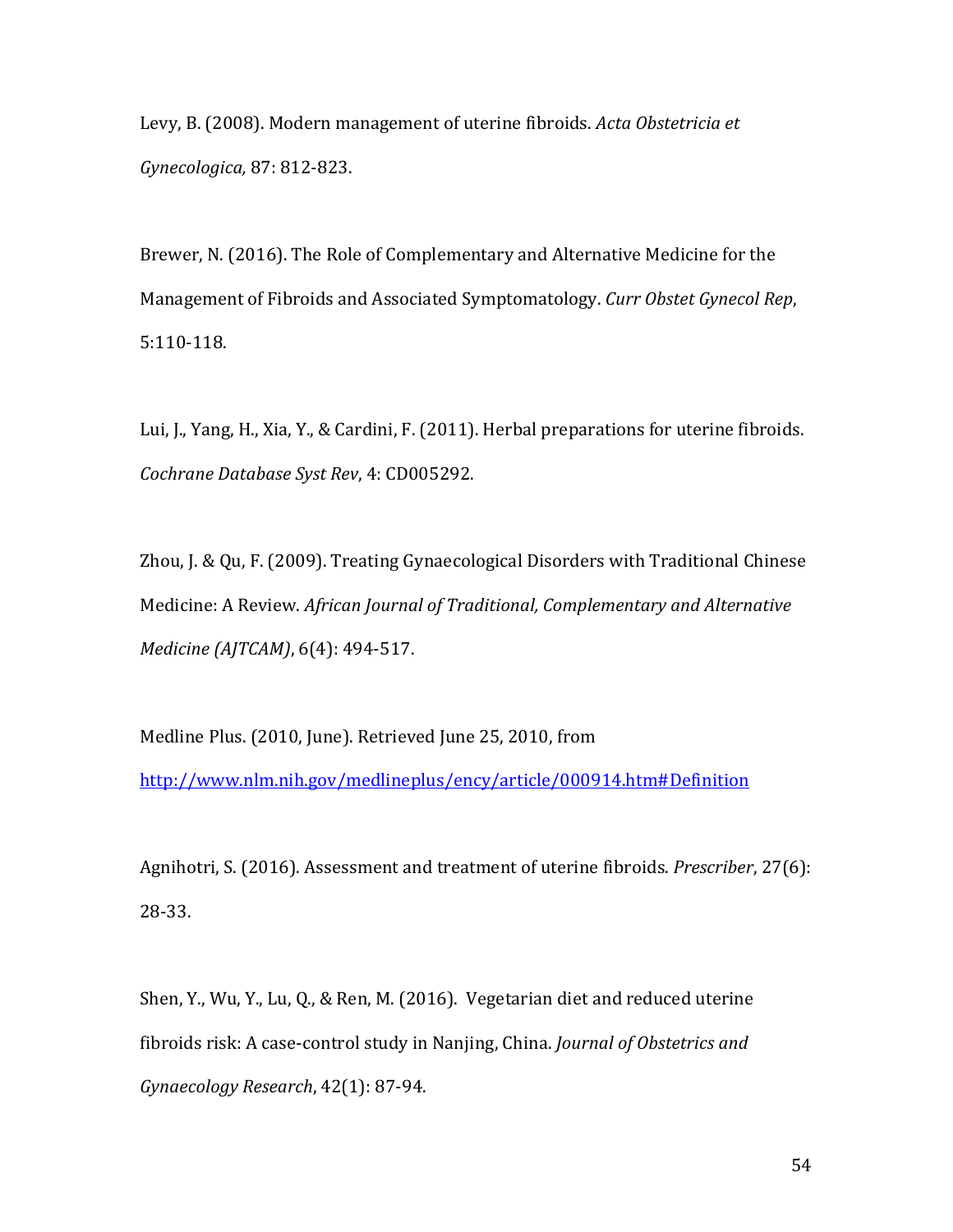Okogbo, F. O., Ezechi, OC., Loto, OM. (2011) Uterine Leiomyomata in South Western Nigeria: a clinical study of presentations and management outcome. *African Health Sciences,* 11(2):271-278.

Ukwenya, V., Maduemezia, N., Afolayan, O., Alese, O., Thomas, W. (2015) Prevalence of uterine fibroids in a South-Western Nigerian population: A sonographic study. *Journal of Experimental & Clinical Anatomy,* 14(1): 24-29.

Warshowsky, A. (2002). *Healing Fibroids: A Doctor's Guide to a Natural Cure.* New York, NY: Simon & Schuster, Inc.

PubMed Helath, (2014) Uterine Fibroids: Overview.

<https://www.ncbi.nlm.nih.gov/pubmedhealth/PMH0072719/#i2622.sources>

Segars, H. J., Parrott, C. E., Nagel, D. J., Guo, C. X., Guo, X., Birnbaum, S. L., et al. (2014). Proceedings from the Third National Institutes of Health International Congress on Advances in review, conference summary and future recommendations. *Oxford Journals Human Reproduction Update*, 20(3):309-333.

Wise LA, Palmer JR, Spiegelman D, Harlow BL, Stewart EA, Adams-Campbell LL, Rosenberg L. (2005) Influence of body size and body fat distribution on risk of uterine leiomyomata in U.S. black women. *Epidemiology*. a;16: 346–354.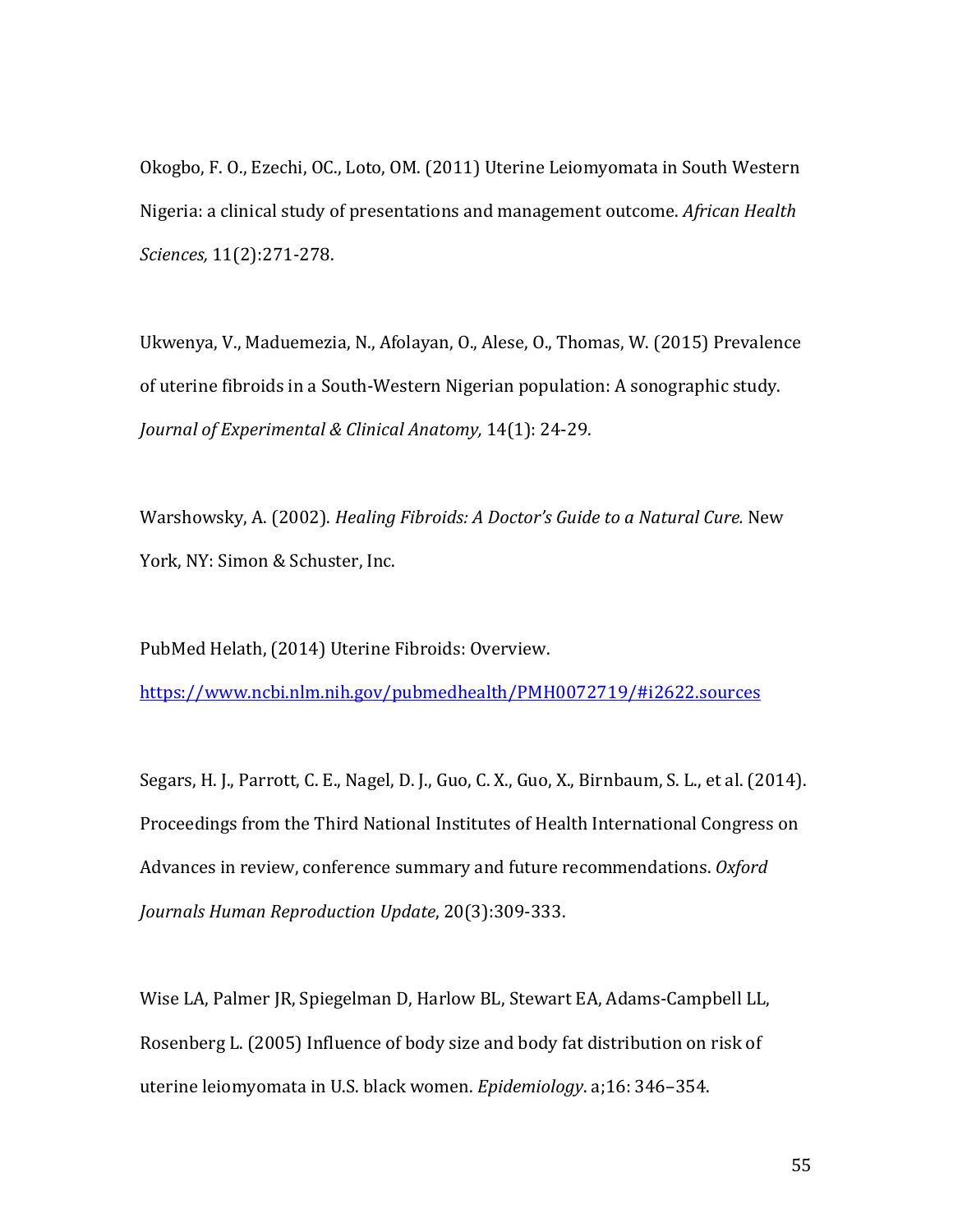Wise LA, Palmer JR, Cozier YC, Hunt MO, Stewart EA, Rosenberg L.(2007) Perceived racial discrimination and risk of uterine leiomyomata. *Epidemiology*. 18:747–757.

Wise LA, Radin RG, Palmer JR, Kumanyika SK, Rosenberg L. (2010) A prospective study of dairy intake and risk of uterine leiomyomata. *Am J Epidemiol*. 171:221–232.

Maciocia, G. & Kaptchuk, T. (1998). *Obstetrics & Gynecology in Chinese Medicine.*  United Kingdom: Churchill Livingstone.

Wise LA, Radin RG, Palmer JR, Kumanyika SK, Boggs DA, Rosenberg L. (2011) Intake of fruit, vegetables, and carotenoids in relation to risk of uterine leiomyomata. *Am J Clin Nutr*. 94:1620–1631.

Wise LA, Palmer JR, Stewart EA, Rosenberg L. (2005) Age-specific incidence rates for self-reported uterine leiomyomata in the Black Women's Health Study. *Obstet Gynecol*. b;105:563–568.

D'Aloisio AA, Baird DD, DeRoo LA, Sandler DP. (2010) Association of intrauterine and early-life exposures with diagnosis of uterine leiomyomata by 35 years of age in the Sister Study. *Environ Health Perspect*. 118:375–381.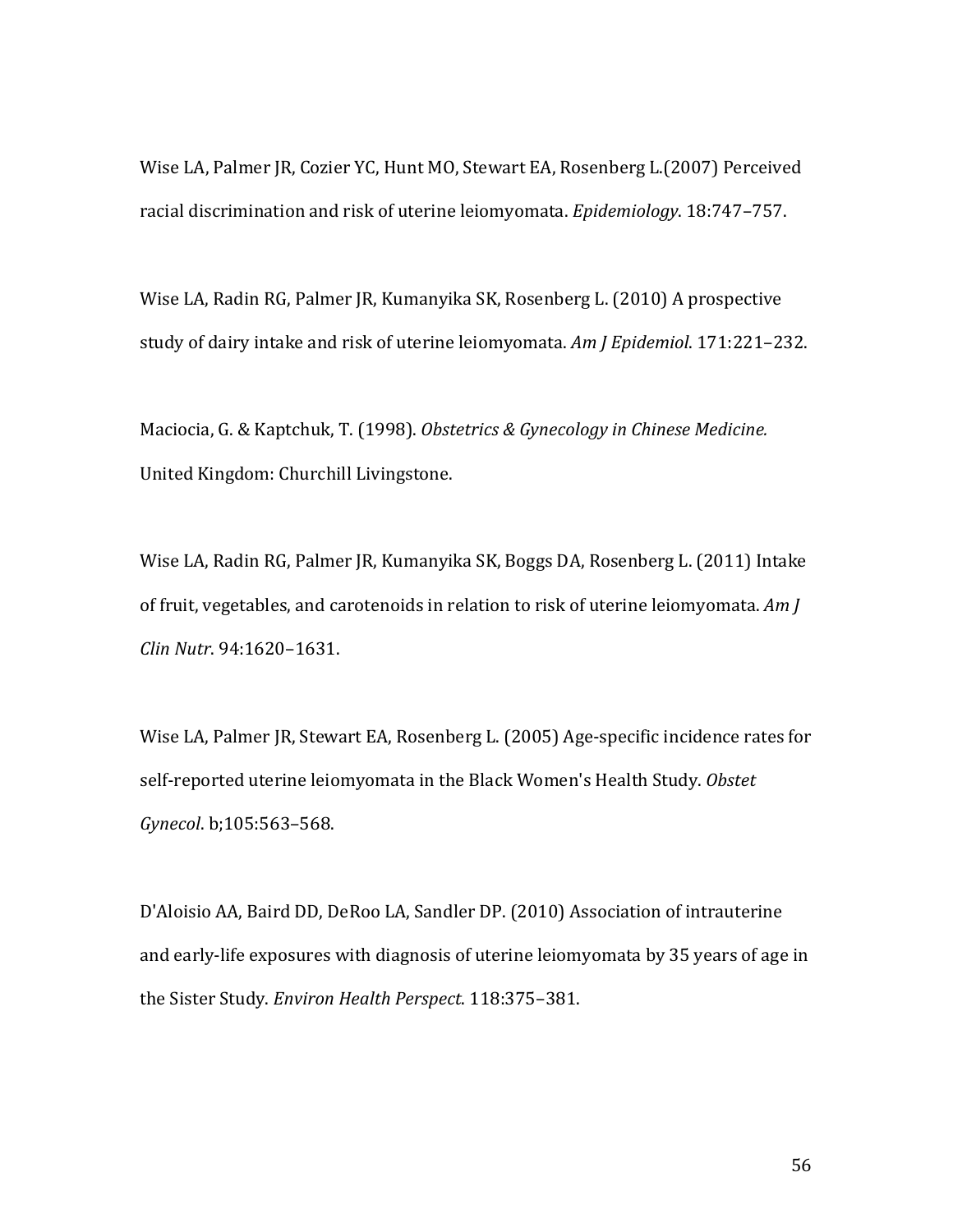Al-Hendy A, Salama SA. (2006) Catechol-O-methyltransferase polymorphism is associated with increased uterine leiomyoma risk in different ethnic groups. *J Soc Gynecol Invest.* 13:136–144.

Roshdy E, Rajaratnam V, Maitra S, Sabry M, Allah AS, Al-Hendy A. (2013) Treatment of symptomatic uterine fibroids with green tea extract: a pilot randomized controlled clinical study. *Int J Womens Health*. 5:477–486.

Dharmananda, S., (2003). Chinese Herbal Therapy For Uterine Fibroids. *Institute for Traditional Medicine.* <http://www.itmonline.org/arts/fibroids.htm>

Iuiano, D. (2004). Acupuncture as an alternative Treatment for Fibroids. Fibriods1.com Retrieved October 07, 2004, from <http://www.fibriods1.com/news/Fibriodsmainstory.cfm/28/6>

LeRoy R. N. (2004) Uterine Fibroids: An Integrative Approach. *Journal of Chiropractic Medicine.* 3*,* Article 18*.* Retrieved September 10, 2003

Dr. Lewis. (2004). Uterine Fibroids. *The Fertile Soul Method*. Retrieved from [http://www.thefertilesoul.com/pages/Diagnostic\\_pgs/UTERINE-FIBROSIS.php](http://www.thefertilesoul.com/pages/Diagnostic_pgs/UTERINE-FIBROSIS.php)